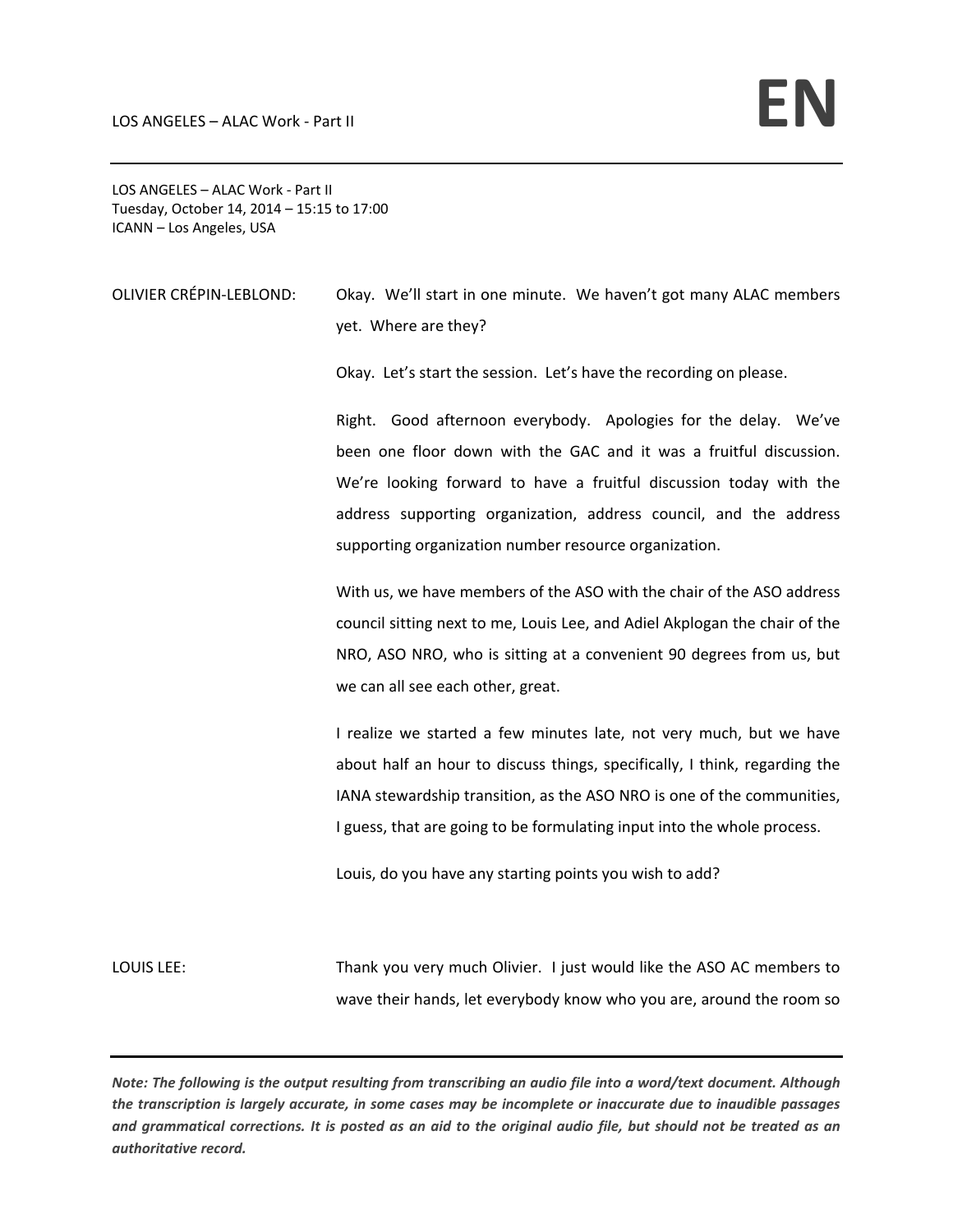that you guys know we're available for everybody to ask questions during this week.

OLIVIER CRÉPIN-LEBLOND: Okay. Thank you very much Louis. And just a couple of rules here. With regards to speaking, everyone has to say one's name before speaking because of the fact that we have transcription and interpretation. And so on the other channels, it's always better to know who is speaking.

> But to start, I think I should just give the floor to Jean‐Jacques Subrenat for a brief position of, not the ICG because we're meeting with the ICG immediately afterwards, but with regards to our process on the ALAC. And the way that we're feeding Jean‐Jacques and Mohamed El Bashir who is sitting somewhere here, with the way that we work on the ALAC.

JEAN-JACQUES SUBRENAT: Thank you Chair. This is Jean-Jacques Subrenat, member of the ALAC until the end of this week, and a very happy member of the ICG as well. Well, I think that the reason I was hesitant to start is that, I haven't found any caffeine in this water yet, but as we go along, maybe that will be repaired.

> The method, I think, is interesting because right from the start, as soon as we realized that the ALAC would be able to contribute to the work of the ICG taskforce was setup and it's called the IANA transition stewardship, etc. etc. working group. And the chair of the ALAC is the chair of that working group. It's a fairly open membership, and we have at least a weekly meeting online. And so the duty of the two ALAC

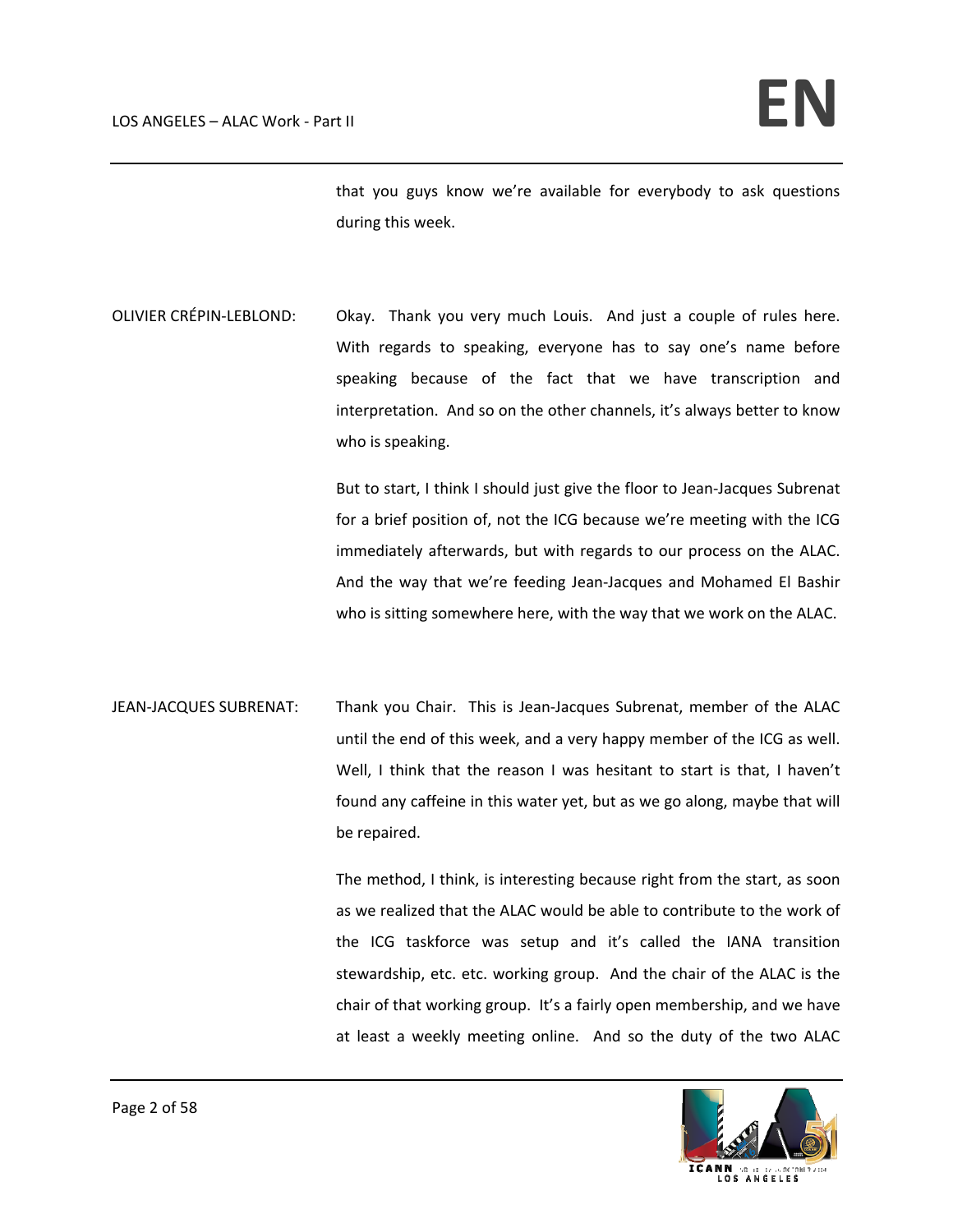representatives, Mohamed El Bashir who is here, the vice‐chair of the ICG, and myself to report, at least give a sense, perhaps not in detail, but to give a sense to this group of colleagues, of what we're talking about, and perhaps what are our preoccupations on the ICG.

And in return, to get feedback or instructions, or perhaps some indication of what the sense of the ALAC is on any particular subject. I say this at length because I would like to, for all of us to get a sense that neither Mohamed nor I express individual positions. We are, both of us, extremely conscious of the fact that we were entrusted with the task of representing the ALAC, that's what we do.

So, whether there may be contiguous points in some of the discussion or not, I would like to impress upon all of us that is very much the case. And thank you Olivier for making that clear in one of the meetings today already. Is that enough? Good, thanks.

OLIVIER CRÉPIN‐LEBLOND: Yes, thank you very much for this introduction Jean‐Jacques. It's Olivier speaking. In addition to our formal input that we provide to the ICG via Jean‐Jacques and Mohamed, our working group also provides direct input to our members of the cross‐community working group on specifically the naming issues, which has just been formed within the ICANN community.

> But we also have, as part of our 177 At‐Large structures around the world, some individual At-Large structures that take part in the other operational community input processes. We certainly have some

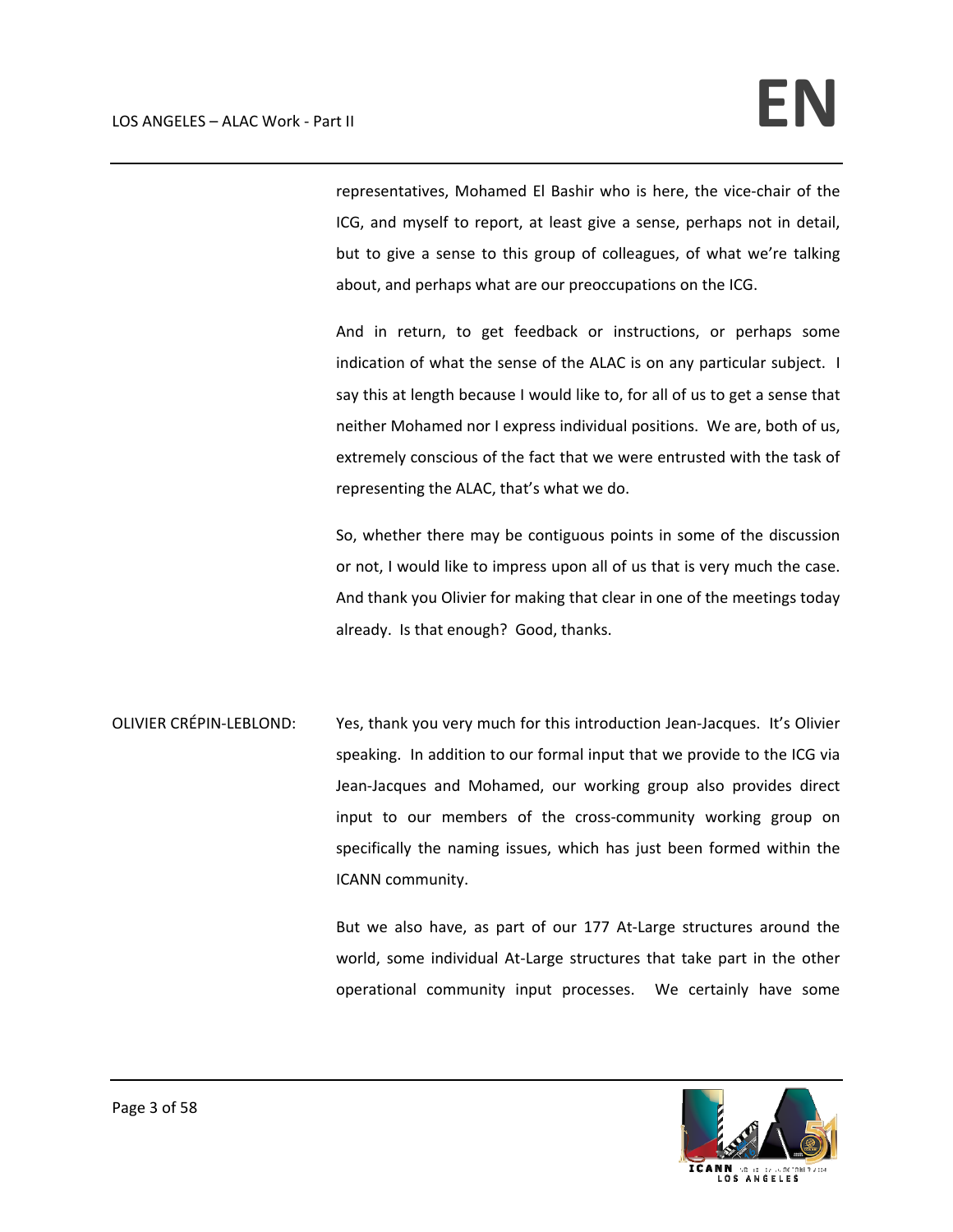members that are members, or that are active in the ITEF, and some who are active in the numbers community.

One of the… But of course, they would be active in those communities as individuals, perhaps coordinating their thoughts within our working group, it's certainly not acting as relays or liaisons like Jean‐Jacques, Mohamed, and our members on the cross‐community working group. Now with regards to the ASO, NRO, well ASO in general. I think I'll just call it the ASO and the numbers community, it would be interesting for us to hear a little bit, where RIRs are today with regards to this IANA stewardship transition, what is the process that will be used to develop a coordinated proposal from all of the five RIRs.

I think there have been some concerns or questions certainly raised about this. And so I think perhaps I suggest that we spend the rest of the time listening to you, rather than you listen to our ramblings, or at least to my ramblings. And getting a better view of what is going on at the moment and what the current status is.

LOUIS LEE: So for this dialogue, I would say that Adiel is best prepared for talking with you all, and we'll get started with information exchange and what we're doing on our side.

ADIEL AKOPLOGAN: Thank you Louis. What I will report on is that basically, as we mentioned before, we are going to use a distributed approach to this. Each area will be conveying the discussion in their region, developing some proposal. And as you rightly put, the issue now is how do we

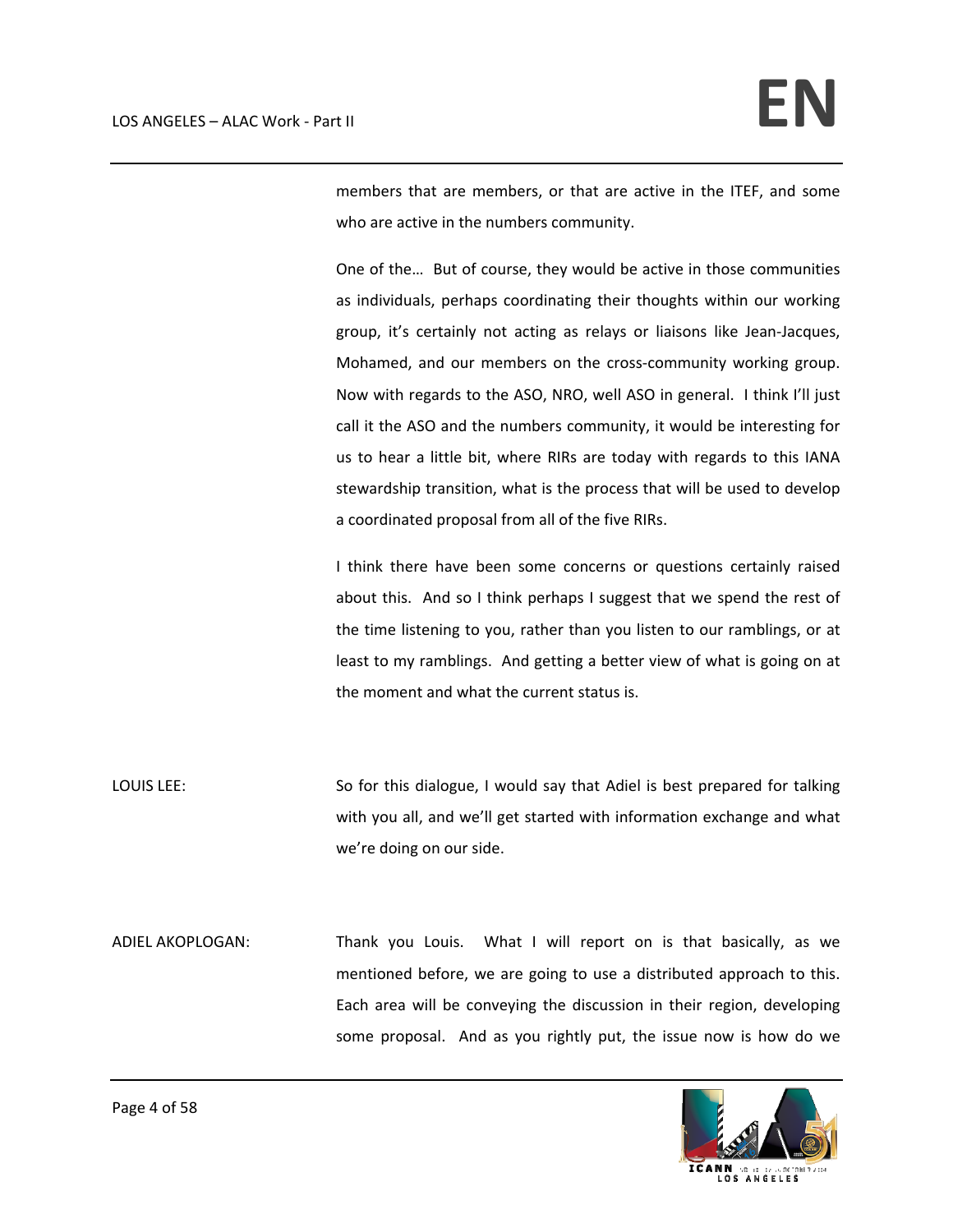consolidate all of this into a single proposal that we will submit to the ICG? We have started working on that.

And the document or proposal will be shared soon. One of the idea that come up from few consultation on different mailing lists is to have a community based group that will be put in place, the kind of a ICG base, but more on the area level. That will have the tasks to consulate the different proposal.

It will recall the Chris group, we are trying to build a framework around that and share it with the SO and the others. Made of representation from the community, each region will appoint people to sit on this group, plus area stuff. Like our own idea is to have 15, 10 from the community and five from the area staff, that will work on the final proposal. So they will have time to consolidate it, to share with the community, and have a final document submit on time, by the  $15<sup>th</sup>$  of January.

So I think that is part of the process right now that we are refining to make sure that we align it before the  $15<sup>th</sup>$  of January. Besides that, each region is going through their own process of consultation, there are different approach to that. APNIC, RIPE, AARON, and AFRINIC and LACNIC have different approach to that, but the most important at the end, there will be a community driven consolidation process.

OLIVIER CRÉPIN-LEBLOND: Okay. Thank you very much for this Adiel. That's very enlightening, since I hadn't heard about the processes. I don't think any of us had actually heard about the processes on how things were going to come

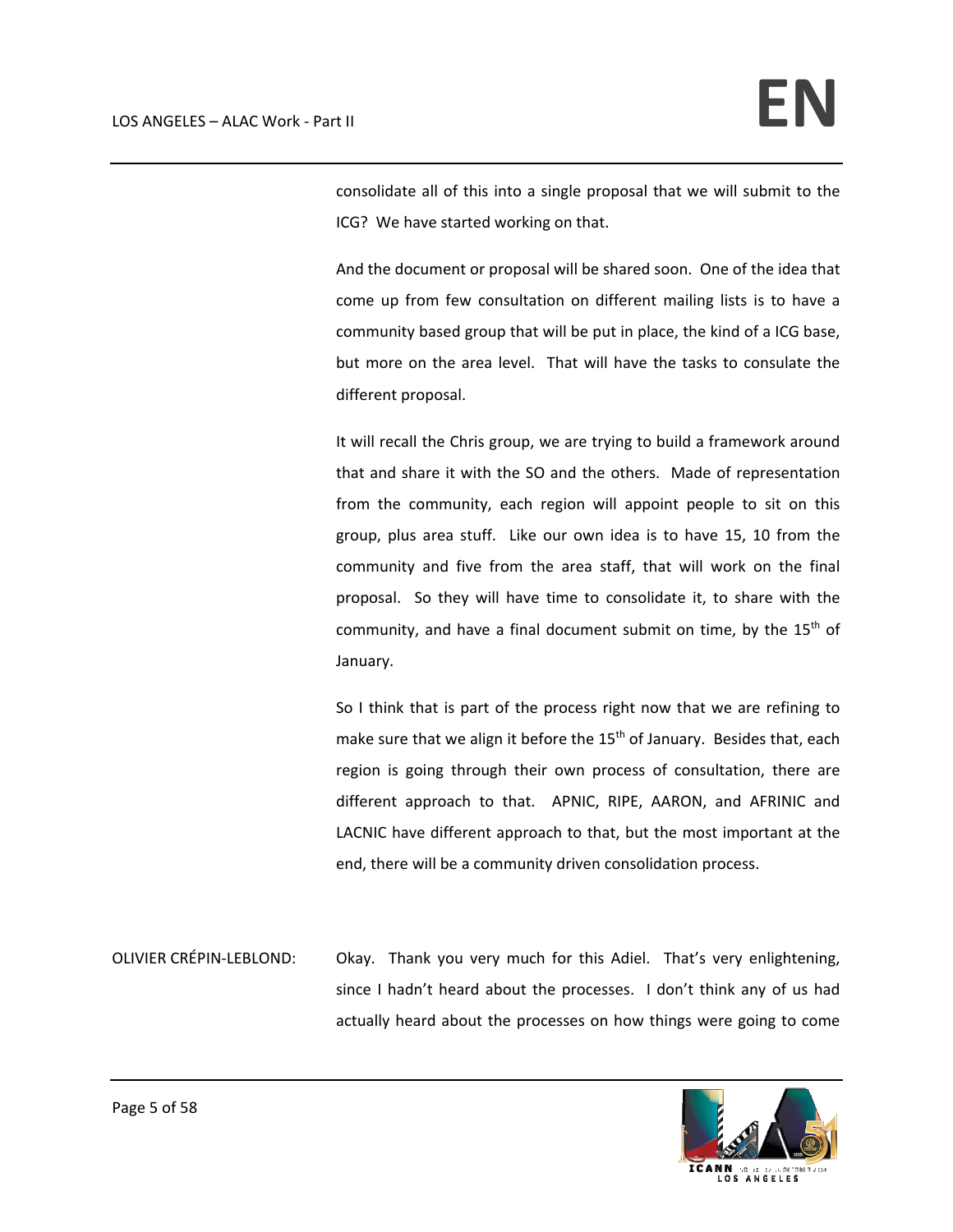together. What opportunities are there for At-Large members to be involved in those processes?

ADIEL AKPLOGAN: I think the call for participation will open, especially the part that will come from the community, will be open to the community for volunteering and selection. There won't be very strict, I would say, assignment or reservation for different group. It will be an open call. So, yeah, if ALAC get into the selection from any specific region, it will be welcome. Basically what we want to achieve is to make sure that what rules submit to the ICG has some flavor of the final one of the community. If you look at processes that we have originally made on our website currently, it states that at the end, the area get together and consolidate the document.

> So that is the part that we're improving now, or bring it to the community to do that. So, yes, it is open for anyone to participate, so ALAC representatives can get in, but there is no reserved seats for your community in that per se.

OLIVIER CRÉPIN‐LEBLOND: Thank you very much for this Adiel. We mentioned the process being documented on the NRO website, perhaps we could have an action item for our staff to locate this, or perhaps if you can point us to the right location on the NRO website, that would certainly be of great help.

ADIEL AKPLOGAN: Yeah, I can send you the link.

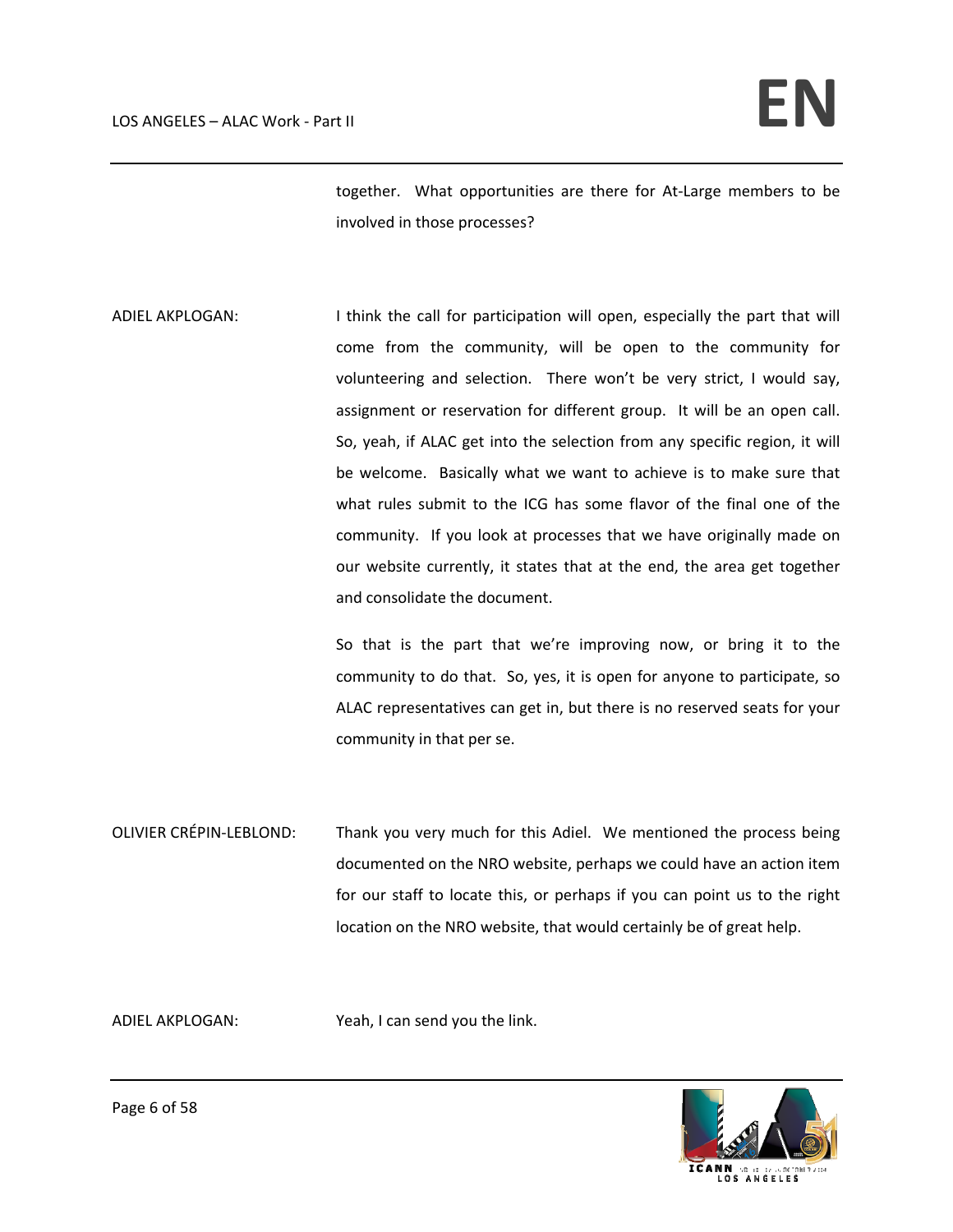OLIVIER CRÉPIN‐LEBLOND: Okay. That's great. Tijani Ben Jemaa, you have a question.

TIJANI BEN JEMAA: Thank you Olivier. It's not a question, it's a remark. Tijani speaking. I heard you at the [London?]. I have a fear. I am a little bit concerned because as we all know, there is a deadline for submission of proposals. And right now, on the discussion list of AFRINIC, there is nothing going on, except your first mail and someone who had made some remarks. But working on the proposals, working on the substance, there is nothing now, right now.

> So if there is two possibilities. Whether you are working on your silo, and then you put it as public work, at the end because as we know, it will be January, the submission. So this is an alternative. The second alternative, is that you didn't advance in this work, and both are concerns for me. Because the time constant is really important. So I don't know what is going on.

ADIEL AKPLOGAN: Yes, thank you, I think that is one of the concerns that we are having. Not all of the community are actively participating, because what we want to involve is to have kind of a dumbed down kind of approach, coming up with a proposal, but maybe we would end up with that at the end of the day, because if the community themselves, they are not coming up with proposal that can be discussed on the mailing list, to come up with the, a kind of regional proposal, we cannot jumpstart that process.

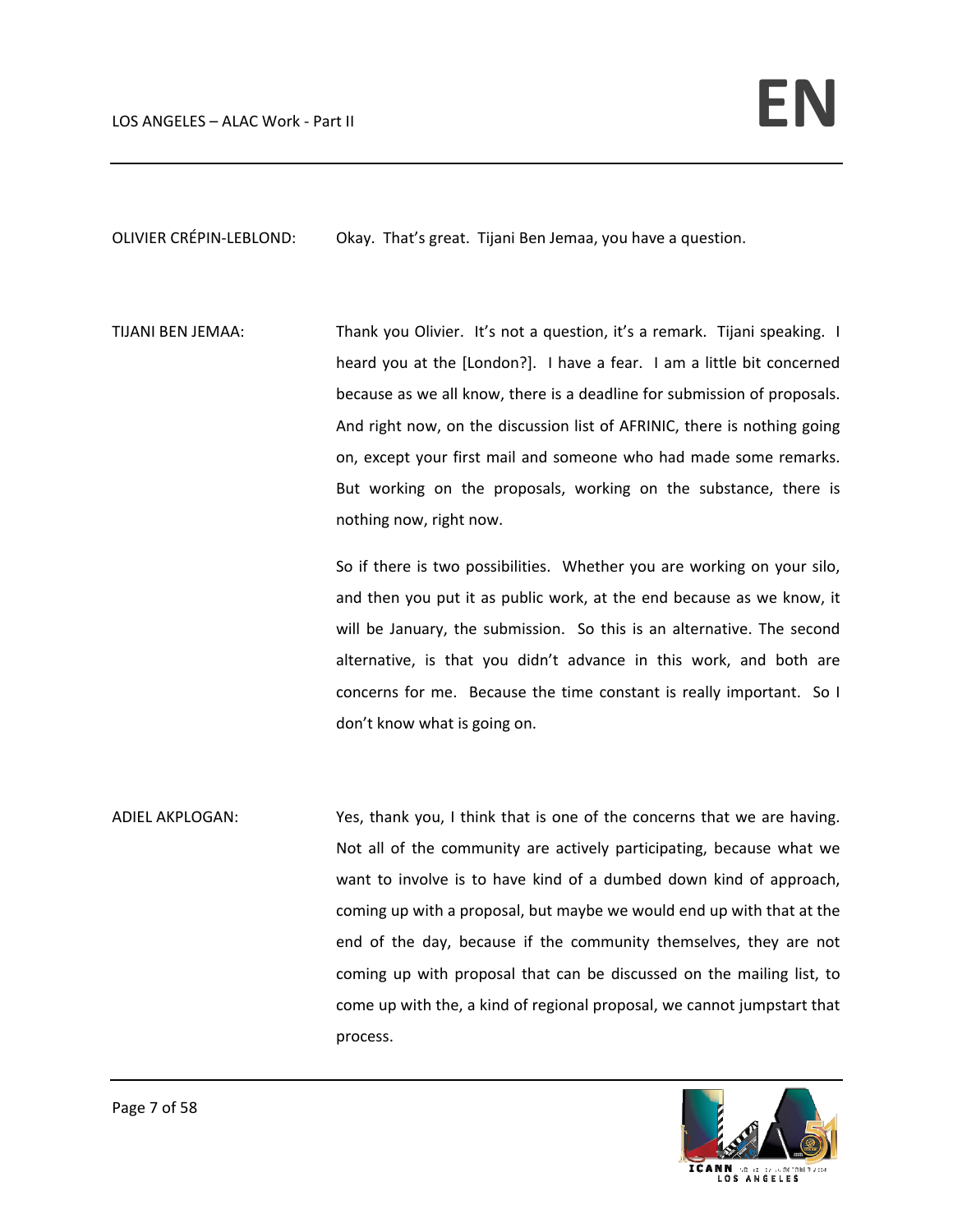One of the things that we have suggested on the list is to have moderator on the list that can monitor what is happening, and help the community organize around that. We got two volunteers. One of them has sent this first summary of the discussion recently to the mailing list. We are planning to have a roundtable during the AFRINIC meeting in [inaudible] 21 meeting in [inaudible], because that's also something [inaudible], and people are more, you know, ready to participate in the face to face discussion than on mailing list.

That is a fact. At the same time, what we will try to do as well is to cross share what is happening on other regions on the list, so that you can get idea, people ideas, about what is happening elsewhere, so that they can... But effectively there is no active, I would say, engagement and participation on the mailing list into this. Sometime because people don't have the, you know, all the full understanding of each, or because they don't, they just want, you know, to have their number of resources, and that aspect unfortunately is not really the most important part of it.

But I think ALAC participation to the mailing list in suggesting a thing on the mailing list are more than welcome.

OLIVIER CRÉPIN‐LEBLOND: Thank you very much Adiel. A follow up from Tijani and then Louis Lee.

TIJANI BEN JEMAA: Thank you Olivier. Tijani speaking. Yes again, if AFRINIC is not leading the discussion on the mailing list, it will not, there will not be any discussion. It must be led by AFRINIC.

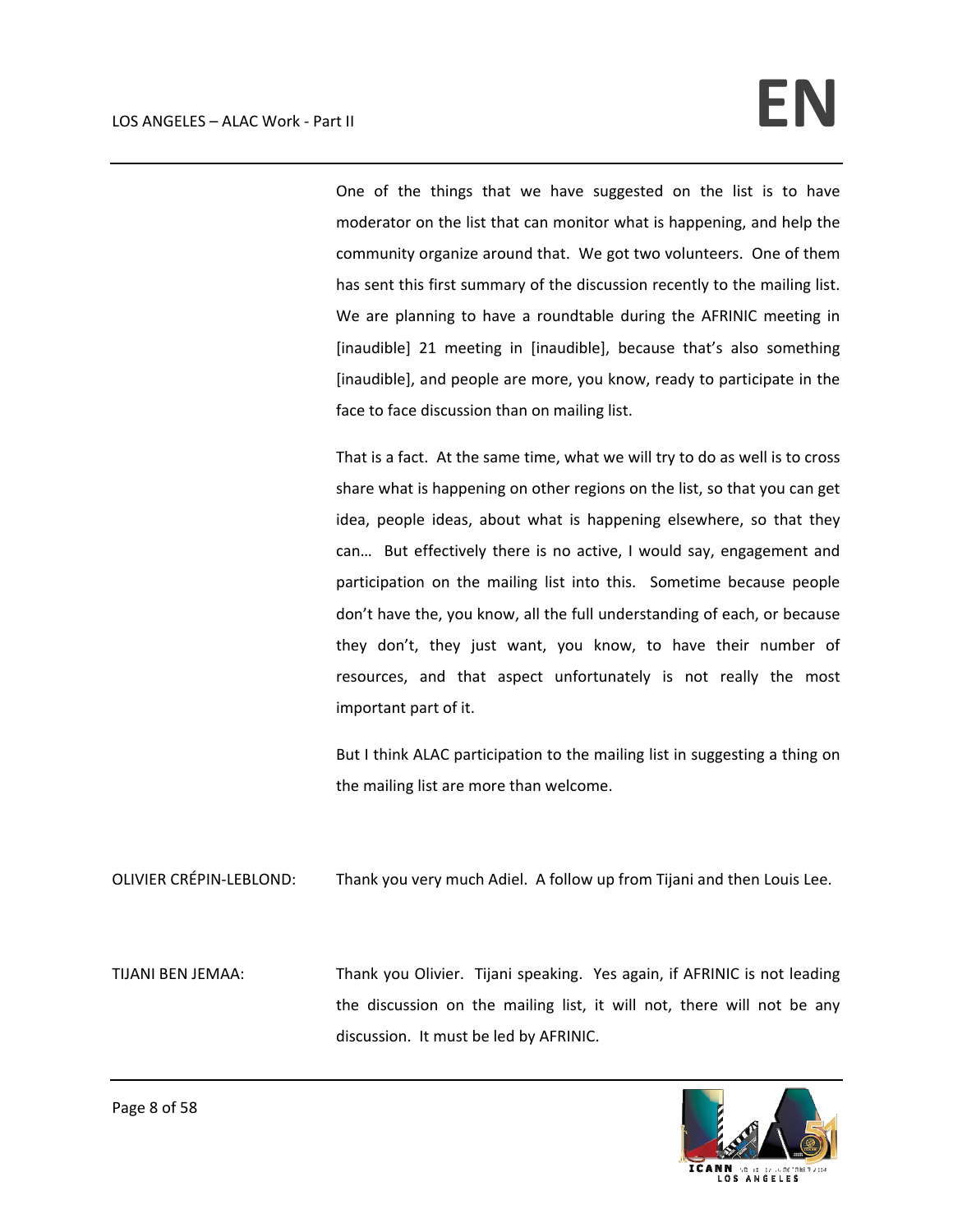| ADIEL AKPLOGAN:                | Okay. Thank you. Coming from ALAC, I like it.                            |
|--------------------------------|--------------------------------------------------------------------------|
| <b>OLIVIER CRÉPIN-LEBLOND:</b> | Thank you for this. Louis Lee.                                           |
| LOUIS LEE:                     | I want to say that in the ARRON region, we are putting out a survey with |
|                                | some principles, and asking people if they agree, disagree. That way we  |
|                                | can jumpstart the discussion with some ideas already.                    |
| <b>OLIVIER CRÉPIN-LEBLOND:</b> | Thank you very much Louis. In fact, I think I have forwarded that        |
|                                | survey, the link to that survey, over to our IANA issues working group.  |

HOLLY RAICHE: Thank you. Holly Raiche for the transcript record. The comment, one of the comments that would concern you from Larry Strickland yesterday was, I suppose two areas of accountability. The first is, in terms of IANA functions, and he's referring to names and numbers and not the policy stuff, his question was more technical.

> Presumably there will be benchmarks. What happens? Who does what if they're not met? Well first of all, who judges, and then what happens? And I don't know the answer, but I think he's looking for the answers as part of what the US thinks it needs to be satisfied about.

> So you're quite likely to get individual input from this part of the world,

or at least from this community. Next is Holly Raiche.

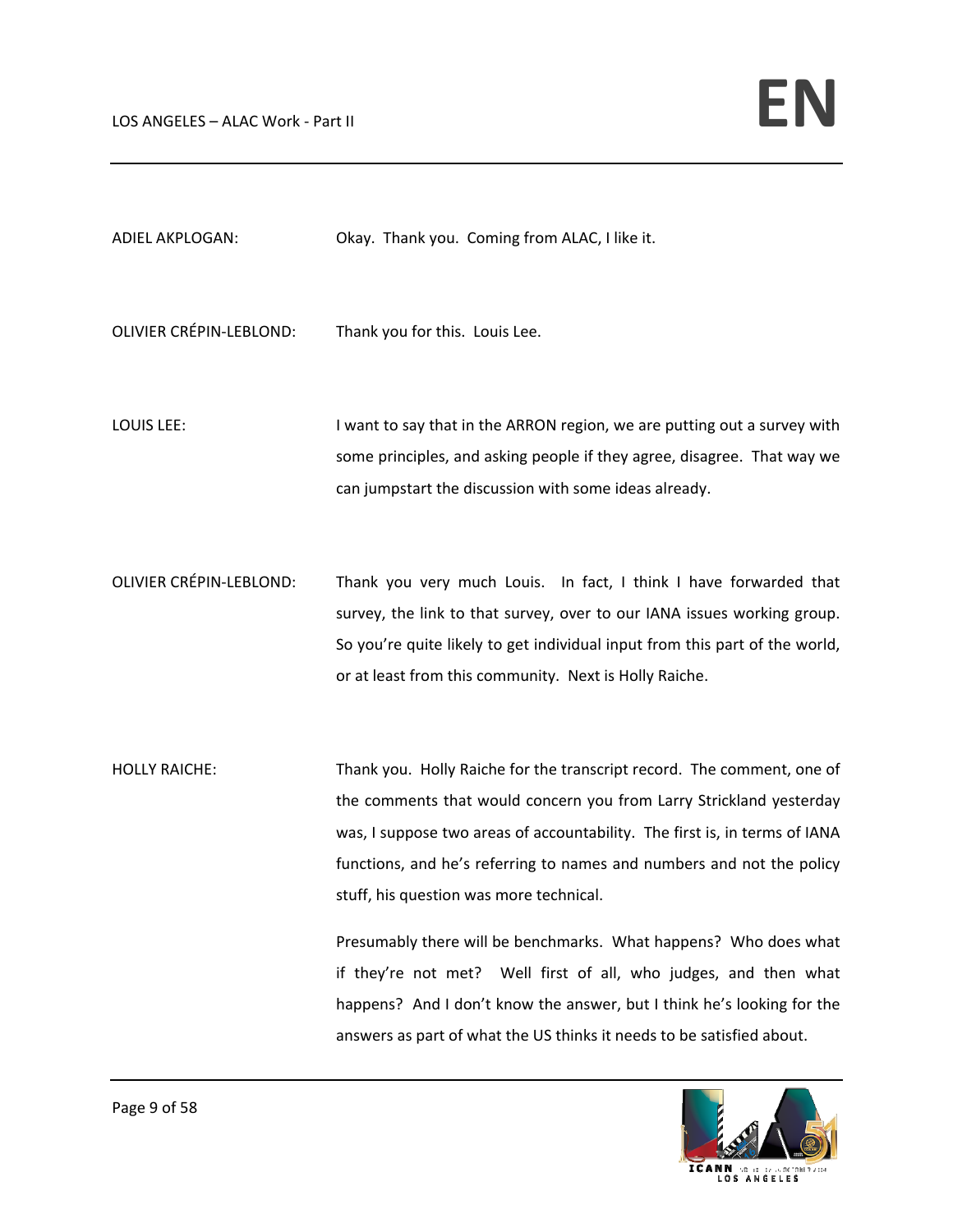#### OLIVIER CRÉPIN‐LEBLOND: Louis.

LOUIS LEE: Well, like you, I don't have the answers to that also, but yes, those are very fair questions to pose on our list, to get those discussion going because I'm sure everybody has a nice, big range of ideas on what those benchmarks should be. But perhaps we can coalesce into some agreement.

OLIVIER CRÉPIN‐LEBLOND: Thank you very much Louis. One of the primary concerns of the At‐ Large community, I would say, is the accountability aspect of the stewardship of the functions undertaken by the US government. With the US government now removing itself from the whole process, and totally understanding the fact that in its history, it hasn't had to intervene in any way, are the RIRs looking at ways to enhance accountability? Or looking at the accountability mechanisms that they already have in place?

What part of the accountability play in the RIR proposal?

ADIEL AKPLOGAN: Okay. Again, if you are referring back to the page that we have put together on the IANA website, we have started… One thing that we have done is to say, as RIR, we operate differently. And when we are talking about accountability in this whole thing, we need to access our own accountability mechanisms. What do we have out there?

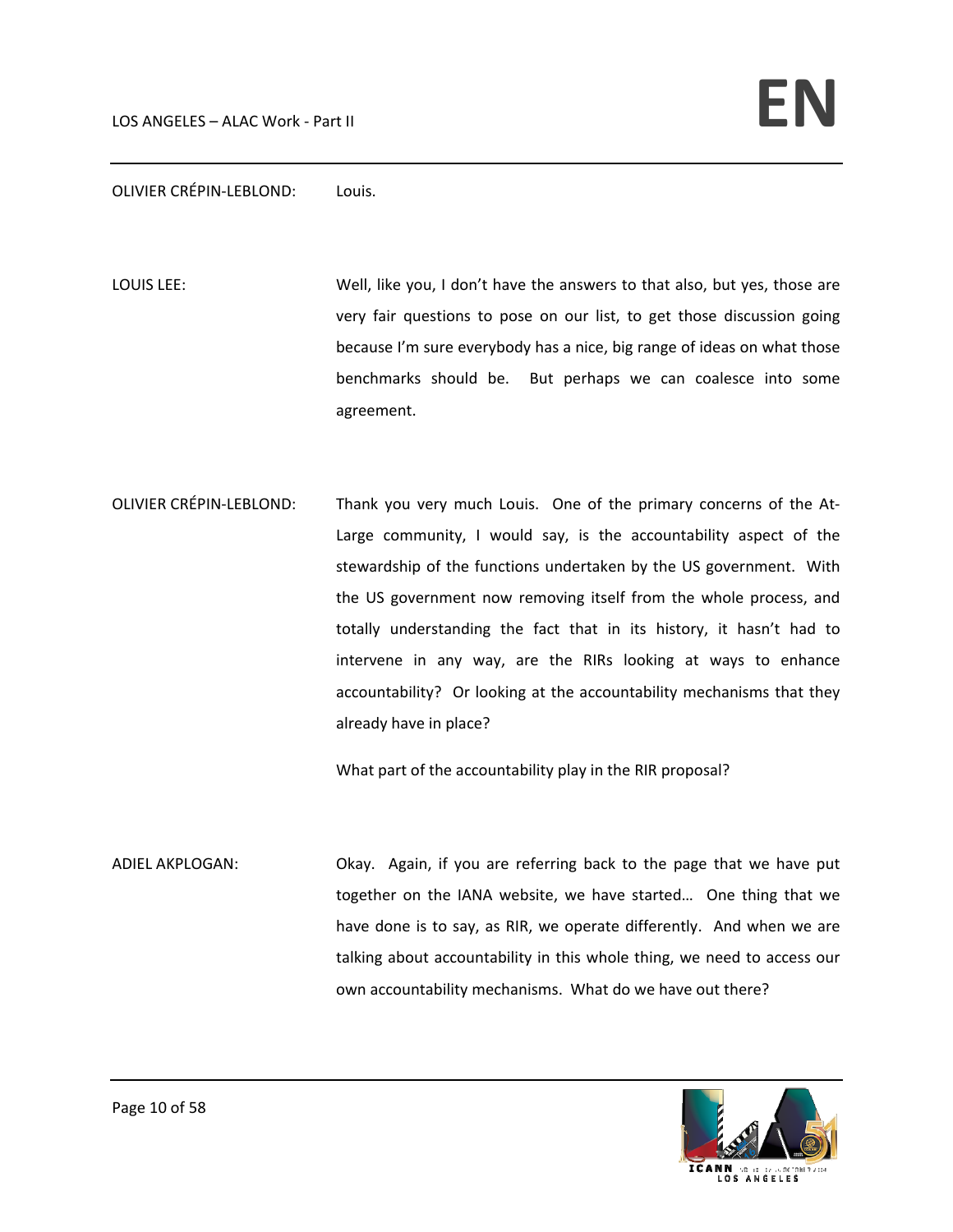So we have conducted a [inaudible] RIR survey on accountability and transparency practice, within the RIR. And the result is published right now on the website, with the matters of each of the five RIR, what are their accountability and transparency processes that they have to interest different expectations. That is now published. We have developed the question and answer based on that accountability for, comparative accountability from when that is also published.

Now the third phase is to look at that metrics and see where weakness are, and see how we can improve them. Recognizing the fact that each RIR operate in different country and the different jurisdiction, etc., coming back to some of the fundamental common rule of accountability. So we are building a kind of common framework of accountability, where the [university] will come [inaudible]… So that is already published.

So for us it's an important element because we believe that strengthening that accountability and exposing what we do as area right now, will help us in the process later on, when we will start our relationship with IANA. And we are really, we pay very careful attention to the rule of our community in this process. We want to make sure that no matter what we do, we maintain the bottom up process that we use, where the community play a very important role in all we do, even the accountability and transparency framework.

OLIVIER CRÉPIN‐LEBLOND: Thank you for this Adiel. And another question, as I don't see any of my colleagues currently… I guess they're taking all of this in, and it's a lot to

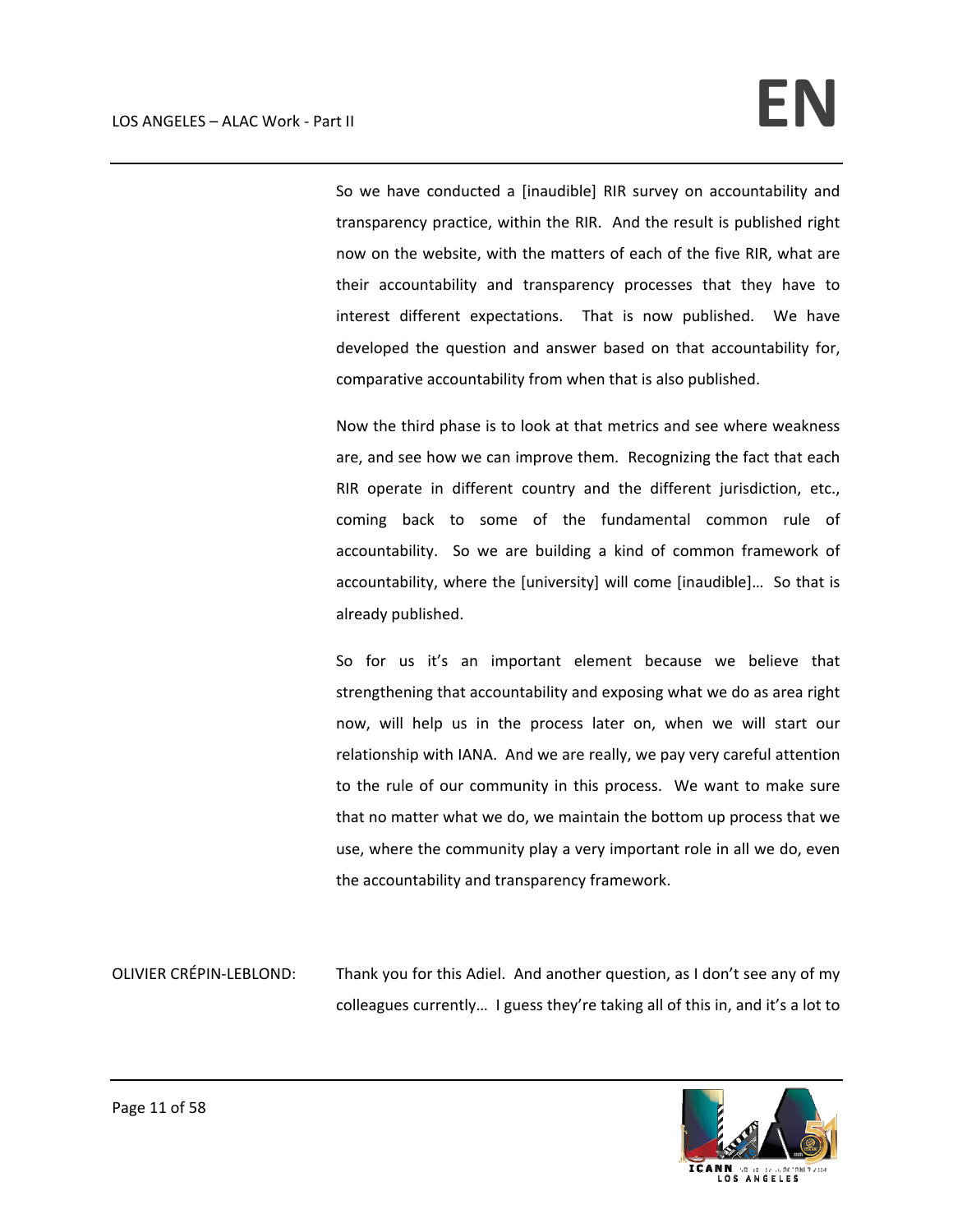take in all at the same time. Another question I think I've heard from several corners…

Another question I've heard is with regards to the overall coordination. As I said, if there are any discrepancies between the different RIRs, has this been already looked at? Is there a way that you have looked at to be able to have a coordinated approach? Or is this going to be on a case by case basis?

ADIEL AKPLOGAN: Hopefully that will be the job of that group that we're putting in place, to look at the final proposal from each RIR, to see the commonality to work on them, and if there is a severe divergence on the different proposal, tried to look at working with those community, that the RIR try to find a middle ground in the area.

> But I believe that there will be some convergence at the end, because we are starting the work based on some same principle when it comes to number resource management, as part of the IANA function. So basically, the group that will be put in place to come up with a single proposal, will have to deal with those divergent view, if there is no specific mechanism to deal with that.

> One thing that we are trying to do is to inspire this process from our group of policy mechanics, which already exists. Although this is not a policy development process, but we are just inspiring the process that we're using for that. So if there is a divergence there will be a way of dealing with that with the different community.

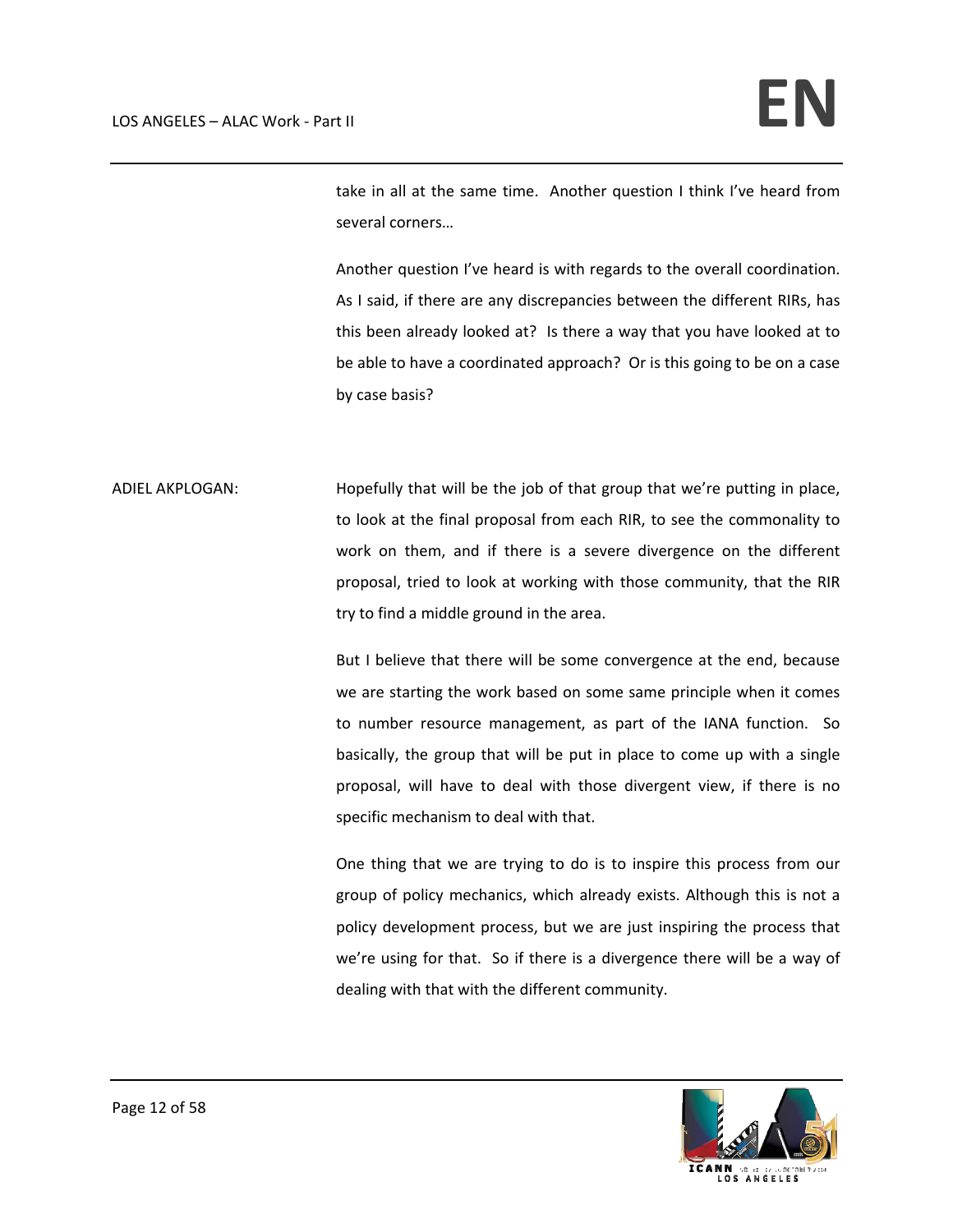OLIVIER CRÉPIN‐LEBLOND: Thank you Adiel. I see Tijani having put his hand up, so I'll hand the floor over to Tijani Ben Jemaa.

TIJANI BEN JEMAA: Thank you Olivier. My concern is that we are speaking about weeks and not months and years. So, in those few weeks, every RIR will develop its own vision, and then they will try to converge and if they don't converge, they have to find a common ground. What about if they cannot find this common ground?

Can they go to the ICG with different proposals?

ADIEL AKPLOGAN: Well, our objective clearly is to come up with a single proposal. Yes, time is against us. I don't have an answer to that question. What will really happen if there is severe divergence in the proposal, which I'm not expecting, quite frankly, but when it has happened, probably will have to some mechanism that we have an inter area consultation mechanism to try to find, you know, a middle ground.

> And we also, I'll say, trust in that group that we will put in place to liaise as much as possible of their respective community, when they are consolidating to say, hey, this part is not quite in line with what original saying. This is what the original saying, how can we find a middle ground here. So, yeah, but it has go very fast. And that's why I'm saying that the description and the framework of this group would be published this week, probably, and we hope by the end of November to have all the five area proposal already, so we have all the month of December for the consultation.

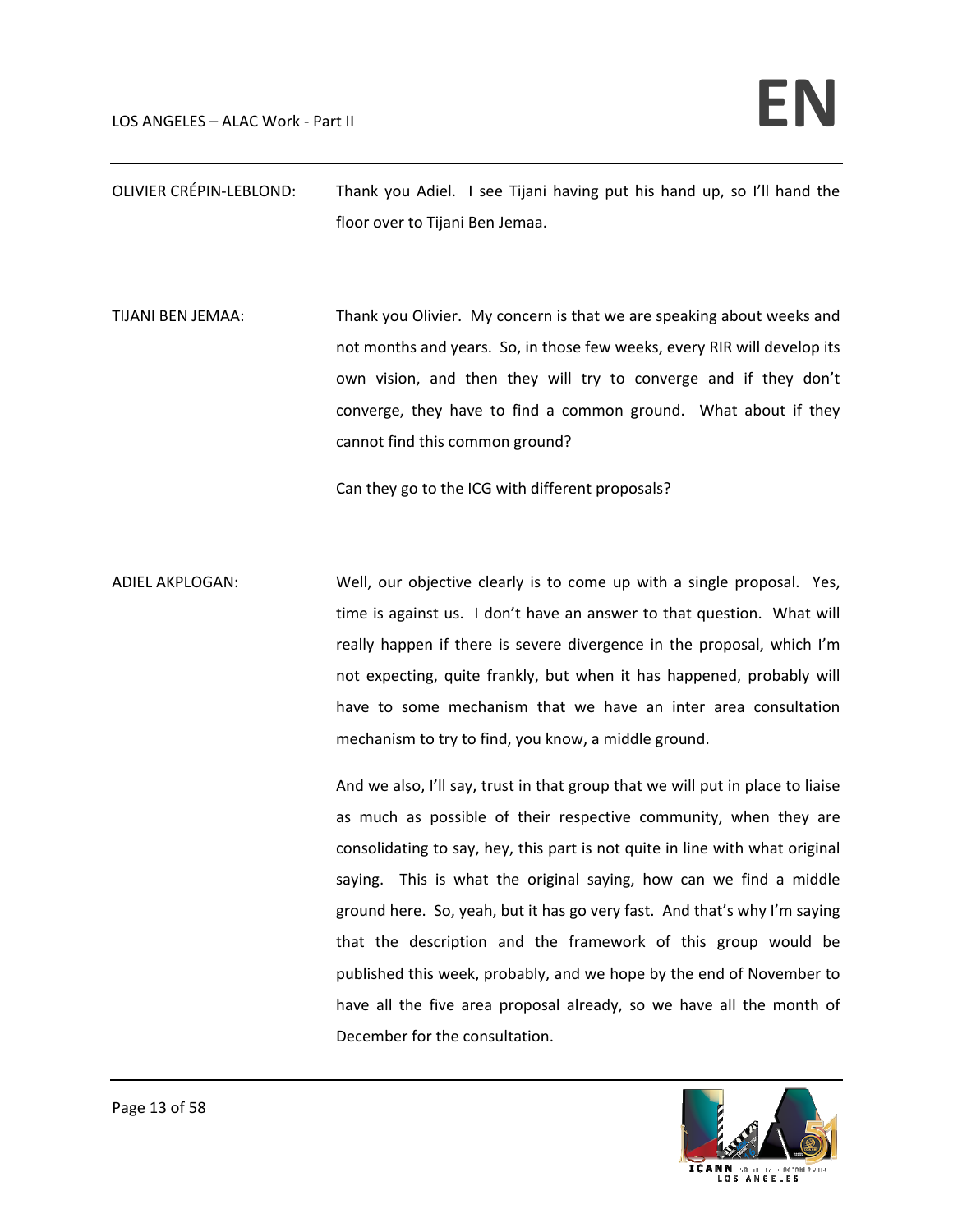OLIVIER CRÉPIN‐LEBLOND: Thank you for this Adiel. And another question, another hard one, I think, for this one. Obviously, the numbers community predates ICANN, predates the IANA, predates all of these other organizations or things. The question here is whether there has been any consideration of a complete splitting of the IANA functions into several independent organizations.

> Have there been any discussions on this? Or scenarios? So splitting the functions, different organizations, instead of having just one IANA organization dealing with all of this.

ADIEL AKPLOGAN: Not really. From what I was seeing, coming up from different place, of course different function as seen with a different, from different angle, with different probably accountability mechanism right now, that's why we are reviewing our old accountability framework. Trying to dislocate IANA, the IANA function right now, and having different piece dealing with different, is not something that is in the proposal that we have on the table right now, and not something that has been, I would say, worked on at the [NRL?] level per se.

> But, well, if that's come up from the different consultation, probably that is something that we will have to look at and look at practically how that will fit into [inaudible] proposal that will go to the NTIA.

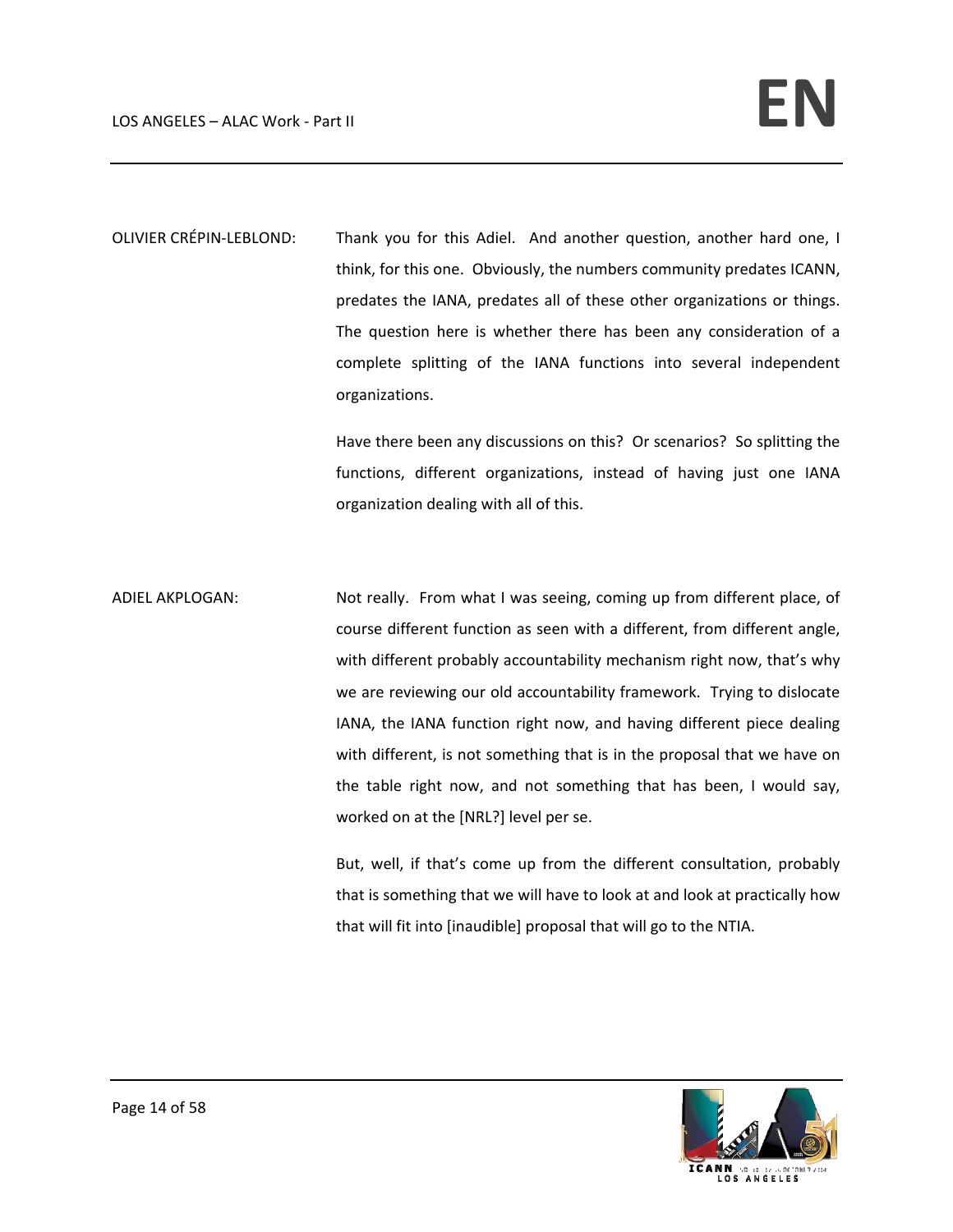# LOS ANGELES – ALAC Work - Part II **and the set of the set of the set of the set of the set of the set of the set of the set of the set of the set of the set of**  $\mathbb{R}$

- OLIVIER CRÉPIN-LEBLOND: Okay. Thanks very much. I do realize it is still very early days, so it might have been a bit premature to ask you the question, but it was aimed to be provocative rather than anything else. Any other questions or aspects of the topic that we would like to add? I can see the countdown to zero is at zero, so I was… Oh, John Laprise. Always the very last second.
- JOHN LAPRISE: John Laprise, NARALO. So, this might be a difficult, if not impossible, question, but if you took a stab at it. If you were looking at the work you're doing in the numbers community, what percentage of the work is done at this point? If you look at completion, what percentage has been completed at this point? How far along are you in the process?
- OLIVIER CRÉPIN‐LEBLOND: We've reached zero, and you're saved by the bell. If you wish to. [LAUGHTER]
- ADIEL AKPLOGAN: Quite frankly, different areas are at different levels in the process. As Tijani mentioned, in our region, and I guess in LACNIC as well, there are few discussions on substance on the topic, while in that region, for instance, there have been more active discussions, so we are not all at the same, at the same level right now.

So I cannot say a global percentage of where we are. I'm not going to take that risk.

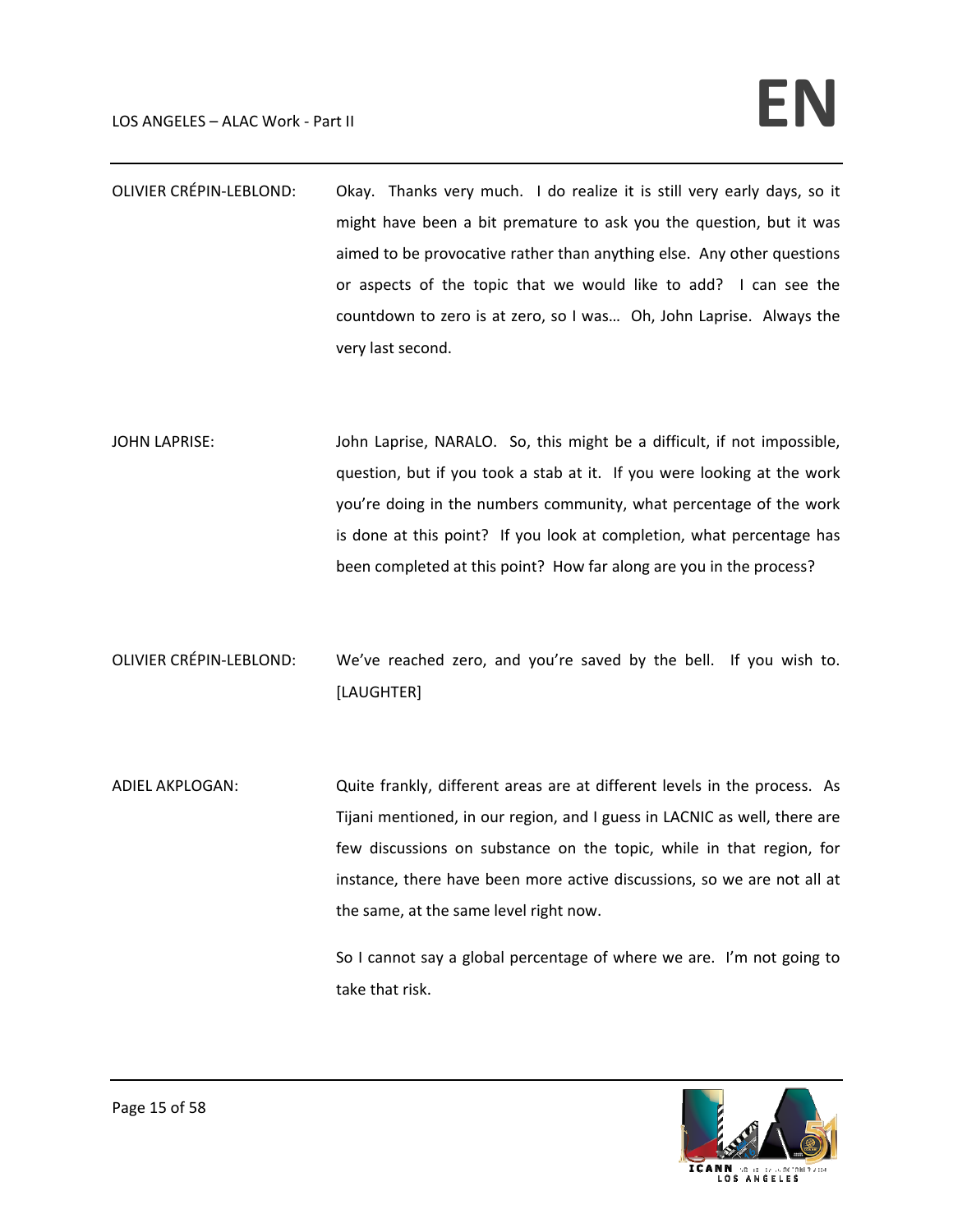OLIVIER CRÉPIN‐LEBLOND: Thanks very much Adiel. I just had a question from Louis on the approach of the ALAC and the community. And I forgot to mention that the working group itself, or the ad‐hoc working group itself, is a single working group that covers all of our regions. It's not a case that we have several working groups for each one of the regions. I think that would probably be taxing for us.

> And it actually is the case for all of our working groups, we have 15 working groups, I think, on various different issues, and they are usually cross‐RALO, across the whole world. We're only divided in the regions with regards to our structure, and bringing forward the points of view and having regular regional calls, etc. But as far as the work is concerned, we work on a prior level across all of the regions. Anything else? Oh, Adiel, back to you.

ADIEL AKPLOGAN: Yeah, I mean, following up on that question. It is how, because if you look at the RFP of the proposal, they, three operational community have been highlighted. So what is expected is that ALAC contribution to the process of those three operational community, so what is the process within ALAC to make sure that their input goes to those operational community, like Tijani was saying, you know, in the AFRINIC region we have that many.

> How do we make sure that ALAC view of the IANA function from the member's perspective is really inputted into the process? I think that will be good for us to know as well, so to engage more effectively the ALAC.

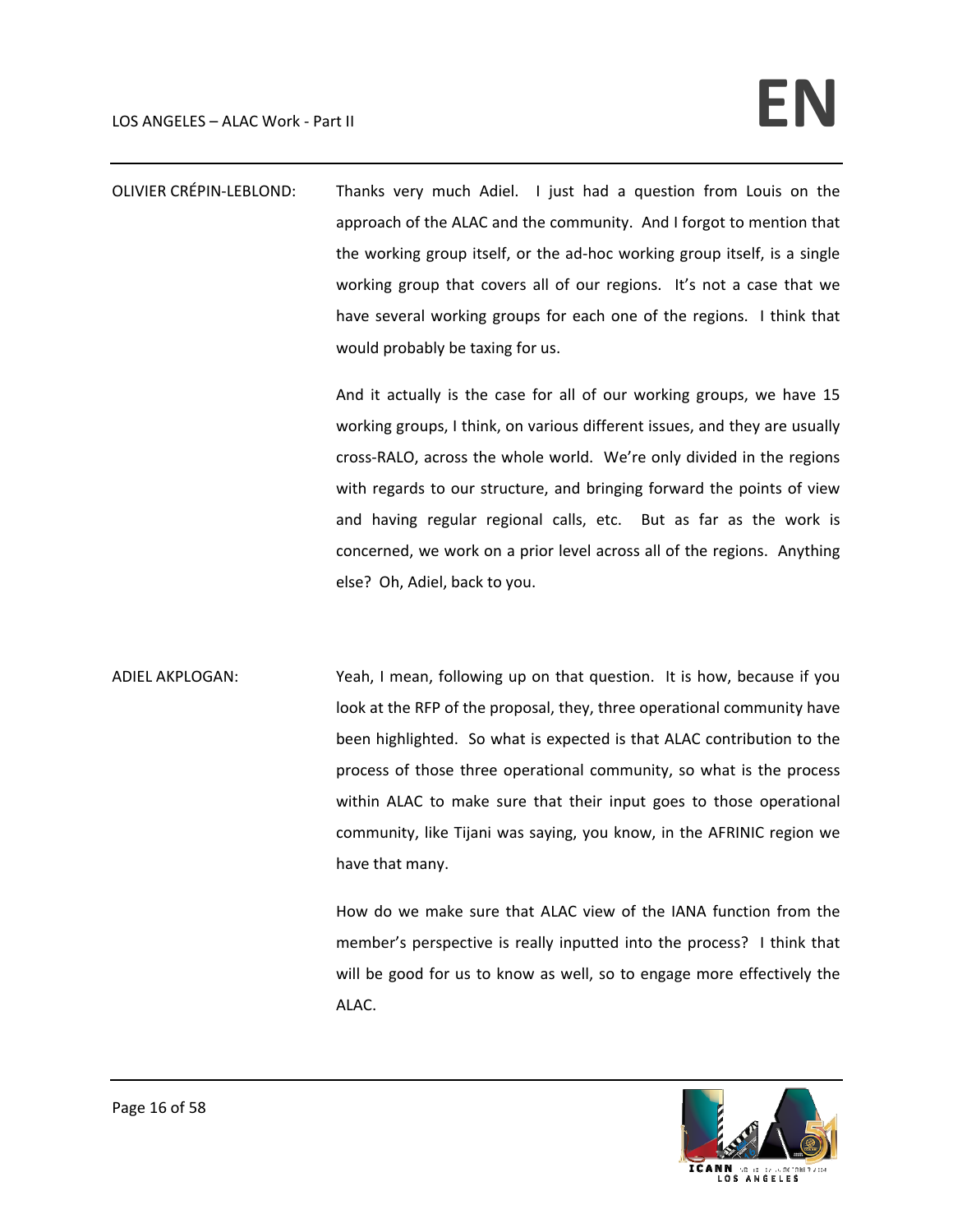OLIVIER CRÉPIN‐LEBLOND: Yeah, thank you Adiel. Now, it's Olivier speaking. So we have, as I said, a mailing list, but we also have a wiki page which has got all of the details of our working group. We have a part of the wiki page that is a bit of a document store with the different pointers to the different sources of information. And this is why I asked earlier that perhaps you can give us the pointer perhaps to where the NARO resources are.

> I think, are you going to that wiki page? It would be helpful to look into that wiki page that we have on this. And so we've got, here we go. We basically have a list of members, etc., and then we have a list of all of the mailing lists that are involved with the discussions, and point contacts. People that are on those mailing lists, and that participate in an individual capacity, but are able to relate back to our working group on a weekly basis, or bi‐weekly basis, and able to provide us with a helicopter view of what's been happening on that working group.

> It's physically impossible, I think, once the discussion picks up, it will be physically impossible for any one person to follow all of the discussions, but certainly here on the RIR mailing list, you'll notice that on the AFRINIC we have Tijani Ben Jemaa, Alberto Soto, who is sitting just a little bit further up next to you, Avri Doria on there. On the APNIC, we have [inaudible], who I believe might be around the room as well. Alberto Soto, Cheryl Langdon‐Orr, Avri Doria. On the AARON, Gordon Chillcott, Alberto Soto, and Avri.

> Avri is actually the only person who is able to read all of the lists. On the LACNIC one, Fatima Cambronero, also sitting at the end of the table, Alberto Soto, and Avri Doria. And finally on the RIPE, it's Olivier and

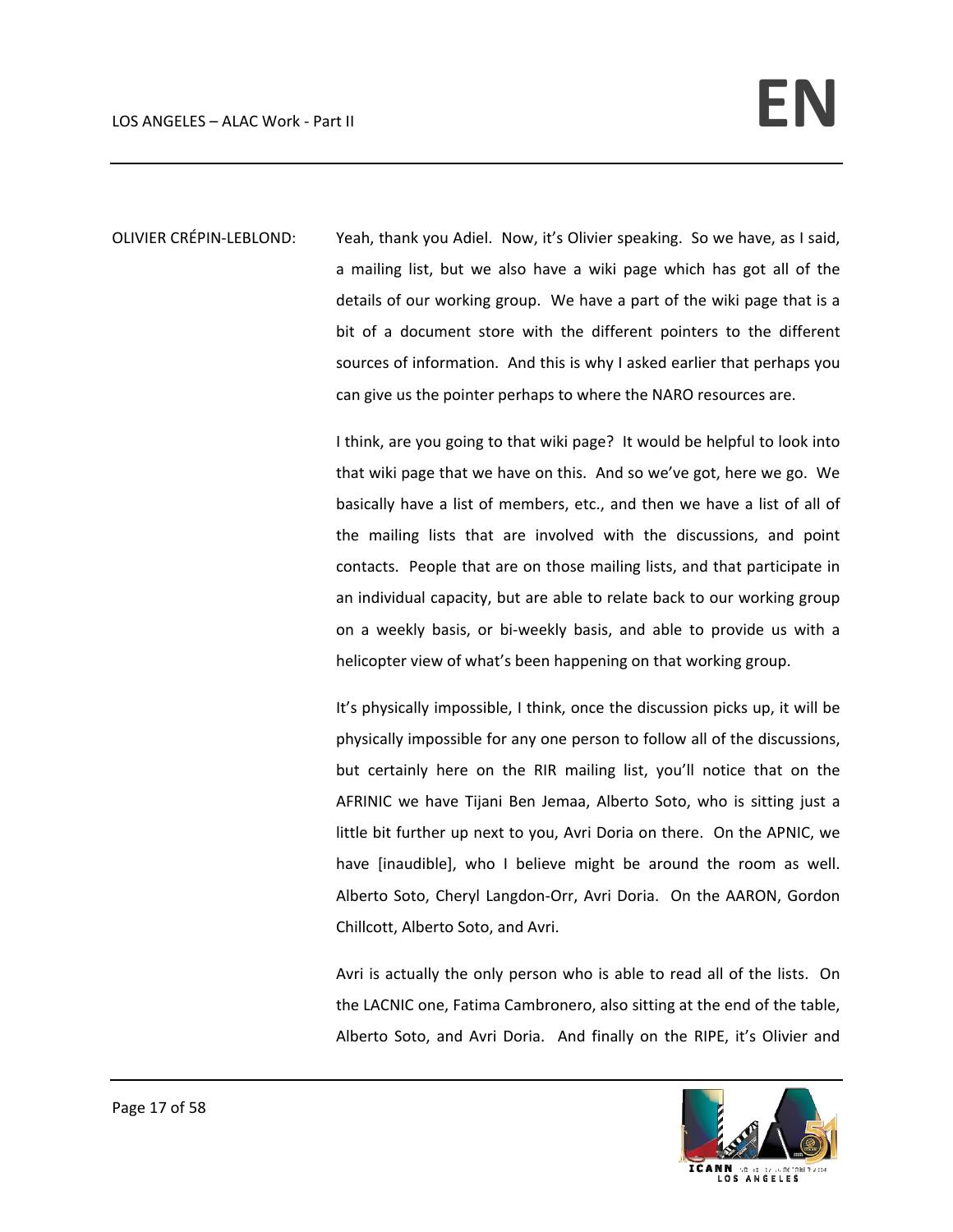|                                | Avri. So we're pretty much covering all of the regions, and those people<br>act as point contacts to relate back to our working group.                                                                                                                                                                        |
|--------------------------------|---------------------------------------------------------------------------------------------------------------------------------------------------------------------------------------------------------------------------------------------------------------------------------------------------------------|
| ADIEL AKPLOGAN:                | Okay. I just sent you to the link to the NRO pointers, so.                                                                                                                                                                                                                                                    |
| <b>OLIVIER CRÉPIN-LEBLOND:</b> | That's great, thank you very much. Louis, any other points you wish to<br>make? I realize we've reached the end of the allocated time for this.                                                                                                                                                               |
| LOUIS LEE:                     | I'll be brief. No.                                                                                                                                                                                                                                                                                            |
| <b>OLIVIER CRÉPIN-LEBLOND:</b> | Okay. Well thank you very much for joining us, it's always a pleasure<br>and I think that was very productive. We've managed to really<br>understand where you're coming from and we're you're going, and this<br>will be of great help to our working group, and of course, to our<br>members. So thank you. |
| LOUIS LEE:                     | I appreciate the time also. Thank you.                                                                                                                                                                                                                                                                        |
| <b>OLIVIER CRÉPIN-LEBLOND:</b> | See how they behave these days? It's fantastic. Okay. So already at the<br>table, as you might have noticed, we have Alissa Cooper who is the chair<br>of the IANA stewardship, sorry, IANA coordination group. Perhaps,<br>Alissa could I perhaps ask you to sort of join me at the head table so            |

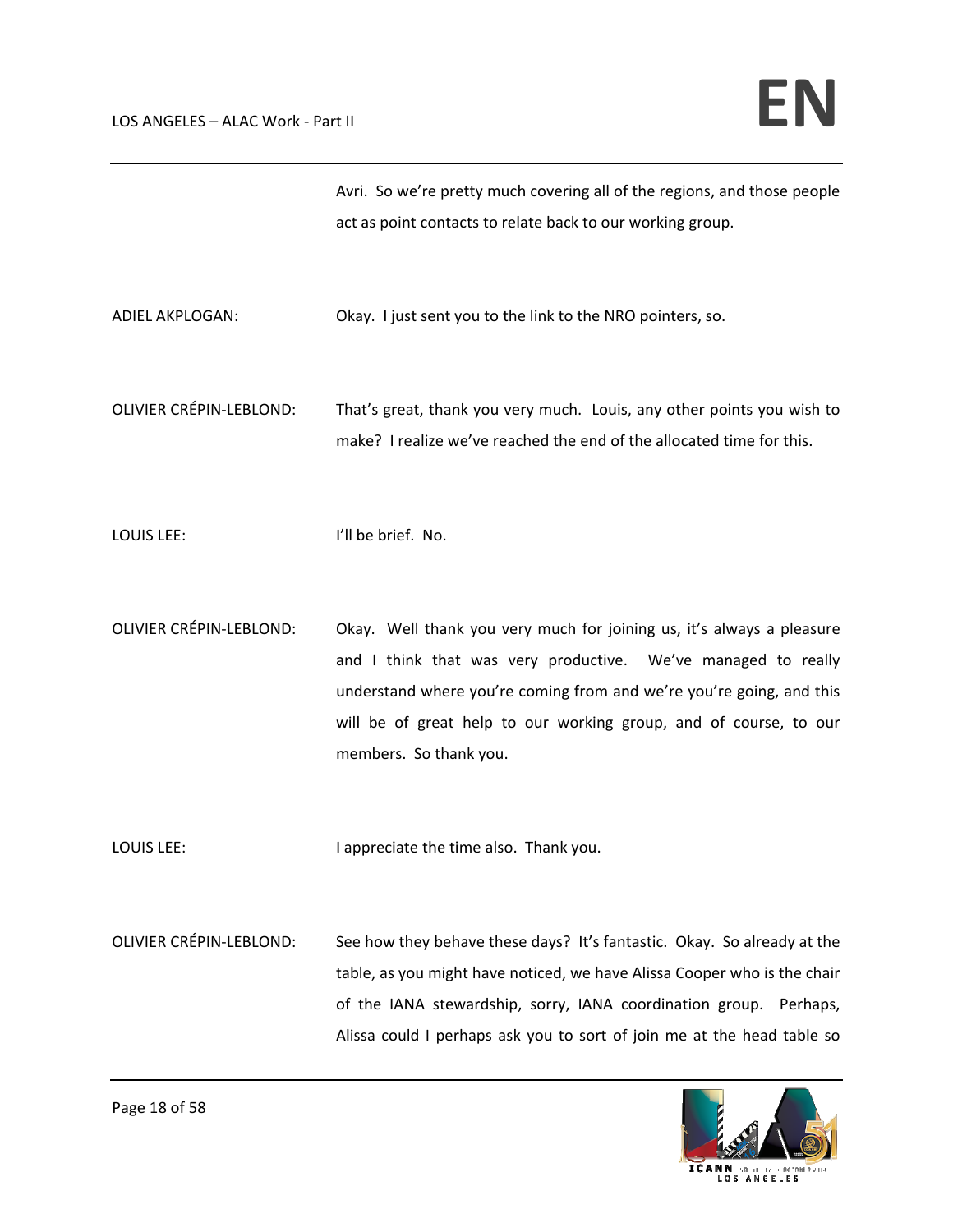that everyone can see you? Because we do have some people that are on the same side.

So I should have given you an advanced notice.

And several other members of the ICG are also joining us. And perhaps it would be good, I mean, many of us hear your voices. We listen to you as observers remotely, and of course, we don't have any video capability to see your faces. So it would be interesting to perhaps go around the room and see who is who in the ICG. Certainly, our community knows Jean‐Jacques Subrenat and Mohamed El Bashir, but with regards to others, it would probably be quite helpful.

So perhaps I can ask Russ and Gary.

RUSS HOUSLEY: I'm Russ Housley, on the ICG representing the IAB.

JARI ARKKO: My name is Jari Arkko, IETF Chair and ICG representing IETF.

OLIVIER CRÉPIN‐LEBLOND: Thank you Jari. Of course, we've seen Adiel Akplogan a bit earlier, in the earlier session. Next to me.

ALISSA COOPER: I'm Alissa Cooper. Thank you. I'm Alissa Cooper. I am on the ICG as a representative of the Internet Engineering Taskforce with Jari, and I am the Chair.

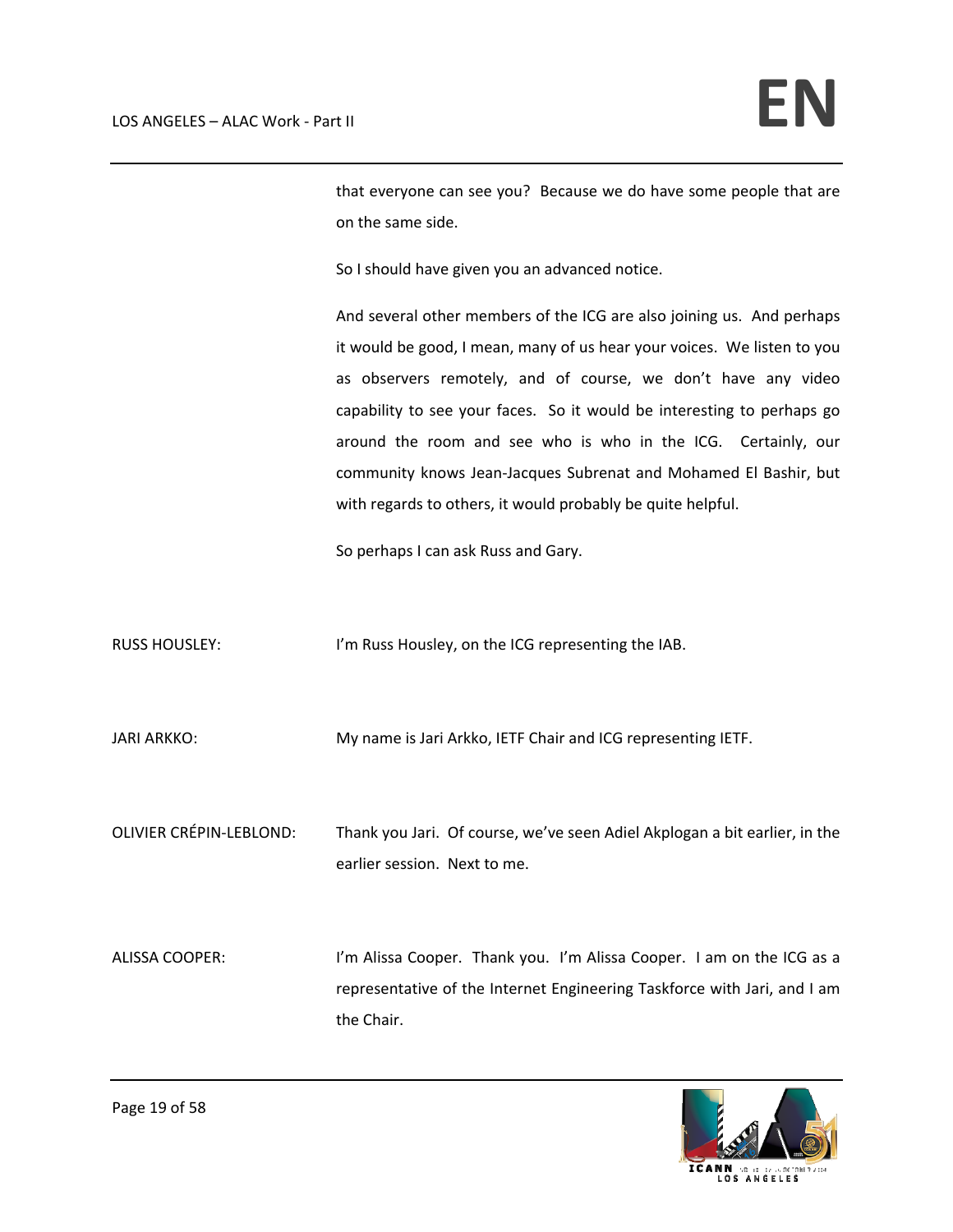ELISE GERICH: Hi. I'm Elise Gerich, and I'm the representative liaison from the IANA functions operator.

OLIVIER CRÉPIN‐LEBLOND: I apologize, I was just told that there was no interpretation at the moment. We do have interpretation, but there seems to be a technical problem. Great, we are doing well today. We had a technical problem a bit earlier this morning, for your information, where this box that you see over here that powers all of the microphones, decided to go south, and therefore we didn't have any mics, which doesn't help when you are recording.

> So we had to have fly in mics, but as you can see, the table being rather large, and the mics not actually flying, requiring more of a speaker net type transmission. Does this work? Fantastic. I've finished rambling, let's go back to the issue.

> So Alissa, we stopped at Alissa Cooper, Chair of the ICG. And then next to Alissa is? Would you please introduce yourself? I know your name, but please introduce yourself, Mr. Arasteh.

KAVOUSS ARASTEH: Thank you very much. You have introduced me. Thank you.

OLIVIER CRÉPIN‐LEBLOND: Are there any other ICG members in the room? Yes there are, oh, of course, please.

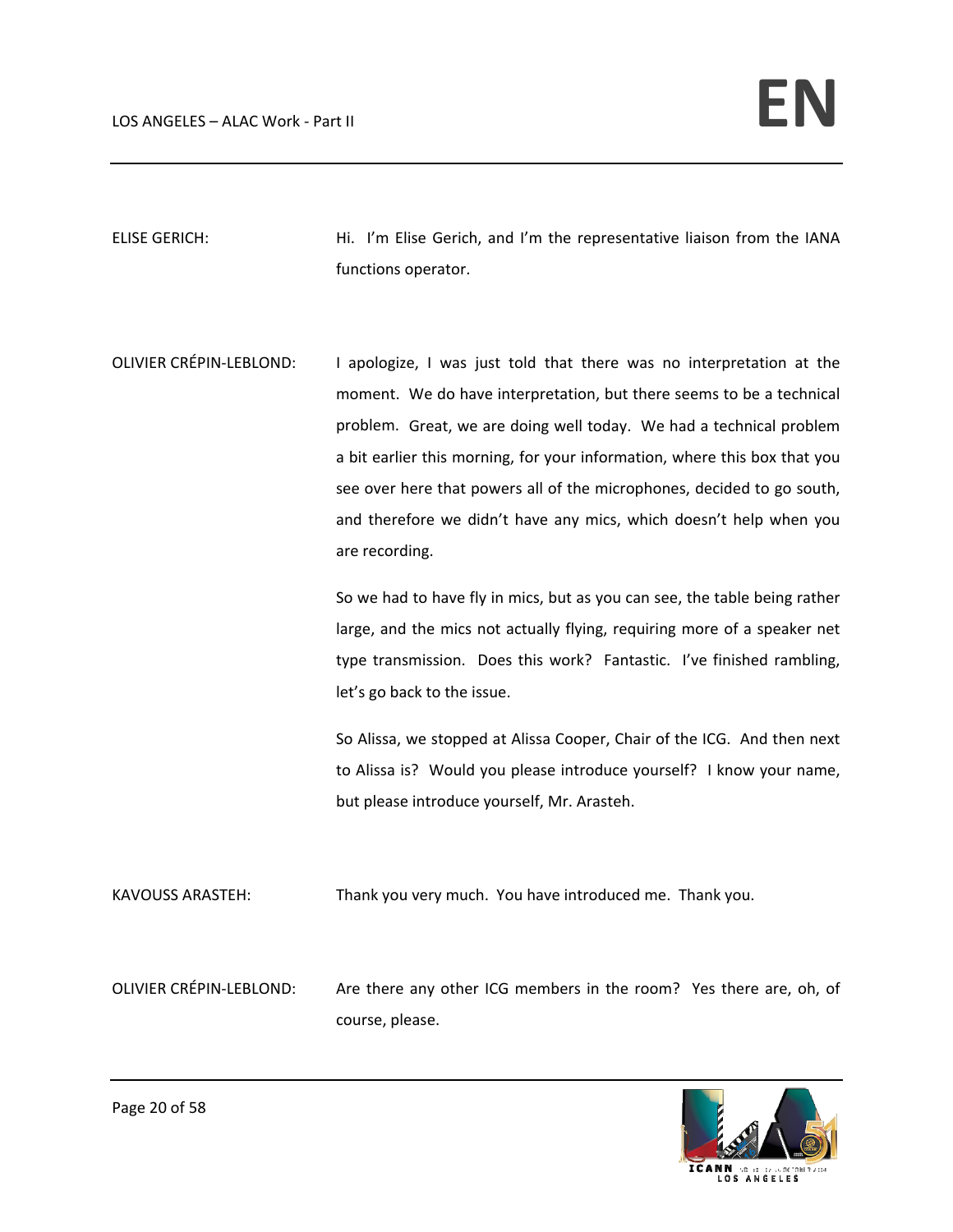NARELLE CLARK: Narelle Clark for the transcript. I'm a member of the Internet Society, Board of Trustees, and also the immediate [plus?] present of the At‐ Large organization, Internet Society of Australia. And also another At‐ Large member of ICANN through my day job, which is ACAN, the Australian Communications Consumer Action Network. So it's good to be amongst so many friends.

Even if Olivier told me to sit at the back.

OLIVIER CRÉPIN-LEBLOND: I think that was for the previous session, but this session, of course, you're all invited. Over at the back please.

MANAL ISMAIL: My name is Manal, member of the ICG from the GAC.

MICHAEL NIEBEL: Michael Niebel from the GAC.

JANDYR SANTOS: Good afternoon. I'm Jandyr Santos, member of ICG from the GAC.

ELISE GERICH: I'm the liaison, Elise Gerich, IANA Functions Operator, and I'm passing it to [Sheldon] Lee, who is also on ICG.

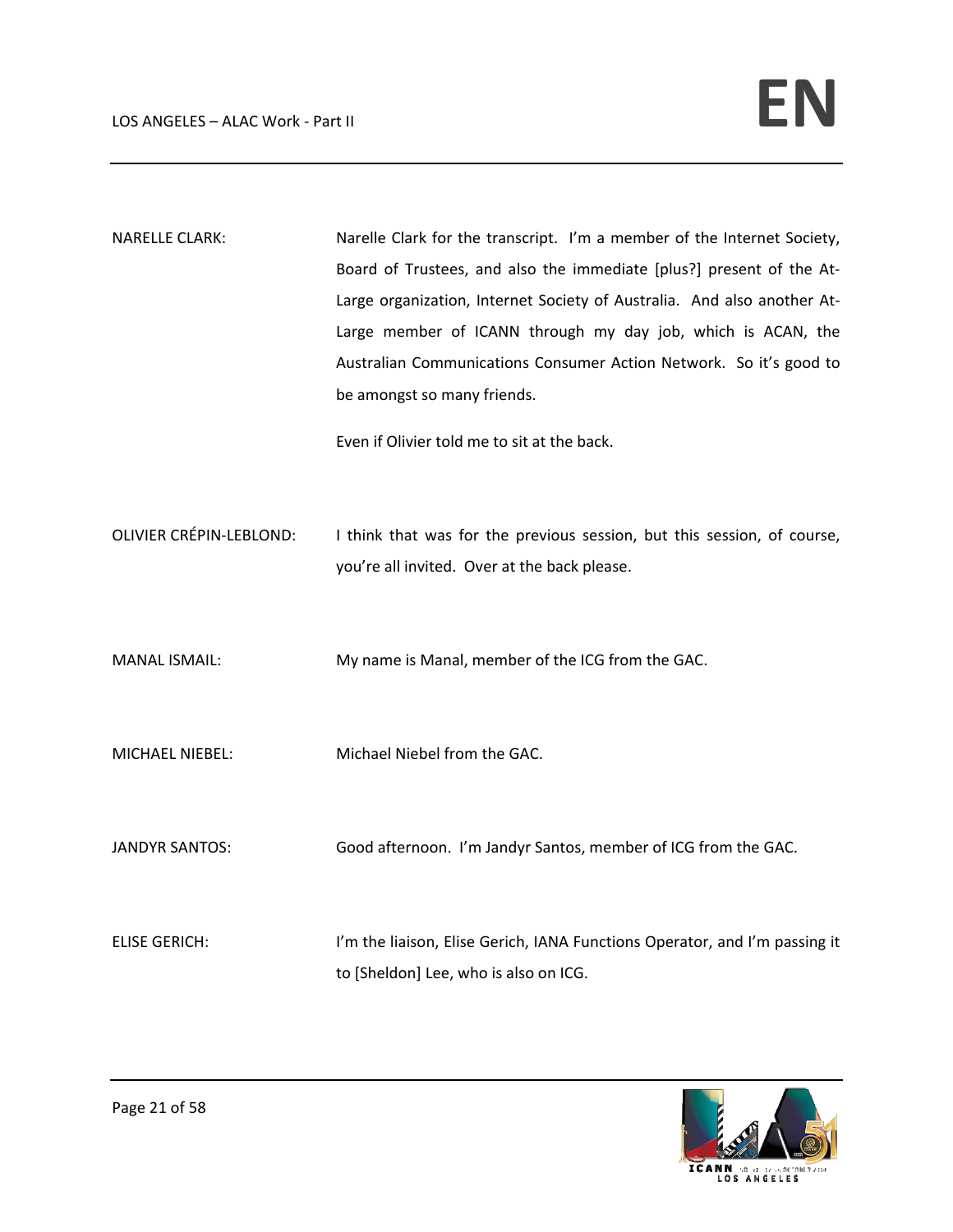| [SHELDON] LEE:                 | This is [Sheldon] Lee, ICG member.                                                                                                                                                                                                                                                                                                                                                                                                                                                                                                                                                                                                          |
|--------------------------------|---------------------------------------------------------------------------------------------------------------------------------------------------------------------------------------------------------------------------------------------------------------------------------------------------------------------------------------------------------------------------------------------------------------------------------------------------------------------------------------------------------------------------------------------------------------------------------------------------------------------------------------------|
| UNIDENTIFIED SPEAKER:          | Thank you.                                                                                                                                                                                                                                                                                                                                                                                                                                                                                                                                                                                                                                  |
| KUO-WEI WU:                    | Kuo-Wei Wu from ICANN Board liaison for the ICG.                                                                                                                                                                                                                                                                                                                                                                                                                                                                                                                                                                                            |
| <b>OLIVIER CRÉPIN-LEBLOND:</b> | I think we've pretty much gone through everyone. So that's great. It's<br>great to put faces to the names, and to the voices. And with this, I think<br>I can hand over the floor to Alissa Cooper, who will be taking us, with<br>her colleagues, through a small presentation that you have about the<br>IANA stewardship transition coordination group. Over to you Alissa.                                                                                                                                                                                                                                                              |
| <b>ALISSA COOPER:</b>          | Thank you. So I am going to just spend a few minutes talking about the<br>ICG as a whole. I know a lot of you are already familiar with the ICG and<br>what it does, but some of you are not, and so we wanted to level set,<br>and then we have a couple, well we have at least one speaker who is<br>going to talk about some of the operational community processes.<br>I know you've already talked about the numbering process quite a bit<br>but Jari and Russ are going to talk about the protocol parameters<br>process. And we're supposed to have someone come and talk about<br>the naming process, but I don't see that person. |

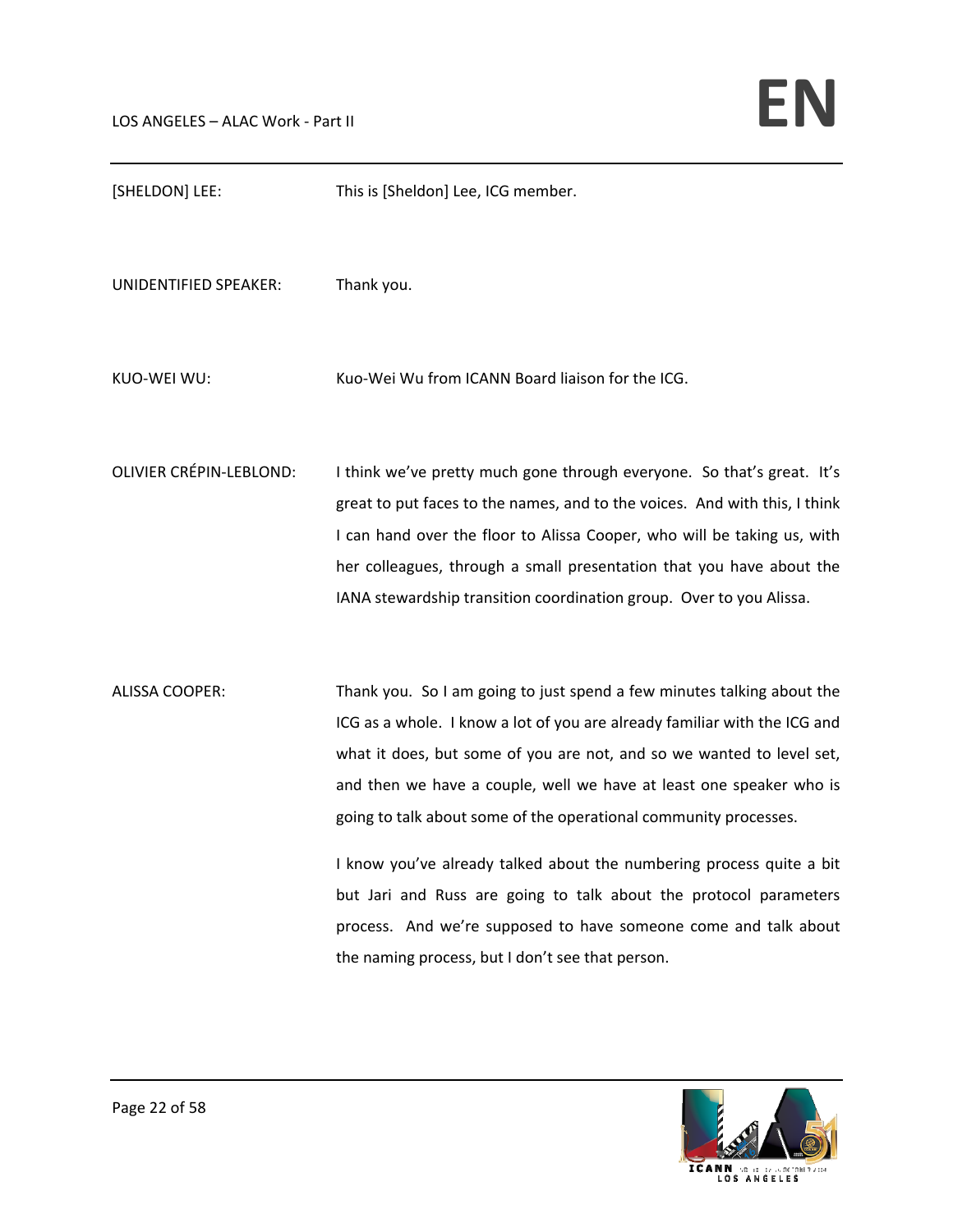OLIVIER CRÉPIN‐LEBLOND: There is no one in ICANN who can talk about the naming process.

GISELLA GRUBER: If I may, it's Gisella for the transcript. Just to remind everyone that we have simultaneous interpretation in Spanish and French, so if you could just keep the pace at a reasonable pace, thank you.

ALISSA COOPER: Thank you for the reminder. So, we are here to talk about the ICG, the IANA stewardship coordination group. All of our materials are available on our website, IANA cg dot org. So everything that I talk to you about today can be found there. We are a very transparent body, pretty much everything we do is in public. So if you want to follow up, please do so. Go to the next slide, I don't know who is advancing the slides.

> Great. Thank you. So I think most people in the room are familiar with why we are all here, and why the ICG was formed, but just to give a quick refresh, obviously. Earlier this year, the NTIA announced its intention to transition the stewardship of the IANA functions, and asked ICANN to convene global stakeholders to develop a transition proposal. So to transition the current role played by the NTIA.

> ICANN initiated a community process to determine how we would go about developing that transition proposal, and the result of that was the IANA stewardship coordination group, otherwise known as the ICG. Go to the next slide.

> So what is the ICG? You just met several of us here in the room. It's a body that is independent of ICANN, and comprised of multiple members

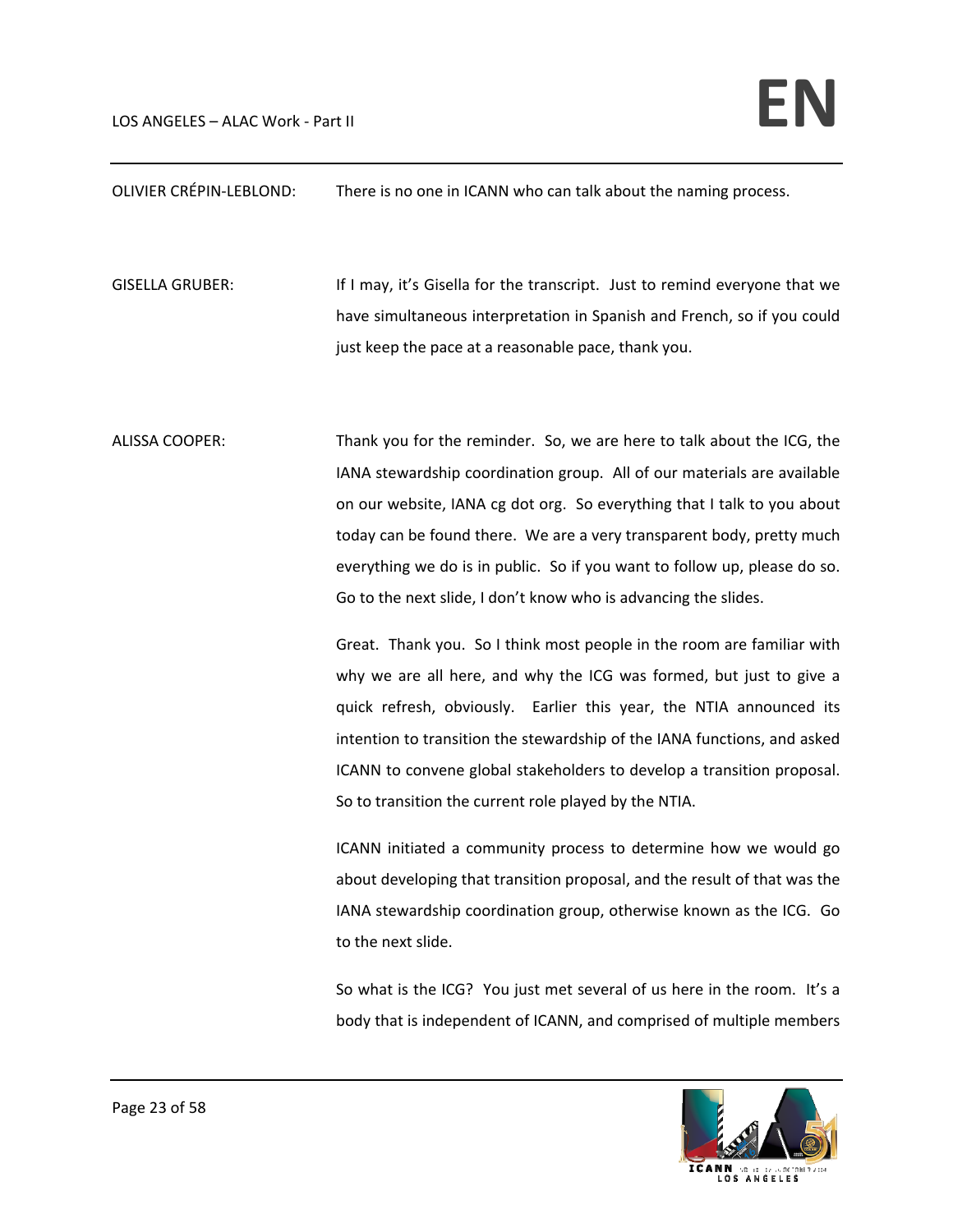## LOS ANGELES – ALAC Work - Part II **and the set of the set of the set of the set of the set of the set of the set of the set of the set of the set of the set of**  $\mathbb{R}$

from all of the different constituencies that you can see on the slide, 13 different constituencies, in addition to our Board liaison and staff liaison from IANA, who introduced themselves. So this is us. We come from a wide variety of backgrounds, and we are working together in a group of 32.

Next.

- OLIVIER CRÉPIN‐LEBLOND: Sorry, it's Olivier speaking. If I could just add, you don't look at all like those figures on the screen.
- ALISSA COOPER: Generic representation of who we are. Sometimes I feel just like that actually. [Laughter] We can go to the next slide. That's a little bit about who we are. In terms of our charter, and the scope of our mandate, we are a coordination group, and that word is very important. We were setup to help gather the community in a process to develop a transition proposal.

And not to develop the transition proposal ourselves. We're just a small group of us. The proposal itself needs to come from the many, many people who are impacted by the IANA functions and their oversight. So we mainly coordinate. We liaise with our various different constituencies, so it's a part of the role of each of the members of the ICG to be going back and forth between our group and their home communities, and making sure that everyone is informed about the process, and understands what's going on, understands how to participate, and is kept up to date about the progress being made.

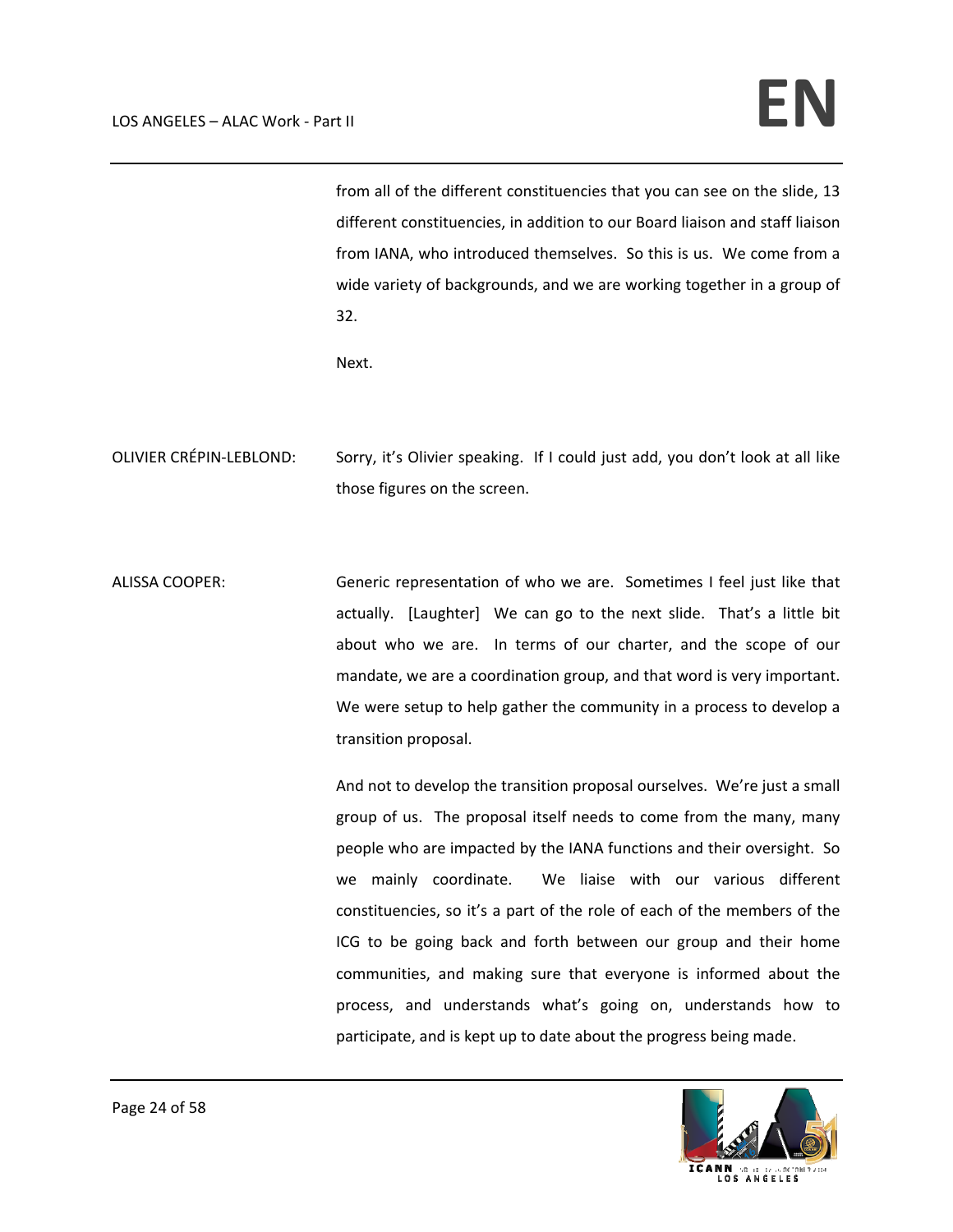We also have a role to assess and assemble a final transition proposal. I'll talk about this a little bit more in a moment, but we will be receiving inputs from the communities. We have some criteria which they will be accessed, and eventually we will put them all together into one final proposal that will eventually go to NTIA. And lastly, it is certainly our goal to inform and to be as transparent as possible, both about what we are doing but also what's going on out in the communities.

So that's our, that's a summary of our charter, more or less. Next. Thanks. So, I wanted to talk a little bit about the focus of the transition because it very much impacts the focus of the ICG and what we do. The IANA functions are currently are specified in a particular way in the NTIA contract. And what that contract covers is IANA's activities related to mainly three things. The protocol parameters registry management, the DNS root zone management, and the Internet numbers registry management.

And so those are the functions that are the focus of all of the transition efforts. There are other things that IANA does, there are other registries that IANA maintains that are outside of the scope, and those are also outside of the scope of the transition and of the work of the ICG. The other interesting scoping arrangement is in regards to stewardship.

So the NTIA announcement specifically spoke to transitioning the stewardship of the IANA functions, and not the other roles involved in the provision of everything that IANA does. So there is also policy development processes, which you are all certainly very familiar with,

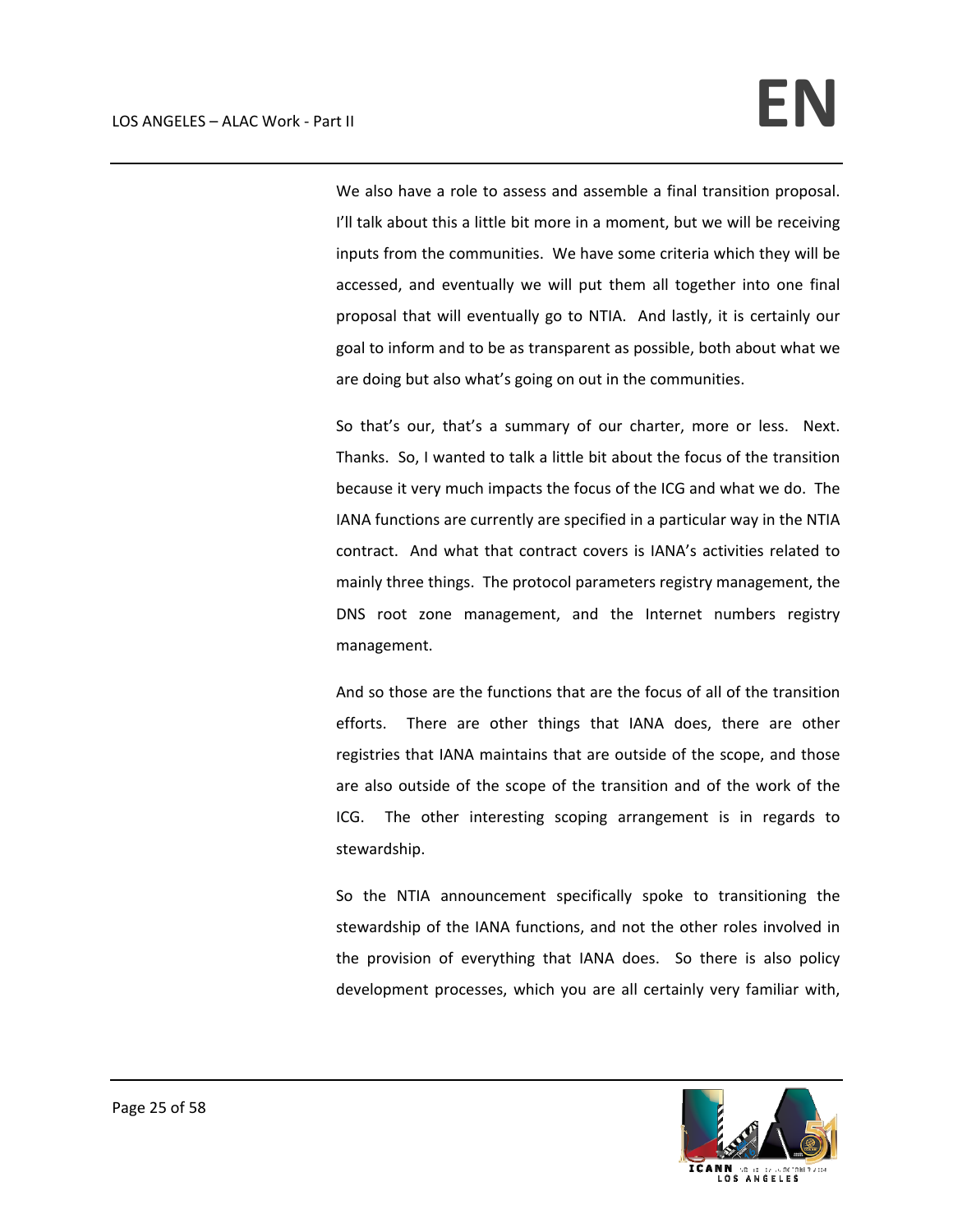that happen here and happen in other bodies. There are other aspects related what IANA provides, and those again, are not within the scope.

We are really talking about the stewardship of the IANA functions. So I just wanted to make those two points on the scoping. Next. So how is the transition proposal going to be developed? So what we have put forth as the ICG is that it's very important for this transition proposal to be developed from the bottom up, and in particular, to have the loci of the development be within the operational communities.

So the entities that have a customer relationship with IANA. Now what that means is that we wanted to focus each of those efforts on the function that is most relevant to that community. So in the RIRs, the focus is on numbering, in the namings, CWG, the focus is on names, and in the IETF, the focus is on protocol parameters. What it doesn't mean is that the historical participants in those communities are the only people who get to have a say. It's actually just the opposite.

So these processes, and what we have been pushing for as the ICG, is that all three of these processes be as open as possible to anyone who wants to participate and contribute and discuss the substance of the proposals coming forth. And so that's why you see people scurrying back and forth between the communities, and you see the people in the middle who are participating in all three, or maybe have not ever participated in them before but are doing so now.

The processes are meant to be open to anyone who wants to contribute. So that's kind of the initial step of the transition proposal development, and what's taking place right now, that we're talking

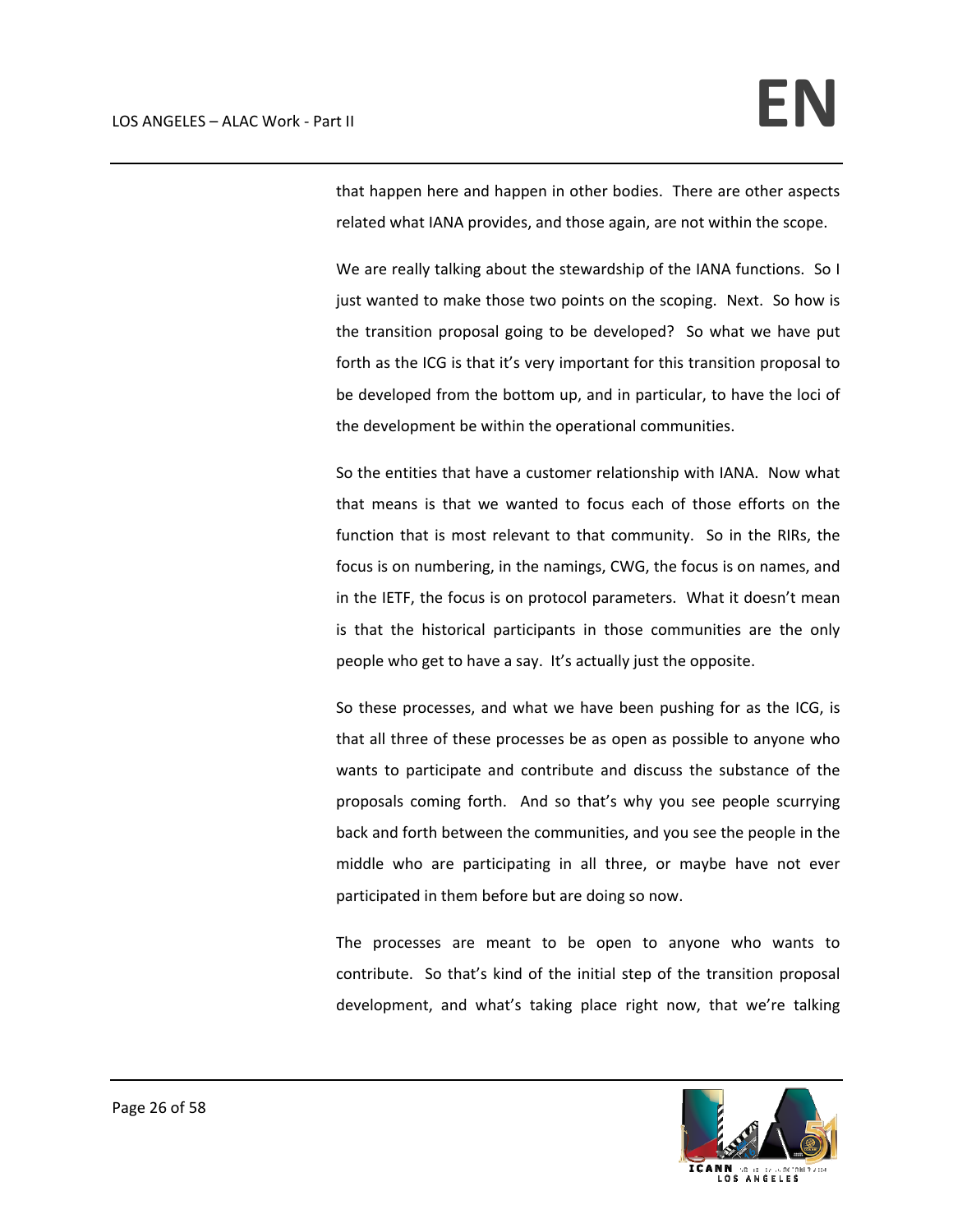about with numbers, and we'll talk a little bit about with the other communities as well.

Next. So, to give you an idea of the timeline. I know the timeline is like the thing that everyone wants to talk about this week. So we issued to all of those communities, and to all global stakeholders, the request for proposals back in September. And the request for proposals outlines the specific elements that we, as the ICG, believed that needed to be covered, so that we can eventually assemble a complete transition plan to send on to NTIA.

So that happened in September. And the phase that we're in now, is the community proposal development. So all of those communities are having discussions about what they want their transition plan to look like for the IANA function related to them. So that's the current phase. And go to the next slide. You can see that the timeline is sort of step‐ wise. So we set as a target deadline for receiving the individual proposals from those three communities, as January, January  $15<sup>th</sup>$ , actually, 2015.

And what will happen after that is that we will then have, hopefully, in the ICG, we will have three proposals, one for each of the functions. And we'll need to access them against some criteria to determine, are they complete? Did they really cover everything that we thought needed to be covered? Was an opened process followed? Was the NTIA criteria met? And so on and so forth.

And if the ICG identifies that there are issues, or gaps, or items that require clarification, we will liaise back with those communities. So it's not the job of the ICG to edit, or to change the proposals that come in,

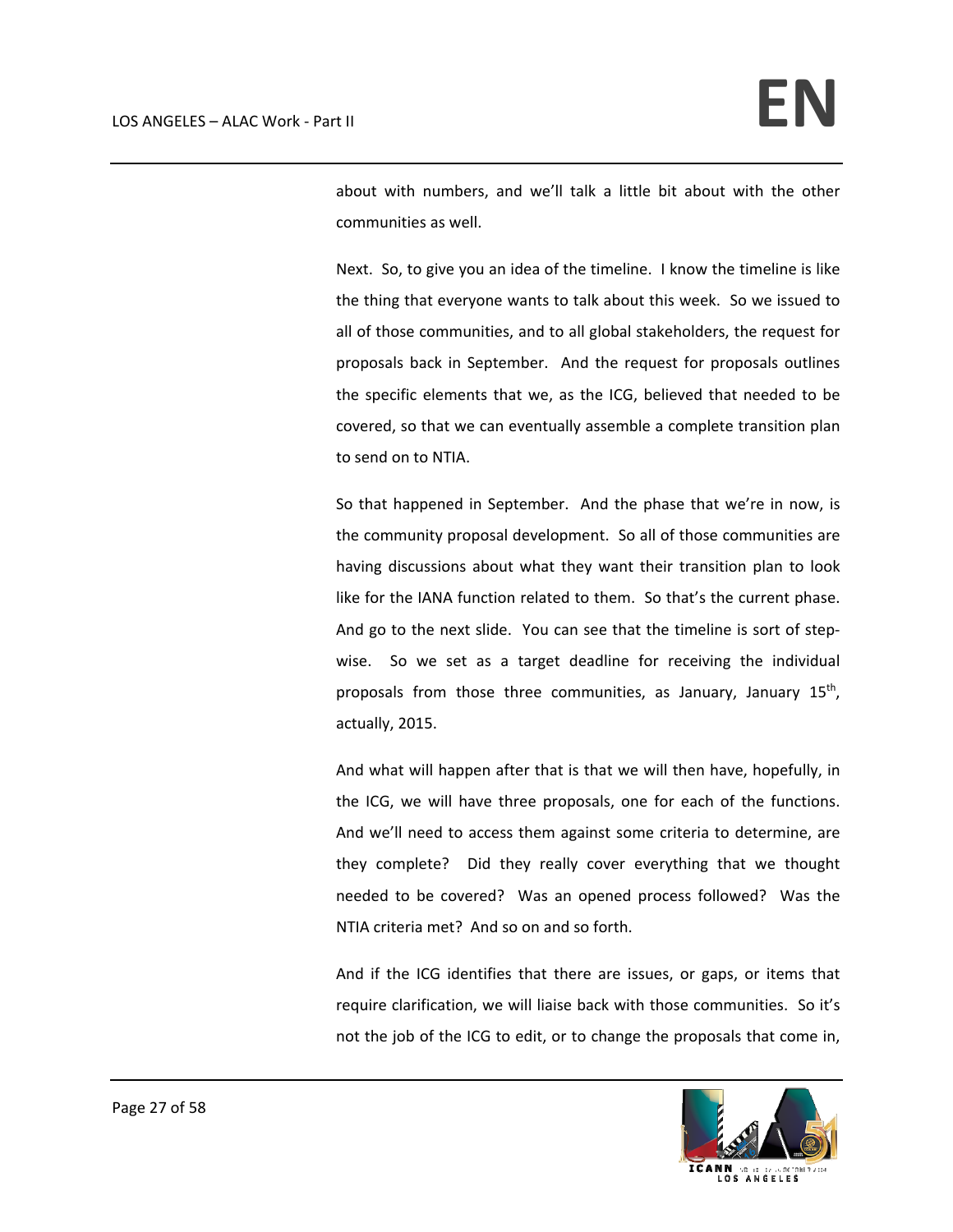but to identify where there maybe issues that need to be rectified, and to communicate those back to the operational communities, and everyone who is participating over the current months.

And to have those issues resolved that way, so that's kind of the purple phase that goes up to March. And then you can see it kind of pingponging back and forth thereafter, to continue to resolve those issues. So once we have the initial phase, the communities have revisited, perhaps, filled gaps, resolved whatever issues were identified by the ICG. Then we get into the phase where the ICG receives the proposals back from those communities, and has to assemble one transition proposal.

And the unified proposal assembly will be looking for, are there any gaps between the proposals? Are there any conflicts between the different proposals? So whereas the first stage was an individual assessment of each one, the next stage is, do all of these fit together as an unified whole? So that's up to the May 2015 timeframe. Again, if we identify problems or issues in that phase, we'll have to go back to the communities themselves and ask for fixes, essentially.

The ICG won't be inserting the fixes itself. And then the final stage, we will have a complete transition proposal, which will be issued for global public comment. So at that period, everyone who hopefully has been participating the entire time, will be able to provide any final comments back to the ICG, and will allow us to determine if there really is global community consensus to send this unified proposal onto the NTIA.

And our target to get it to the NTIA is in July of 2015. And that's to allow the US government to do its own internal assessment, and

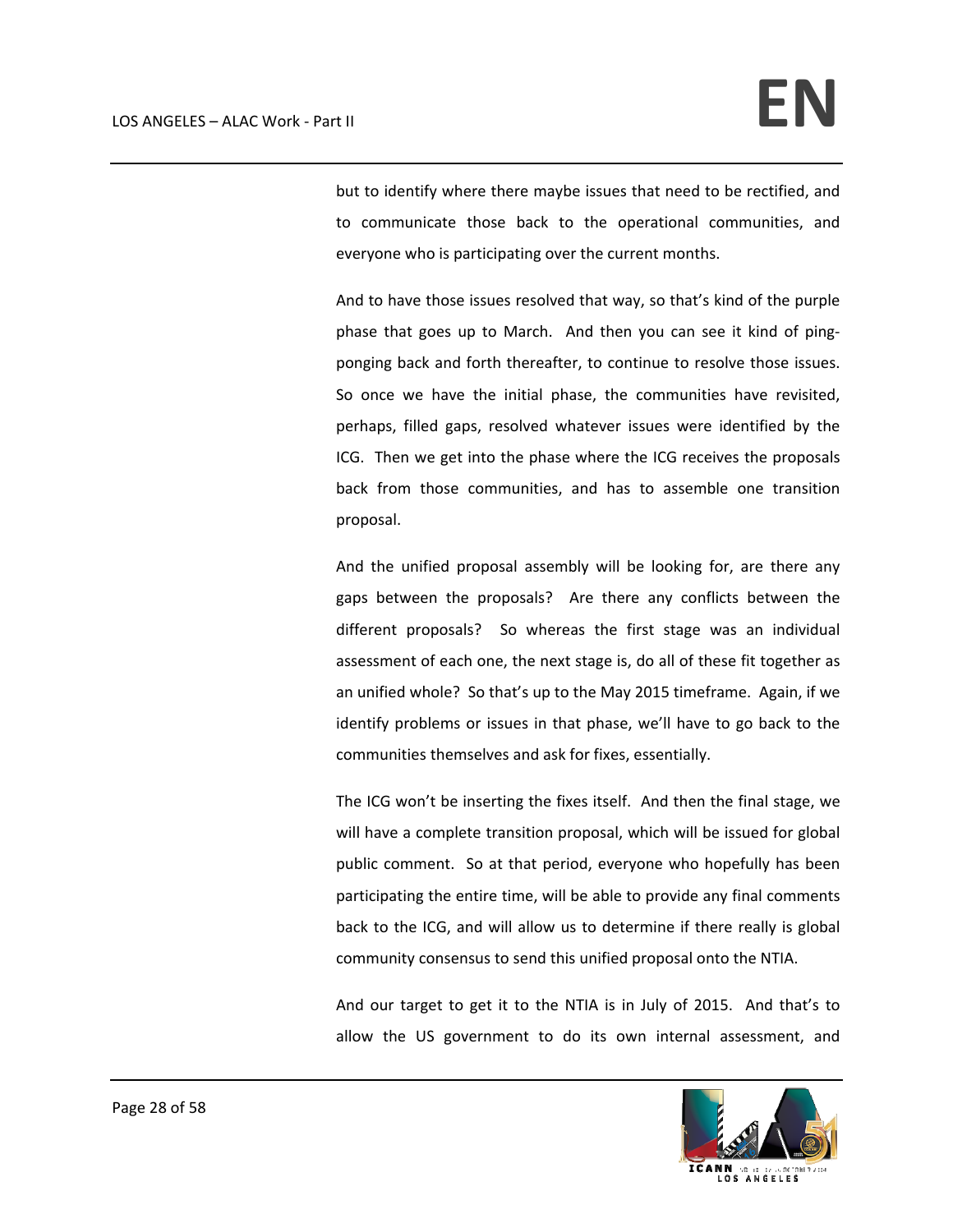checking, and confirming with all of the bodies that need to do the confirmation, that it really is fit for purpose, and that the transition can go forward in September 2015, which is the deadline that has been established based on the contract expiry.

So, those are the main steps. You'll see also there, there is a testing phase which starts much earlier, to allow the communities to begin to test out any new oversight arrangements that they might be thinking about implementing, and you can see also that we would like for NTIA review to start much earlier than September as well.

So that's probably not too brief overview of the timeline, but details are important. I think that's maybe all I had, but maybe one more.

Yeah. So those are just the references. And then I can take questions now, or we could go to Jari and then come back. You have a question? Maybe we should do a few questions because your presentation is quite different.

- OLIVIER CRÉPIN‐LEBLOND: We do a couple of questions. I put my tent card up before you Tijani. I'll ask my question [laughter]. No, let's start with Tijani, Holly, and then myself. Tijani Ben Jemaa.
- TIJANI BEN JEMAA: Thank you Olivier. Tijani speaking. You remember very well the discussion that happened about proposals, and how the members of the ICG was divided into two categories. Those who are loathe to submit proposals, and those are not loathed to do so. But there are

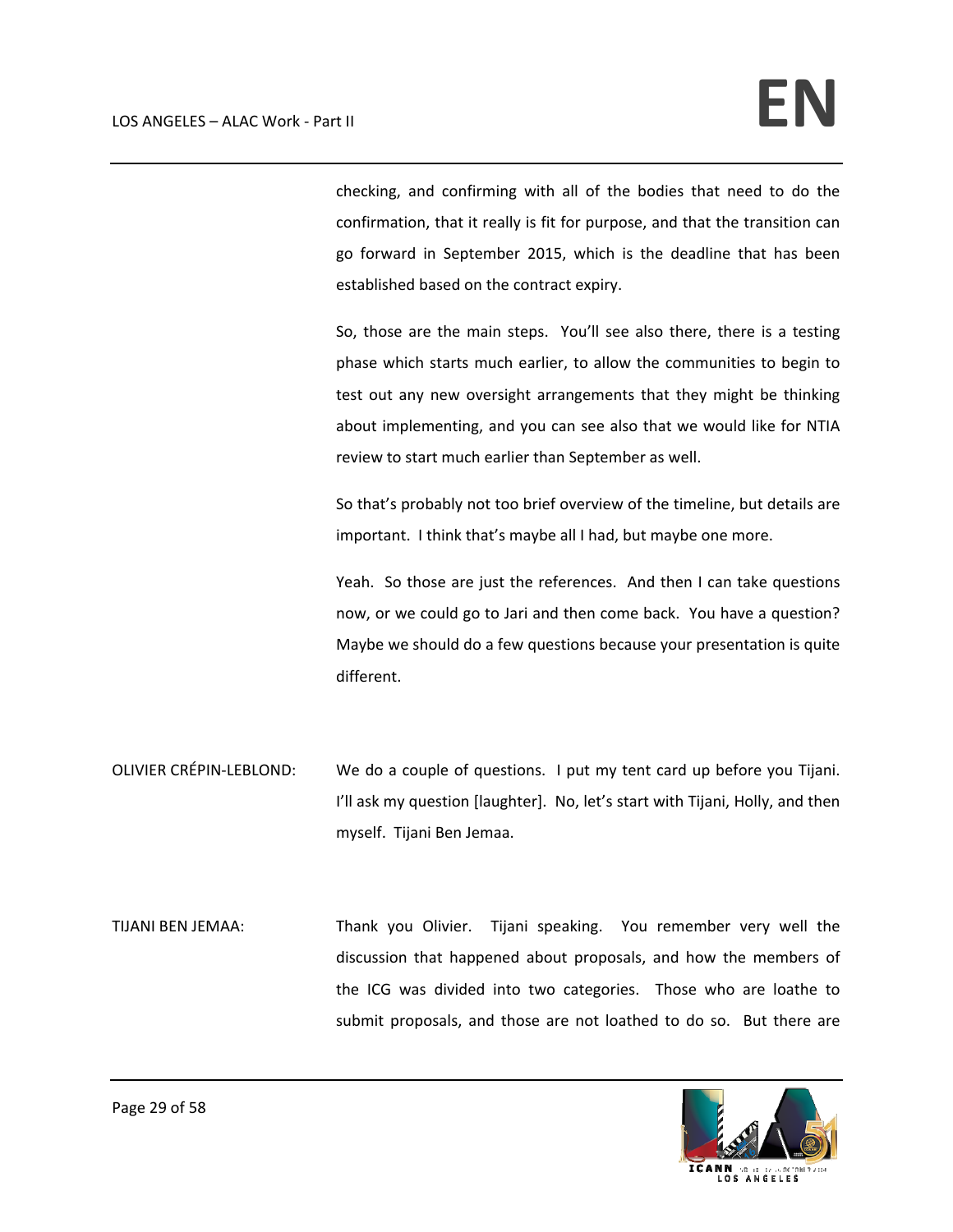loathe to give inputs. And inputs was understood as comments on the proposals.

This is really concerning me because, suppose that those who are not loathe to give proposals have issues, but those issues are not raised by the operating community, operating parties. Does that mean that those issues cannot be raised the other members? This is concerning. And also, what level of consideration those inputs are given?

ALISSA COOPER: So that's a really good question. I think the, what the design of the process, it's certainly not the case that, you know, some people are allowed to provide input and others are not. That is certainly not the case. All of the processes are open to anyone who wants to provide input. So, I hope that is clear. I think, from our perspective, we want this to be, in the end, a proposal that comes from the communities.

> We do not want our little group of 30 people to be making substantive decisions about what goes into this proposal, because that's not reflective of anything really. If we just sit around in a room and decide. So the idea is to have the operational processes be the centers where the substantive discussion can happen. And to focus those on the individual functions, because you have to break the work down somehow.

> So, the idea with it is to sort of rely on the efficiency of the existing processes, which should be open to anyone who wants to contribute, and to get as much input that way as we can, so that this small group of 30 people is not put in the position where they receive, you know, six or

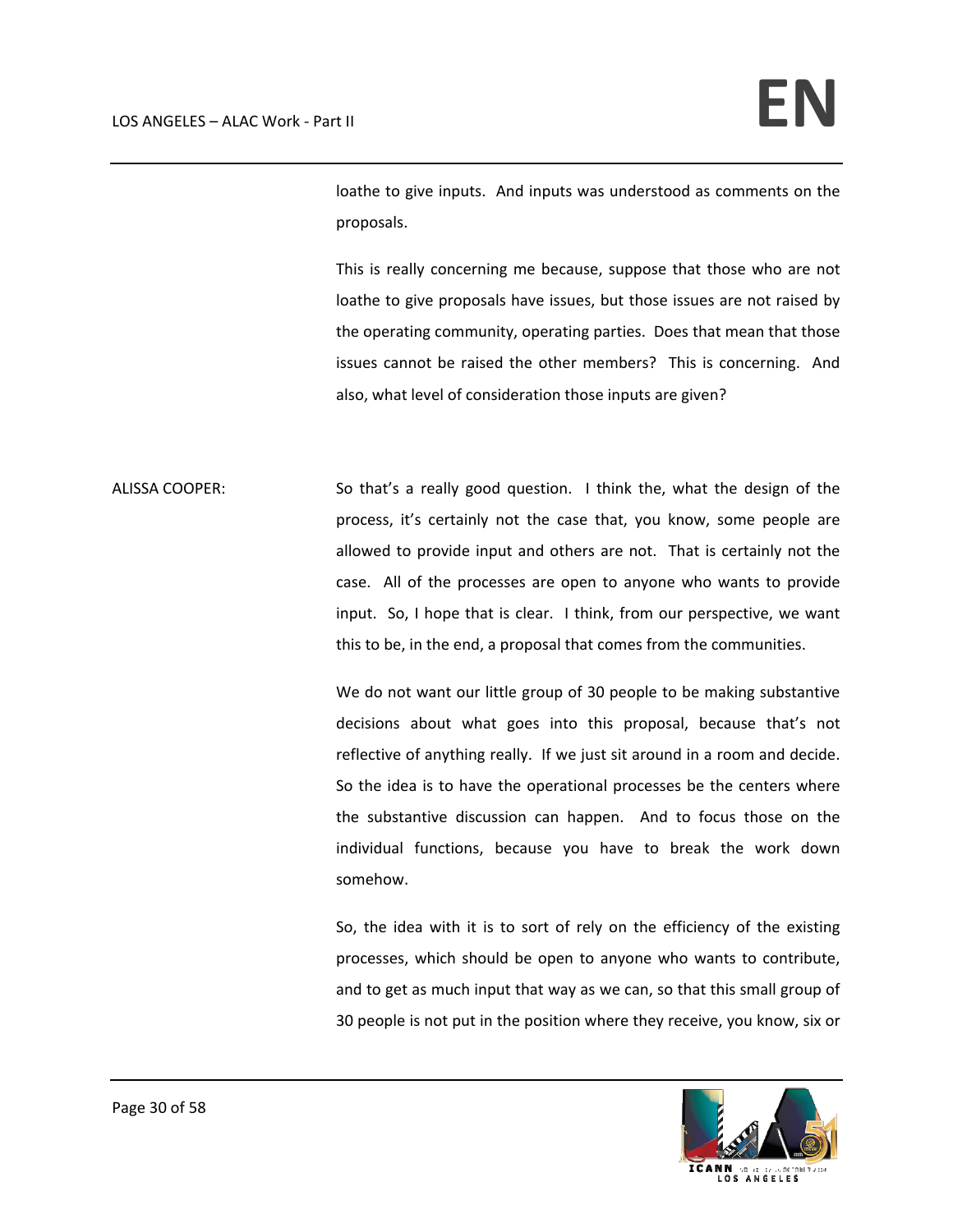seven other proposals, competing proposals about the same function, and then how are we to decide when, you know, we don't have a community that we can rely on to decide.

So really the idea is to not create a double standard, or to have, you know, different classes of commenters. It's to try and get people who care about the same function, in the same room, talking to each other. And if you care about all three functions, that means three rooms for you, I'm sorry, but it's a lot of work. But so that the proposal truly represents community consensus in the end, and not just an arbitrary decision of our small group, which is what we're trying to avoid.

And other people from the ICG should feel free to comment, if they want to.

- OLIVIER CRÉPIN-LEBLOND: For the record, Russ Housley just went, you're doing great. Carefully sticking to the side an hiding behind the table. Next we have Holly Raiche.
- HOLLY RAICHE: Holly Raiche for the transcript. Going back to, people in this room are going to get very sick of me saying this, but yesterday, Larry Strickland talked about two strains. Now one strain, as he really talked about the functions itself, and within that stream of functions, which is, I think, what you are talking about, right?

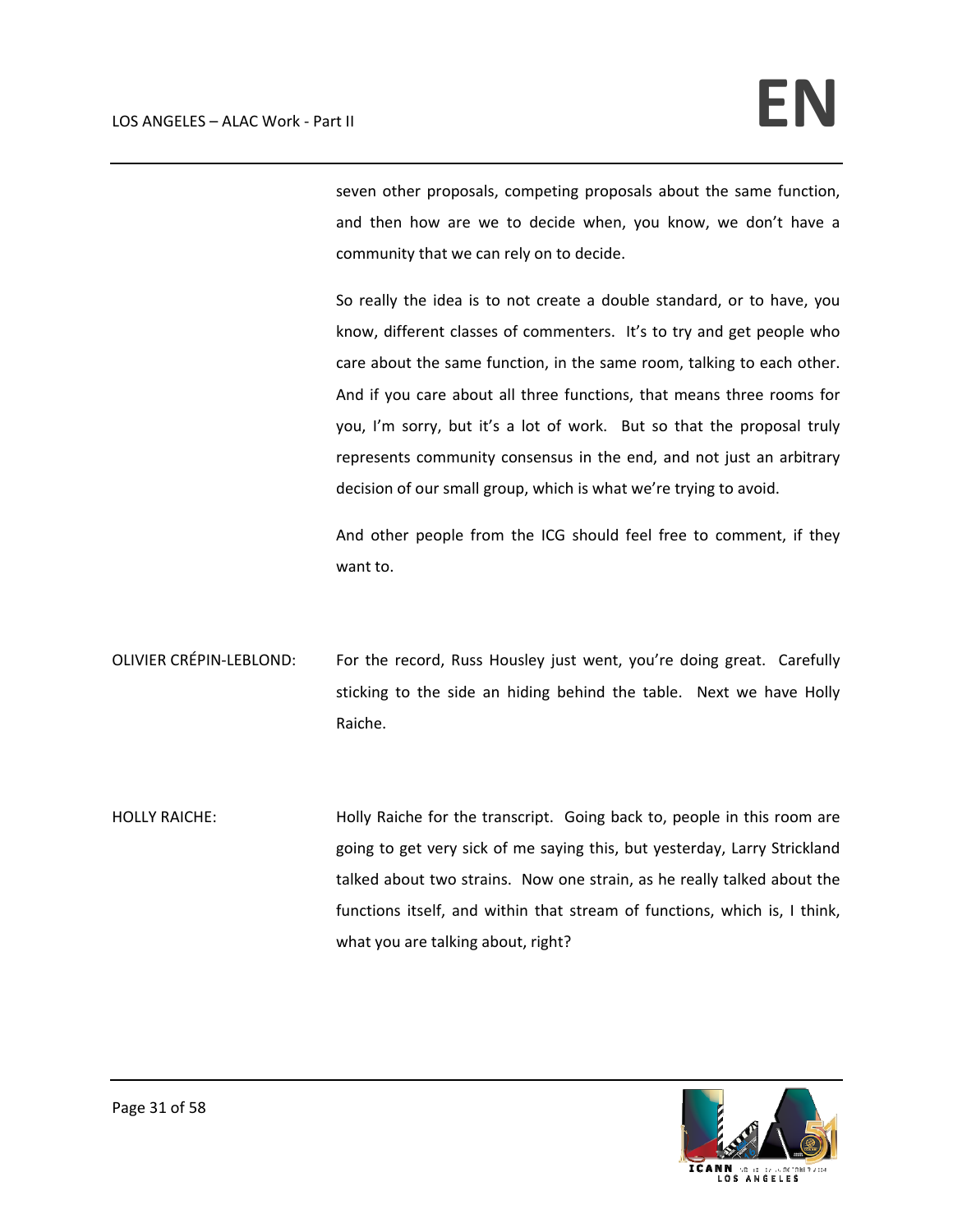ALISSA COOPER: So the two streams are within the ICANN accountability and governance cross‐community working group, which is a parallel but separate process to the transition proposal development. This is very hard to actually have any clarity. HOLLY RAICHE: I just wanted to clarify, so you're doing a stream that's really about... ALISSA COOPER: The transition proposal. HOLLY RAICHE: The transition proposal, and what his point is there are accountabilities in there, and the way he characterized it was to say, the accountabilities in there tend to be things like, because a lot of that probably more technical, it's likely to be what are your benchmarks? What are your performance indicators? Or whatever. Who is going to decide if they've been met? What happens if they're not? So those are the questions of that, for him, it's what's accountability in that stream. There is another stream, which is accountability in a larger sense, and you're not talking about that, am I right? ALISSA COOPER: Right. So to me, the distinction between the two streams is that they are both, first of all, they are both within the circle of ICANN accountability. So to the extent that this transition actually effects

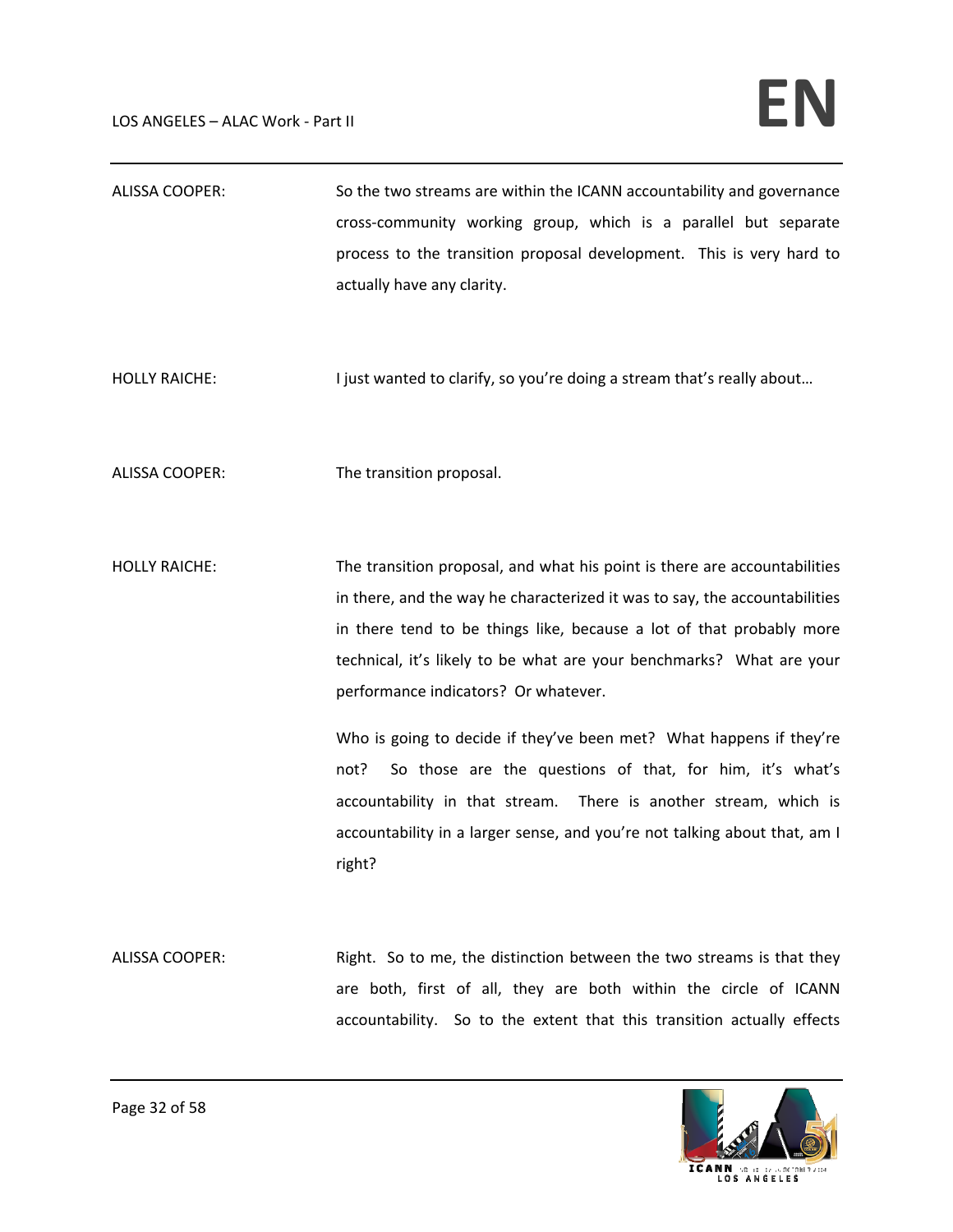accountability mechanisms that are outside ICANN, for example, Jari will talk about some of the ones in the IETF, so the transition is actually the accountability scope of the transition is actually broader than ICANN, but those two work streams are, first of all, focused on ICANN.

The difference between them, my understanding, and now I'm just speaking as me and not as the chair of anything, is that one of them is focused on matters pertaining specifically to the IANA transition, and specifically to IANA. And the other one is about ICANN accountability more broadly, because obviously ICANN deals with lots of things that are not just IANA.

And if you care about accountability, you might want to go talk about them in that second stream. So from my perspective, the first stream has a potential impact on the work that we do, and the transition. The second stream is probably much more far afield.

OLIVIER CRÉPIN‐LEBLOND: Thank you for this. Tijani, is there another question?

TIJANI BEN JEMAA: Yeah. Excuse me, Tijani speaking. You just said that accountability and the IANA transition are two processes that are parallel, that are not, that are separated. But the cross-community working group wrote in their charter that accountability will be part of their input.

ALISSA COOPER: Indeed. So, and if you look at, actually, if you look at the request for proposals that we as the ICG have put out, we ask specifically each of

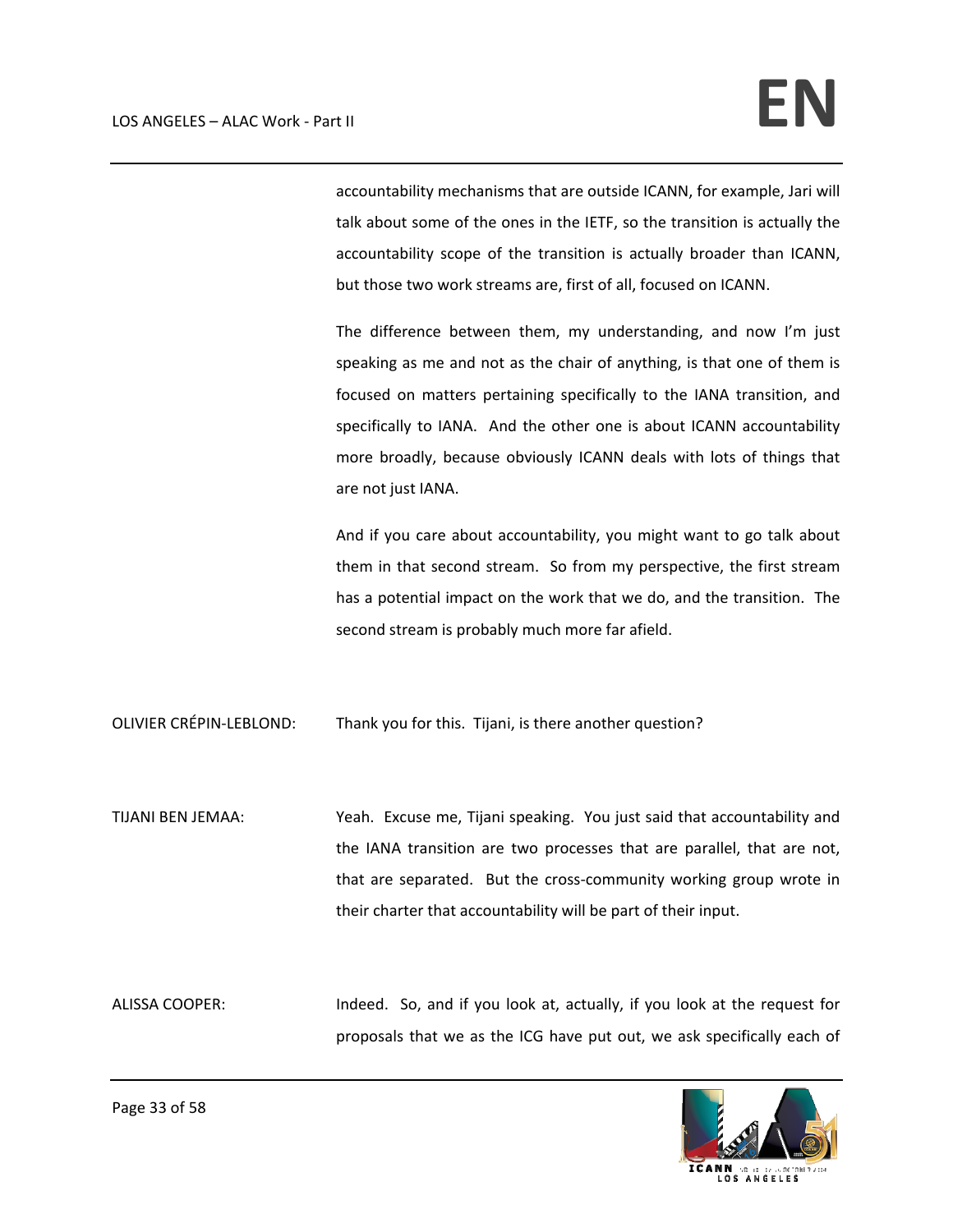the operational communities to detail the accountability mechanisms. What is separate, which is, you know, was a decision that was made by other people, was within the ICANN context, to do those two pieces of work in separate groups.

That's my understanding is that there is a naming group that is working on transition issues, including accountability. There is an accountability group that is working on accountability issues. They clearly have a tight relationship with each other. But that's my understanding of the separation, that there is more than one group.

OLIVIER CRÉPIN‐LEBLOND: Yeah, thanks very much Alissa. Mr. Arasteh?

KAVOUSS ARASTEH: Thank you. Good afternoon again. I think the question that you have raised is very valid, and has not been properly replied and considered. What you said that the first track, or whatever is called the first or second, dealing with accountability in relation of the transition of the IANA function, if we get that information, how it is fed into the activities of ICG, this is not yet clear.

> This has been mentioned in the charter, it has been mentioned in RFP, but after this new announcement of the ICANN last week or so, once before, we have to know how the result of this group, first track, will feed into the activity of ICG, and at what stage, and how it will be implemented. Your question is quite valid. Thank you.

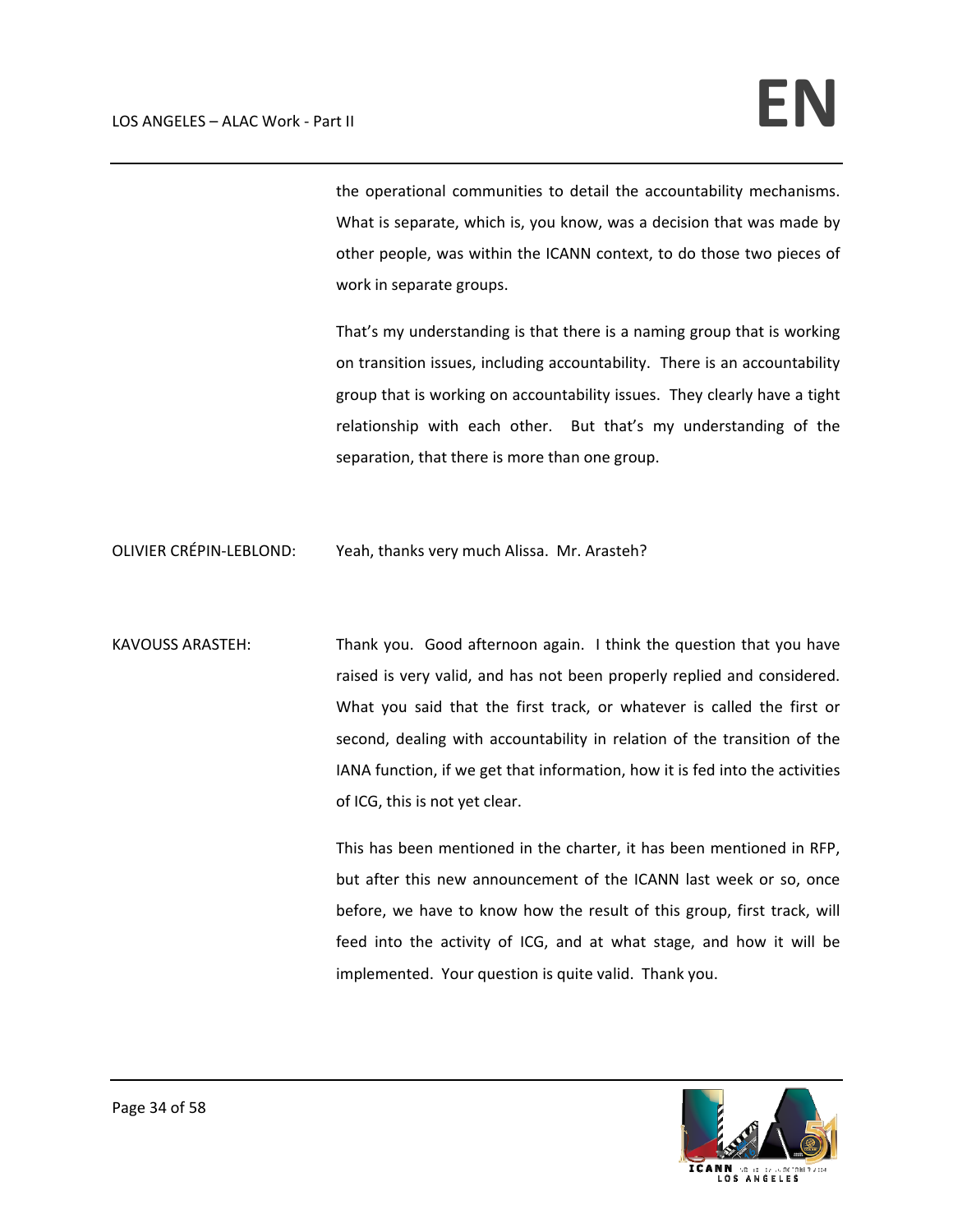OLIVIER CRÉPIN‐LEBLOND: Thank you very much Mr. Arasteh. In fact, I think that also leads up to a large concern that we have, seeing the amount of work and coordination and so on that is needed, certainly among the names community, and we are part of the names community here. If we go back to the previous page please. We're looking here at a timeline of the ICG, which I quickly looked at and calculate as being about nine months or so from the time the communities develop the proposal, well, finish developing the proposals and provide them to the ICG.

> And yet those communities themselves, having to do the hard lifting of putting together those proposals are given three months, which seems quite, for some, to be a very sportive attitude to being able to come up with consensus.

ALISSA COOPER: So that, I think, is a little bit of an unfair characterization. Because the reason why you see here, essentially, two month blocks, is because there is a potential that in each of these phases, that the proposals are going back to the community and need to re‐obtain community consensus. And I think it was our feeling within the ICG, that if we were going to ask the communities to go back and get consensus on an edited proposal, that we had to give them at least two months each time, essentially.

> So it's indeed, to get to the January deadline, and I will say, some of the communities got started before others, so some of them had more than three months, but to get to the January 15 initial target, is however much time it is, but that doesn't mean that's, the communities are

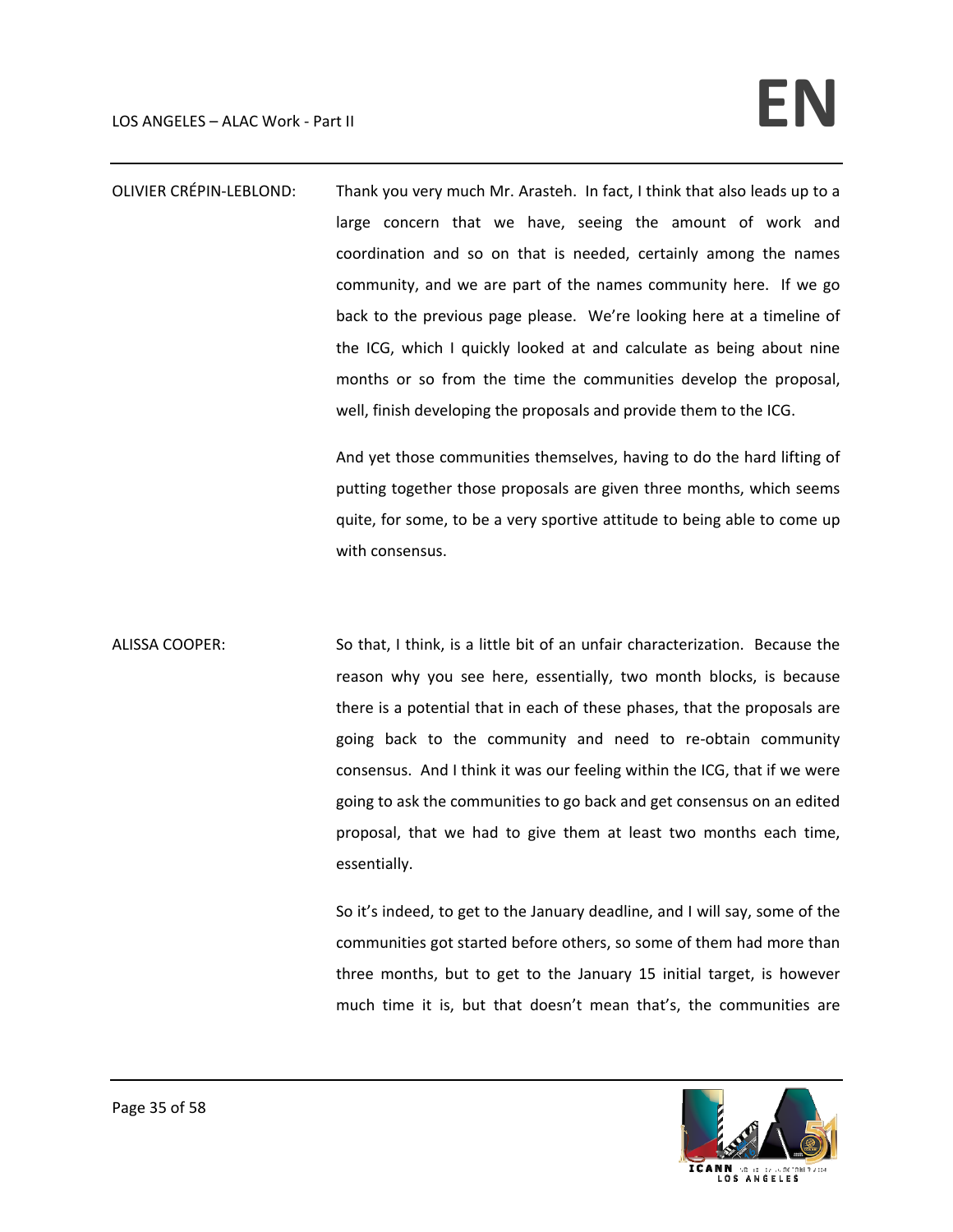done. They're still working that whole time, we're still working that whole time as well.

So I hope that provides a little more of an explanation, at least, of why it looks the way it does because that's not like the ICG is sitting around, twiddling its thumbs for two months each time. It's, you know, we need to turn something around very quickly and get it back to the community, so they can have further discussion of the updated proposals.

- OLIVIER CRÉPIN‐LEBLOND: Yeah. Thank you very much for this Alissa. I guess it's when you provide some positive feedback on this, but probably has gotten our members to feel even more concerned, thinking they would only lose three months of their life, and now it's more like three plus the nine months afterwards…
- ALISSA COOPER: December  $30<sup>th</sup>$  is a year off, so everyone better be on the hook for a year.
- OLIVIER CRÉPIN‐LEBLOND: Okay. Now, recognizing the time is ticking, and we still have a number of people listed as speaking and explaining to us what their community is doing with regards to these proposals, I realize earlier we had a deal to provide us with full details of the number of community process. Perhaps, can we skip a deal on this session, since we've already heard

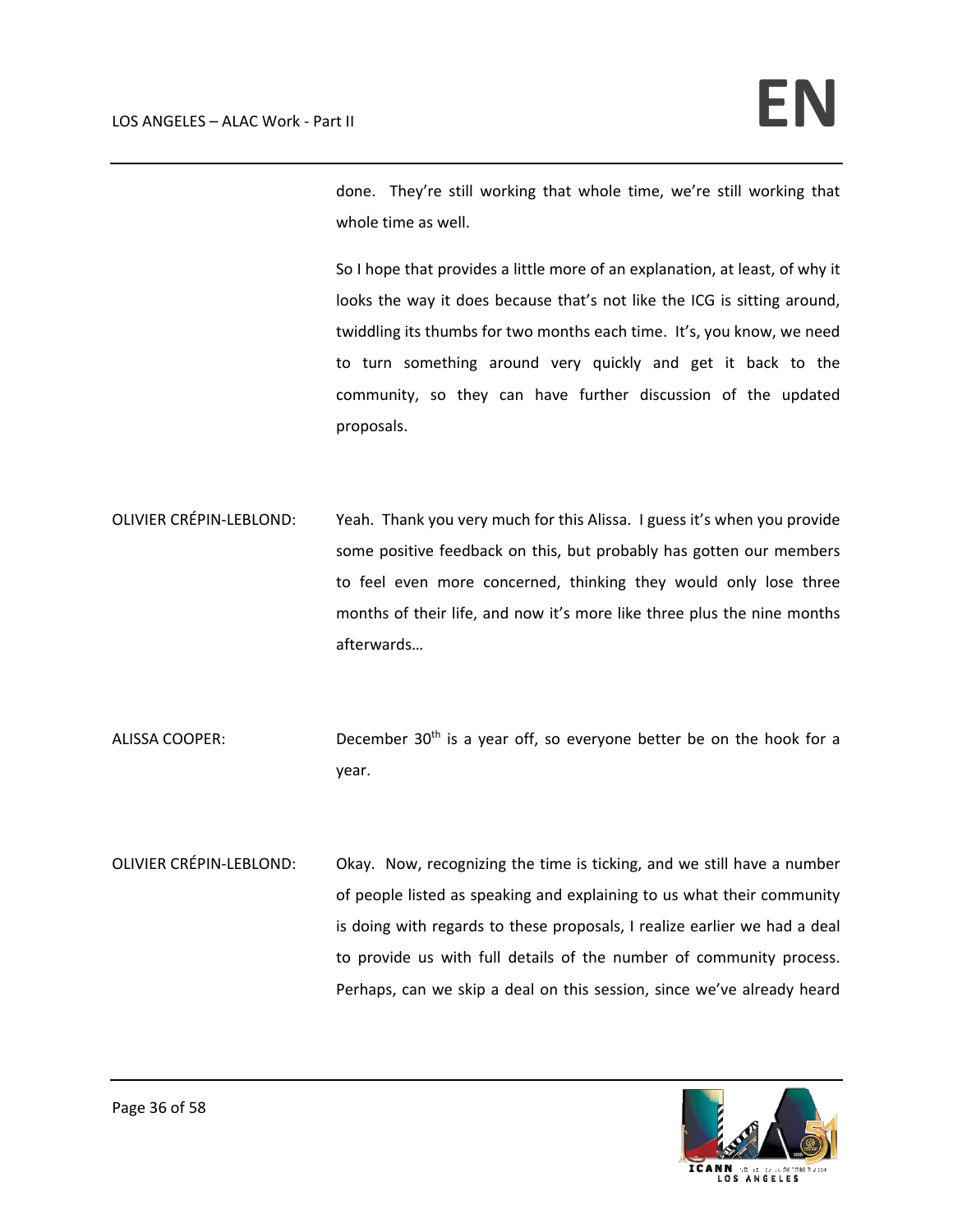the whole thing, and you've been submitted to the grilling of this community, and you've very well passed.

The next person, I think, who can, oh, there we go. Protocol parameters community, and we happen to have Russ Housley and Jari Arkko here with us. It would be interesting to hear what your process is, and perhaps also reflecting on some of the discussions we just had here regarding accountability.

JARI ARKKO: Right. Thank you. Something myself, the grilling of this community. So this is, I guess I'm just going to speak fairly briefly, and I think I actually have some slides. So if you guys can skip forward to find. So this is mostly a brief introduction to what the IETF does, how do we deal with IANA today, and how do we plan to deal with it in the future, and how you can get involved in this process. And the process isn't going, it had been doing things around from March, more or less.

So, we are, oh, that's interesting.

OLIVIER CRÉPIN-LEBLOND: Is this censorship?

JARI ARKKO: Yeah, yeah, probably. Someone is [inaudible]. ALAC is censoring my presentation. I forever complain about that. That's all right, don't worry about that.

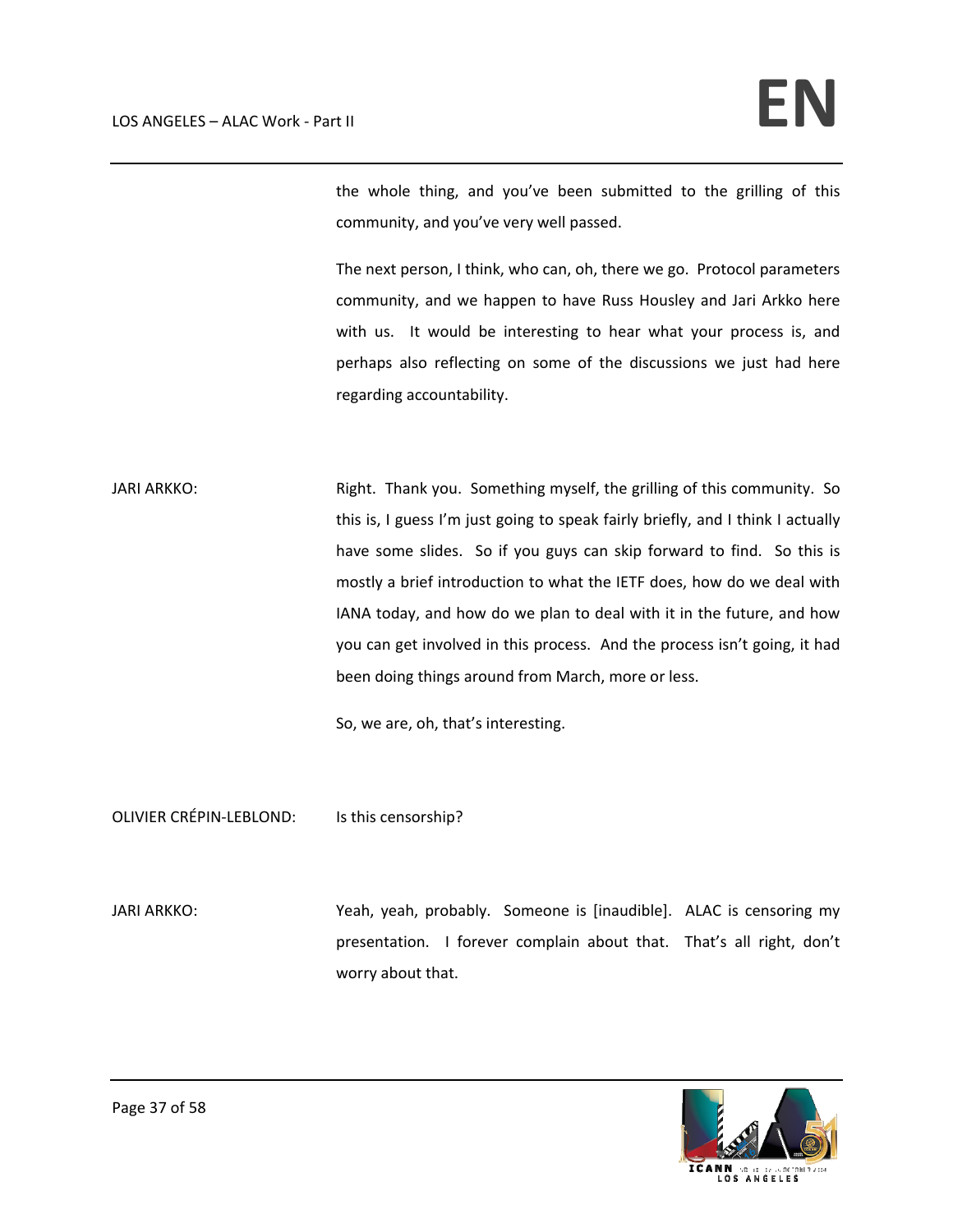OLIVIER CRÉPIN‐LEBLOND: Ariel, please fix this before someone Tweets this.

JARI ARKKO: So the only thing that I actually wanted to do at the beginning, is to introduce a little bit of people. So you've already seen [Alexandria's], wanted to introduce Mark [inaudible], who is sitting back there. Stand up Mark. He's the chair, or one of the chairs of the working group that is focusing its work on the ITF. And is working on the plans, so please talk to him if you want to get involved. So next slide please.

> So I just want to briefly explain how the ITF works, what we do, and kind of important in the sense of how you can get involved. And we, of course, are a standards organization that is [first in the?] core technologies of the Internet. Our mission is to make the Internet work better.

> And we are an open organization so anyone can join, you really literally, all you have to do is to be able to sign up to a mailing list. We do have three meetings, physical meetings, per year as well. But mostly the work is done over the Net, I guess. Our positions are based on community consensus, rough consensus not necessarily unanimous opinions always.

> And participation through individual. So it's not like organizations like, my day job. Anyone who wants to volunteer first of all in ITF, even if it's the Chair, is not working for ITF per se, but has a day job elsewhere, I do too. My day job doesn't get to have say, in what we do for ITF technology, or Internet technology, individuals too. So if [inaudible] and

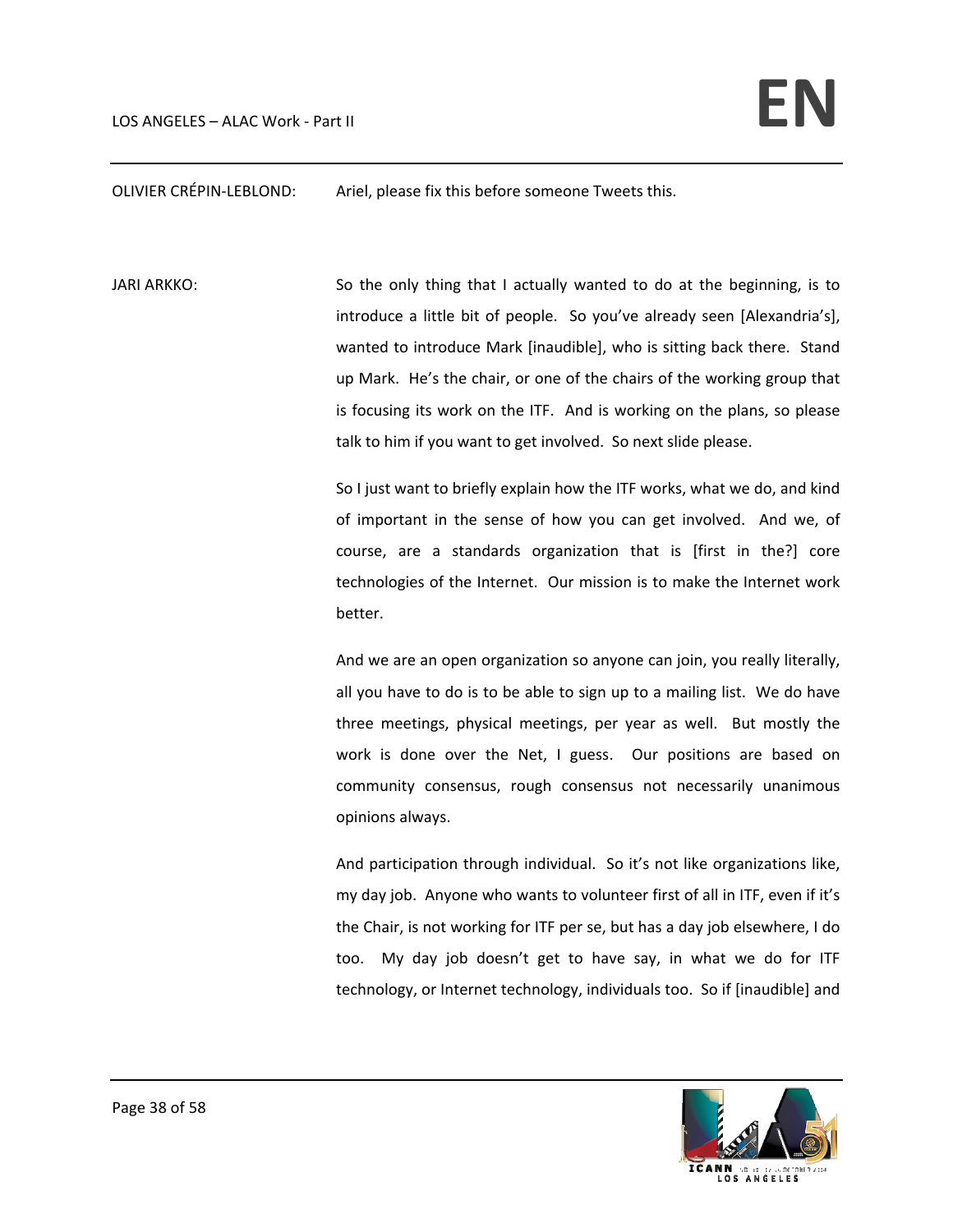say that we need to do a particular approach, then that is something that is taken into account, but not so much organizations.

Next slide please. So the ITF today works obviously with IANA, and so our standards require something we call protocol numbers. As an example, port number support 80 [inaudible] and so forth, and we have a need for database of these numbers, and that's what IANA does for us.

And the arrangement is that there is actually three separate functions there. So, the first function is the policy decision, how do we allocate them and what numbers do we actually allocate? Or you know, what requests should go forward? That's an ITF decision. So the ITF has the policy decision role there. Then we have some oversight from Internet architecture board and Russ here.

And then finally, IANA implements this. So they actually maintain the database of these numbers that have been allocated and published on their website and so forth. So there is a clear separation of roles here. And the other thing that I want to say is that these arrangements have evolved quite a bit over time, so in the last 15 or so years, we've created agreements, and revised SLAs every year, and we have defined, or written RFCs that describe the roles of different parties, and perhaps most important, we have maybe 1,000 or at least several hundred RFCs that specify the policy for making allocations.

So that's today. A little bit more detail if you go to the next slide. So how do we actually work together? So first of all, we have some agreements between ITF and ICANN, that specify the roles, what do we, what does each party do. And there has been a lot of talk about

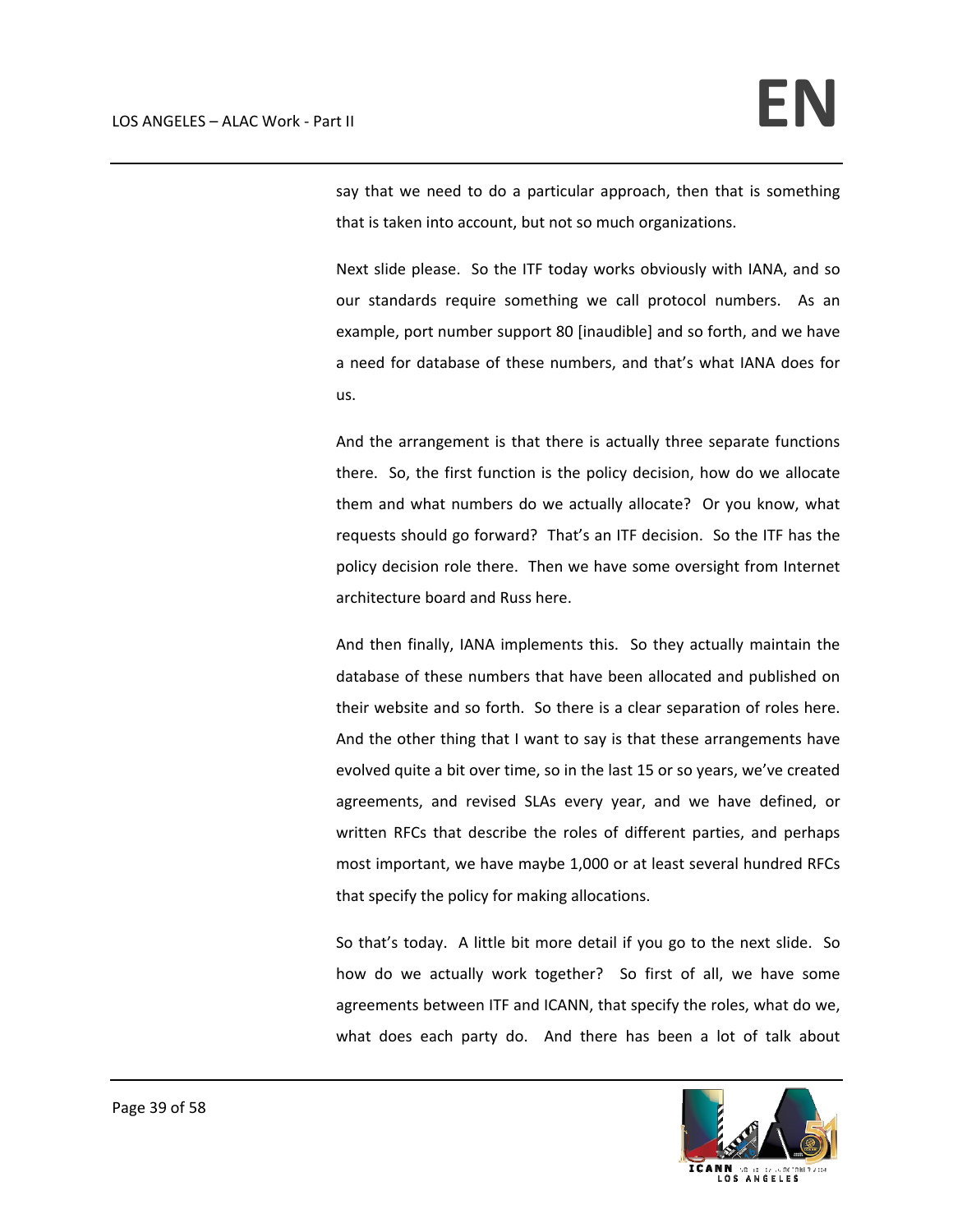accountability in this process, and I wanted to touch on that from our perspective what does that mean, because maybe that's a good example to think about.

So this accountability is basically something that you can think about in terms of just in the abstract. You have to connect it to something, how is that related to something else. And a couple of different things where accountability might actually be needed, things that might go wrong. If there are any issues within the ITF process, for instance, we make the wrong decisions in some sense, or the leadership misbehaves, we are subject to our user processes, in that we have appeals process.

For instance, we have a [nom control?] that replaces the leadership, and can even do so on sort of recall basis if that were ever needed. So, we have mechanisms to deal with that. So if our policy process for instance goes wrongs somehow, or our oversight process goes wrong, there is ways to address that.

The other thing that could go wrong is there is something that's going badly between ITF and ICANN slash IANA, and those things are subject to processes defined in the agreements between the two organizations. And in practice, that means that we deal with that, like escalating, that's almost like a daily discussion. There is always something unclear. Why is this request like this? We don't understand.

And we'll deal with that on a daily basis, and if it's more serious, it gets escalated all the way to the various boards on either side. And the contract does provide a termination of calls after six months of a waiting period. So, if it were ever to come, I don't believe we'll ever need to go there, we're very happy with the service so far.

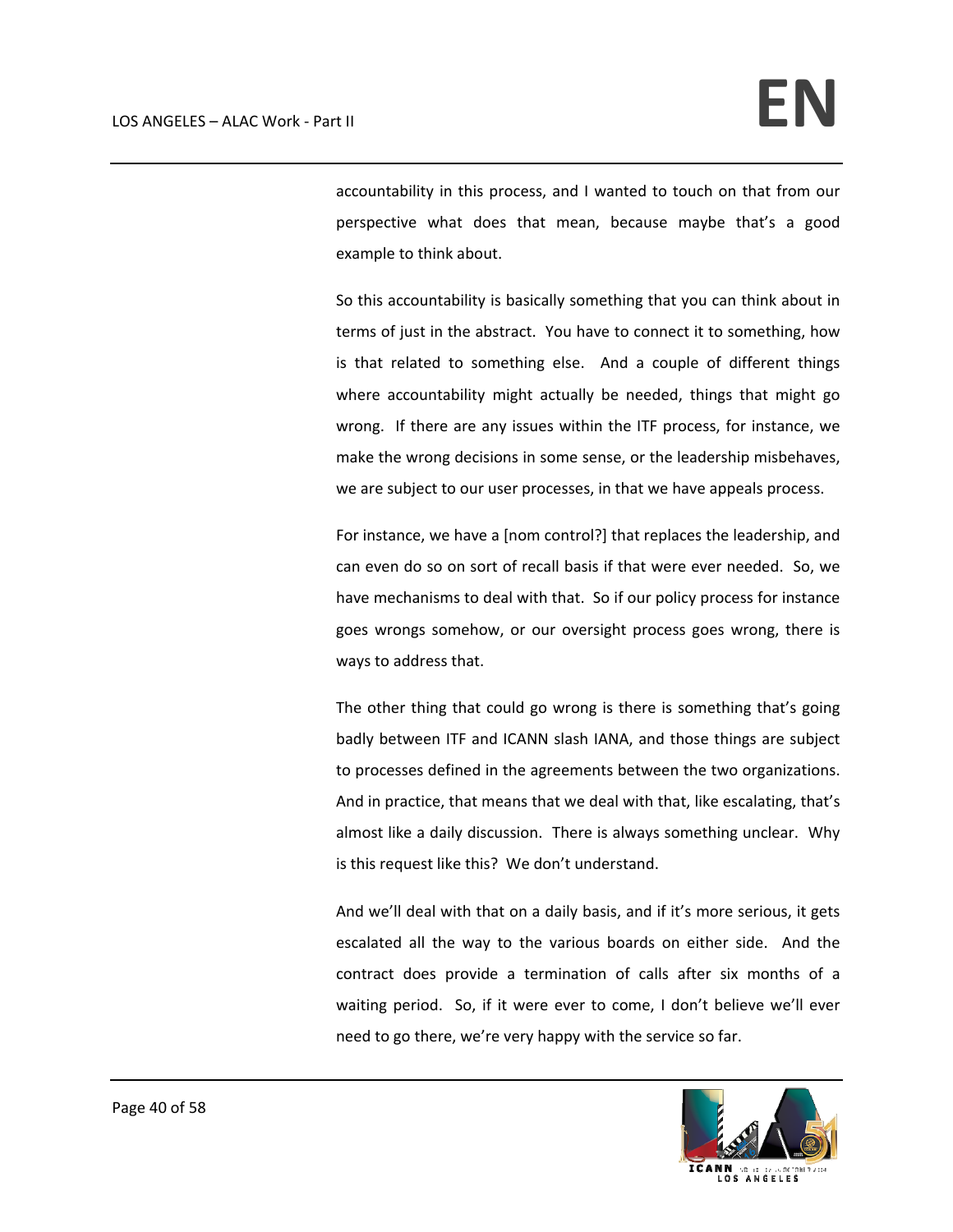As mentioned, IB provides oversight, and the model as such… I mean, there are some daily problems here and there, but overall, the model has worked quite well. We do improvements when needed, and I also wanted to emphasize that I really know USG involvement here in this process.

None of the details, or even if there is a huge about something, those huge fights between ITF and ICANN, there has not been such a case, but there has been huge fights about some discussions on whether we should allocate a particular code point, for instance, and those are taken on the ITF process using our normal decision processes which there are [inaudible]. So it's really take the difficult cases there. Next slide.

So what do we do for the transition? So we have created a working group called the IANA plan working group that Mark is chairing, together with Leslie [inaudible]. We have a draft plan that has been the initial version, individual draft as a result, I think two months ago. And now, recently was adopted as the working group draft, but it's by no means finished.

It has been discussed by the working group, and it's under constant review and commentary. I did want to say a few things. The community in the ITF has been very clear when we created the working group about what are sort of the limitations of this process, and the scope. So we've been given very clear instruction from the community, that there shall be no change to roles of organizations, and there is really no need for a new organization to be established for this purpose.

So we want to stay within the current operational model, documented exactly what we are doing, if there is something that's missing, it is an

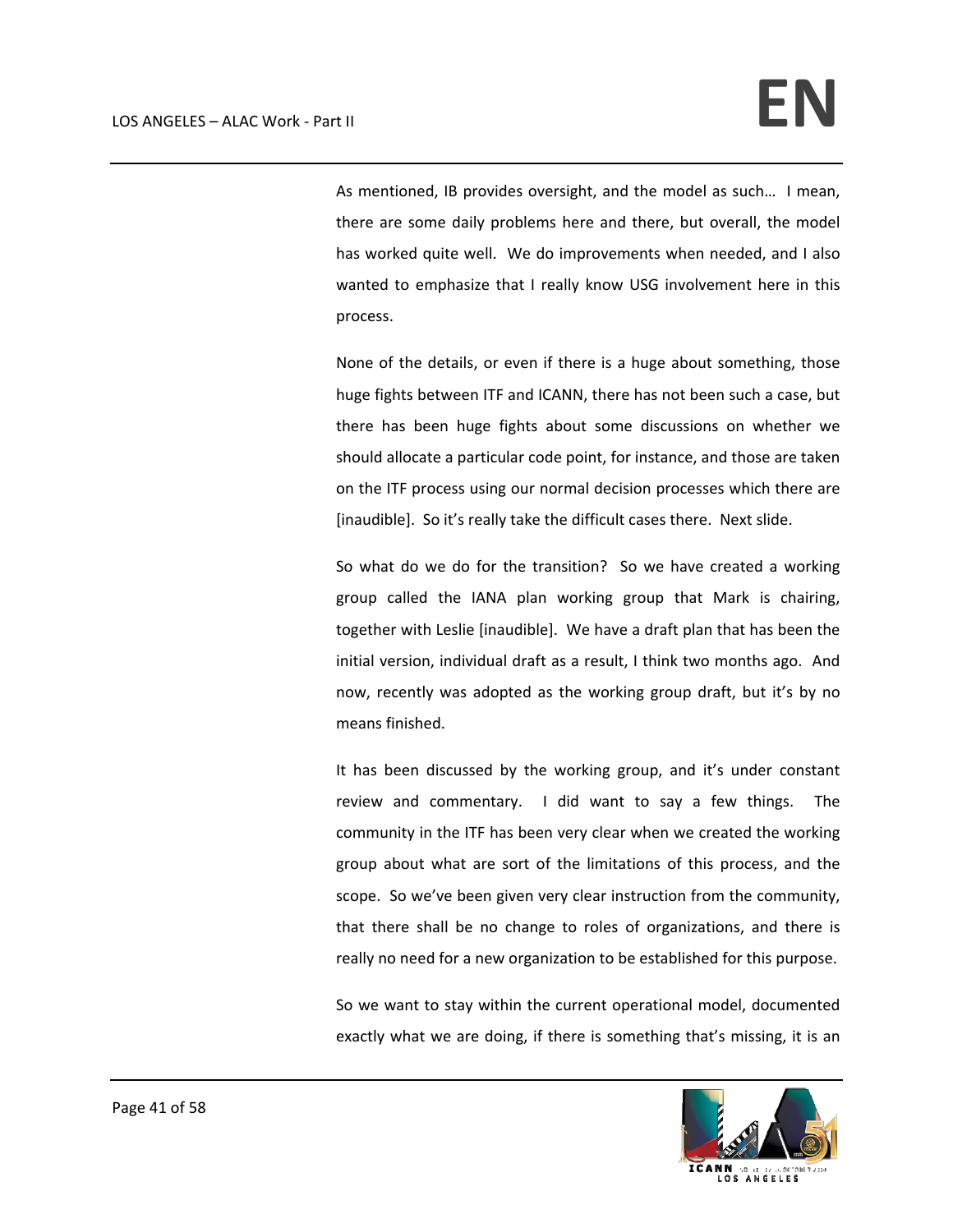opportunity for improvement, but we are roughly going to do what we, ITF have been doing in the past, and working together with IANA and ICANN on that.

And next slide please. So, the last thing I wanted to say is that anyone here is having opinions about this, or cares about this topic, please join the discussion. It's indeed easy to turn up the mailing list. And from our perspective, the keys to ensure that IANA functionality remains in the community control, and they do what the community wants. And of course, you know, it's running, the Internet, IANA to keep running and also evolving.

We're very much believers in incremental improvements over the years. Here are a couple of links where you can get to the documents on the working group mailing list, and also if you want to get involved, join the mailing list. If you want to come to an actual physical meeting, we have one coming up in Hawaii next month.

And if you were not a participate of ITF before, do read the last link which talks a little bit about how to participate in the ITF. And that's all I have. Russ, do you have anything to add?

RUSS HOUSLEY: This is Russ. Not at the moment. I'm looking forward to the questions, and I'll help with the answers.

OLIVIER CRÉPIN‐LEBLOND: Thank you very much Jari, and thank you Russ for this. You just mentioned Hawaii, there would have been questions to that perhaps,

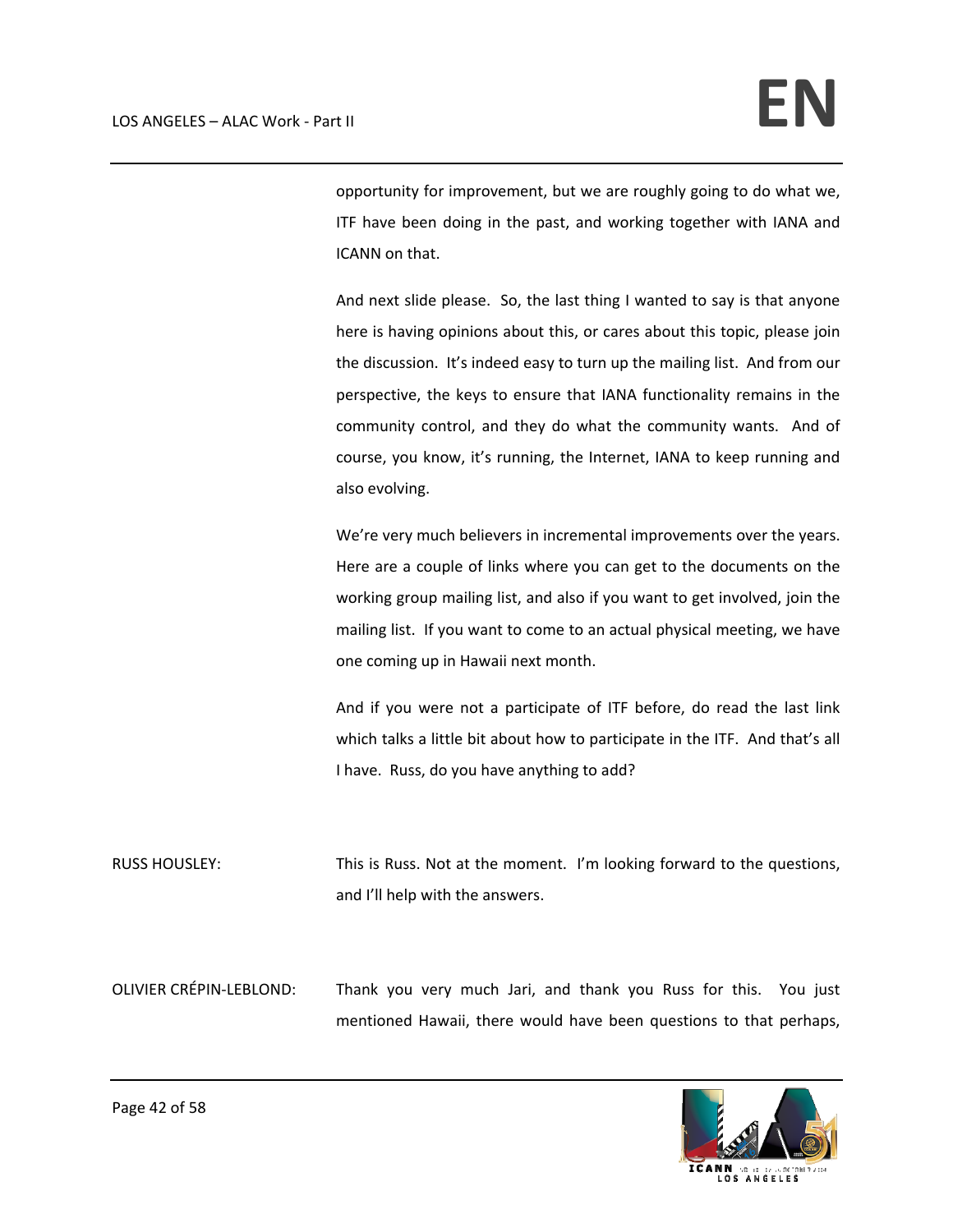with regards to surfing, etc. No, let's get back to being serious. We certainly have a queue at the moment, so we'll start with Eduardo Diaz and then I'll take names for any other questions afterward. Eduardo, you have the floor.

- EDUARDO DIAZ: Thank you Mr. Chair. This is Eduardo for the record. I have a question about this agreement between the IETF and ICANN. If I'm looking at this transition, IANA transition from micro view, basically that agreement will not change that much because it's not with the IANA itself, it's with ICANN, right? That specific thing. Thank you. If you can, give us some…
- JARI ARKKO: So we have an agreement between ITF and ICANN. And we have no agreement with the US government whatsoever.

OLIVIER CRÉPIN‐LEBLOND: Okay. Thank you very much Jari for this. Next is John Laprise.

JOHN LAPRISE: John Laprise for the record. So if you were here for my final closing question with Adiel, then you're prepared for this one, which is, from the slides, it seems that you have, at least, a skeleton of a draft that's floating around. Bearing in mind the timeline that we were presented with earlier, what percentage of work is completed at this point?

JARI ARKKO: 63.4



Page 43 of 58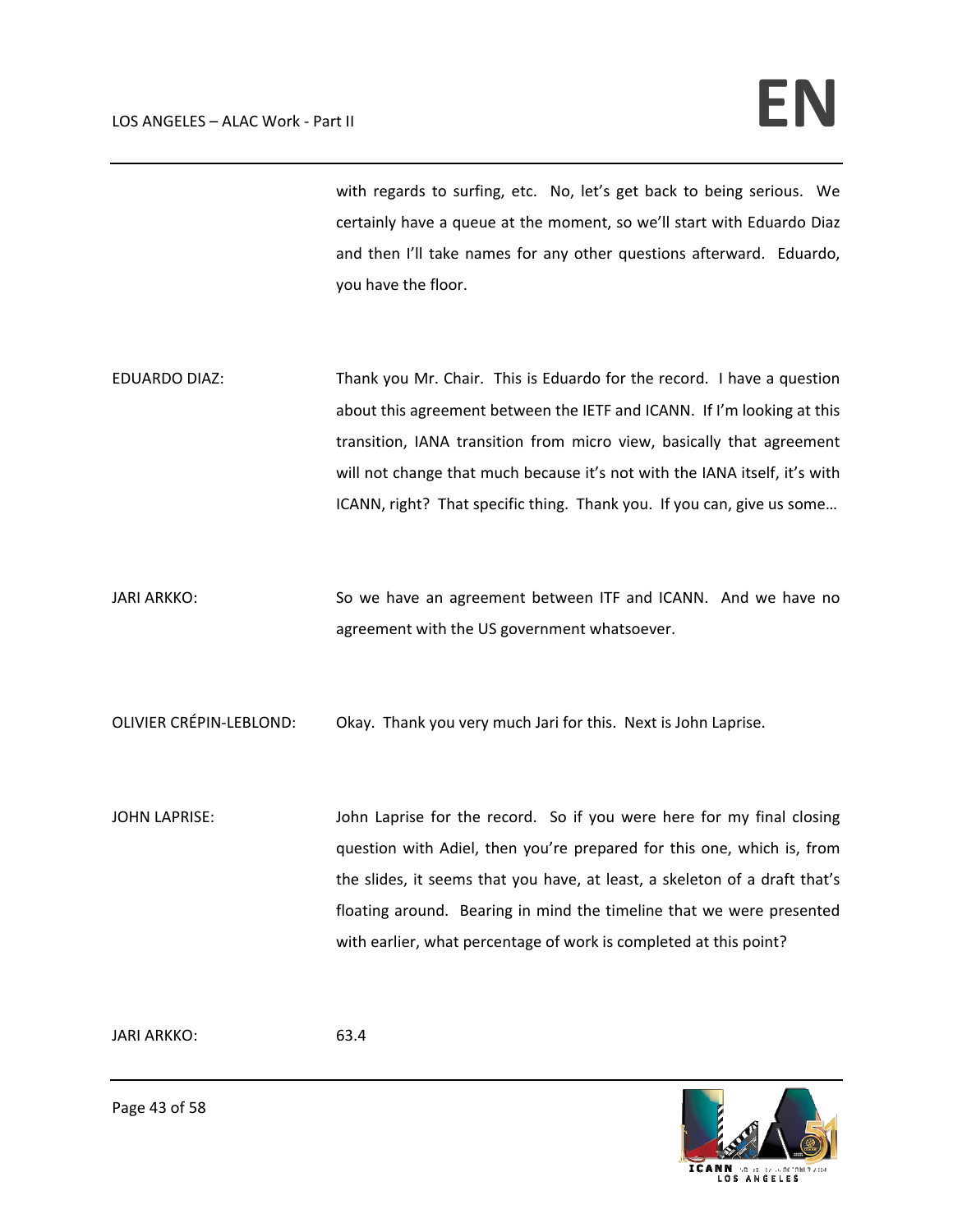OLIVIER CRÉPIN‐LEBLOND: That's in true IETF style, but you could have answered it in IPv6 addressing.

- JARI ARKKO: But to give you a better answer, I think we're fairly well along and there is clearly discussion on the list, if you take a look, on some points that some of them are not easy. I'm optimistic that we're able to meet the deadlines.
- OLIVIER CRÉPIN‐LEBLOND: Thank you Jari. Any other questions? So Jari, earlier you spoke about IETF processes going wrong. If an IETF process goes wrong, there are ways to address it, and to redress it, I guess. Do you have any examples of the think of IETF process going wrong? Perhaps not specific examples, but an example the type of thing that can go wrong, and yeah. And I'll reserve the second part of my question for a moment.
- RUSS HOUSLEY: So this is Russ, I'm going to field that one. The mechanisms... Well the first is the kind of thing that can go wrong. And basically our appeals process applies to any decision, made by any leader in the IETF. So basically within the two months after the public announcement of that decision, anyone from the community can come forward and say, "I think you did the wrong thing, here's why and here is what I think the remedy should be."

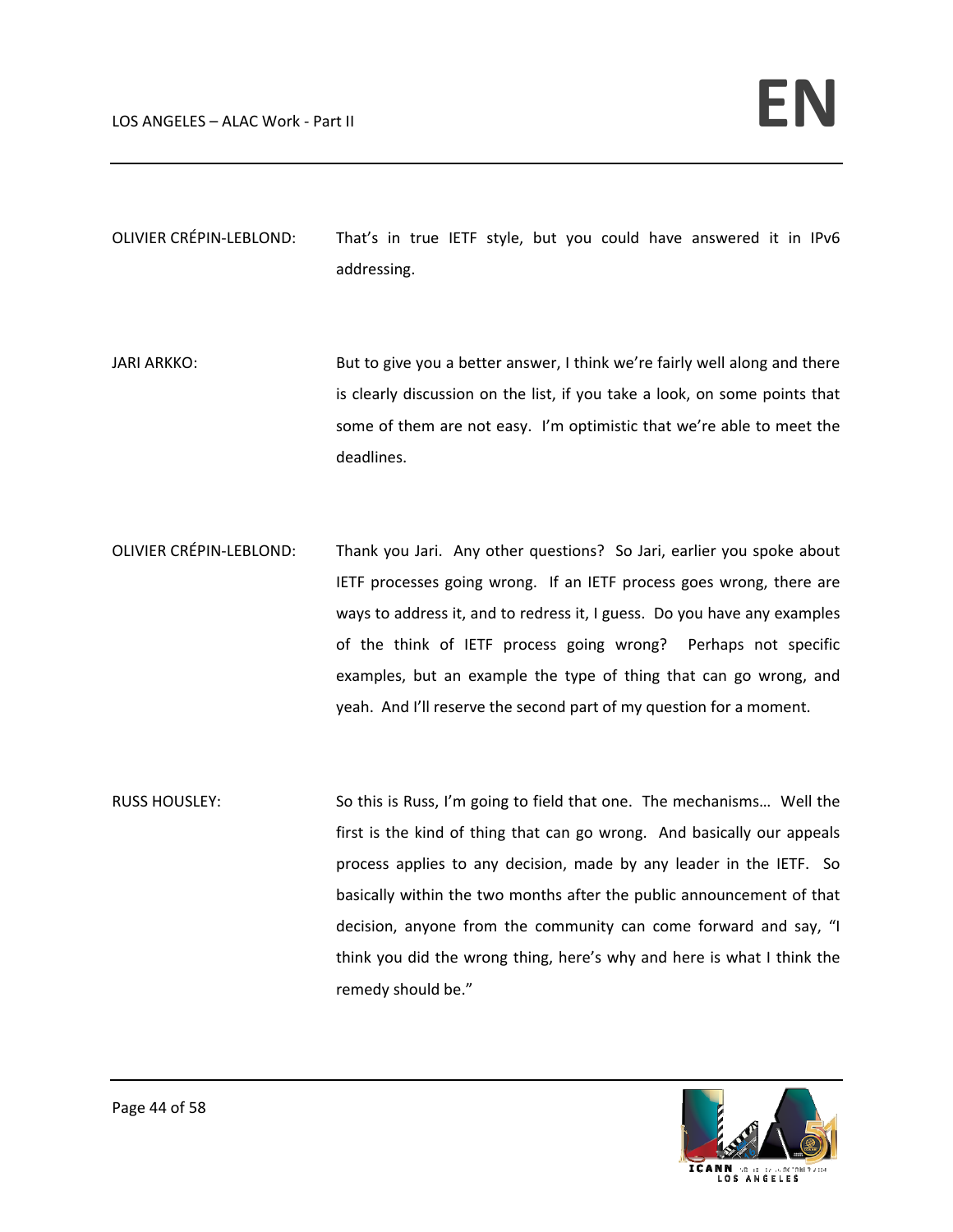So that can be anything. And those of you who are reading the IANA plan working group, will see that there is one individual in the community who believes that the charter language was incorrect, and they want to see it changed, and they have threatened to make an appeal, and we'll see if they do. But, there is an example and how it could apply to this actual work.

So the appeals process is actually an appeals chain. You get to first raise it with working group chair. So I'm sure Mark is ready to deal with that. And if he's unsatisfactory, it goes to Jari, as the ITF chair. And if they are still not satisfied, it goes to the Internet Engineering steering group. And if they are still not satisfied, it goes to the IAB.

And if you're still not satisfied, you may get to go see NARALO, where the ISOC board, if the question is one of, was the standards process followed? Technical decisions do not go to the outside board. They stop at the IAB. So, that's the appeals process. The recall process is quite different, and that starts with the... If you're a NomCom appointed person, and the person who feels that you did something wrong says you're acting against the will of the community, then they start a petition.

The petition starts a NomCom process to determine whether you get to keep your seat or not. So that's basically the two paths. One is, you know, very grained, [inaudible] decision, the other one is a sledgehammer, no you need to be out of here.

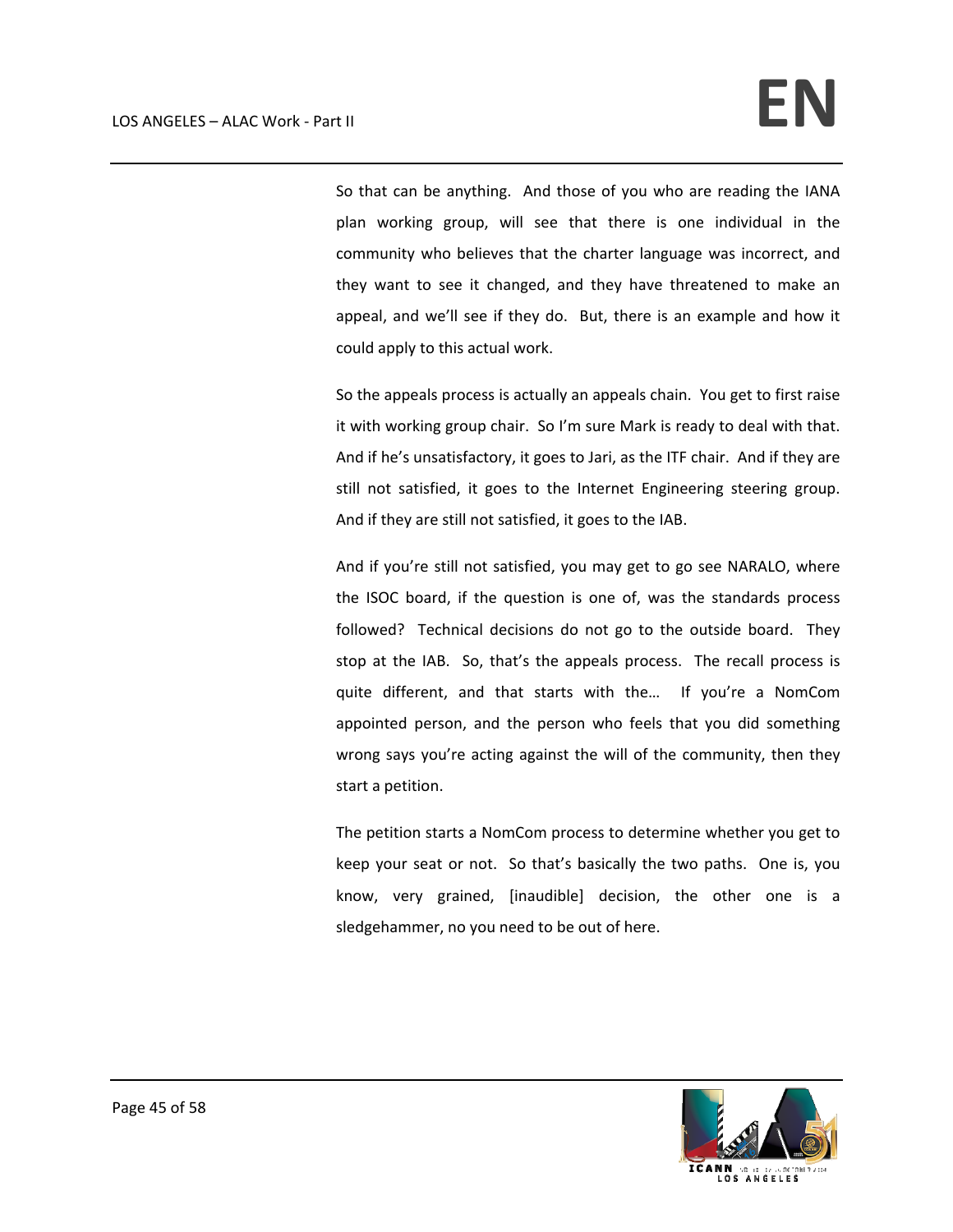## LOS ANGELES – ALAC Work - Part II **and the set of the set of the set of the set of the set of the set of the set of the set of the set of the set of the set of**  $\mathbb{R}$

- OLIVIER CRÉPIN-LEBLOND: Okay. Thank you very much for this Russ. So the second part of my question is, whether there are any provisions in the IETF against the risk of capture? Whether captured by commercial interests or by political interests, which I guess, until now, has not been very high on the agenda of the IETF, but certainly with the added spotlight shining on the various ISTAR organizations and other organizations that are multistakeholder in kind, and that currently have the Internet work as it is, might be something that could be coming up in the future, perhaps sooner rather than later.
- JARI ARKKO: Right, that's an excellent question. I don't recall if we actually talk about that in the current IANA plan draft or not, we probably should. And in terms of explaining things, I mean, that our plan is not to redesign the mechanisms in ITF, but just to explain what mechanisms there are, for instance, that builds another tools.

For the capture case, I think that's interesting, we do have some rules, as an example, the IETF leaders be selected by our [NomCom] and the NomCom consists of 10 individuals, selected randomly. And there is a rule that prevents from the same company. I don't know Russ, do you want to add anything to that?

RUSS HOUSLEY: Yeah, I think there is one other important thing, is we also have a confirmation process for the output for NomCom. And so, for example, the NomCom selects a slate of the Internet Engineering Steering Group, the set of area directors. And that slate is shared with the Internet

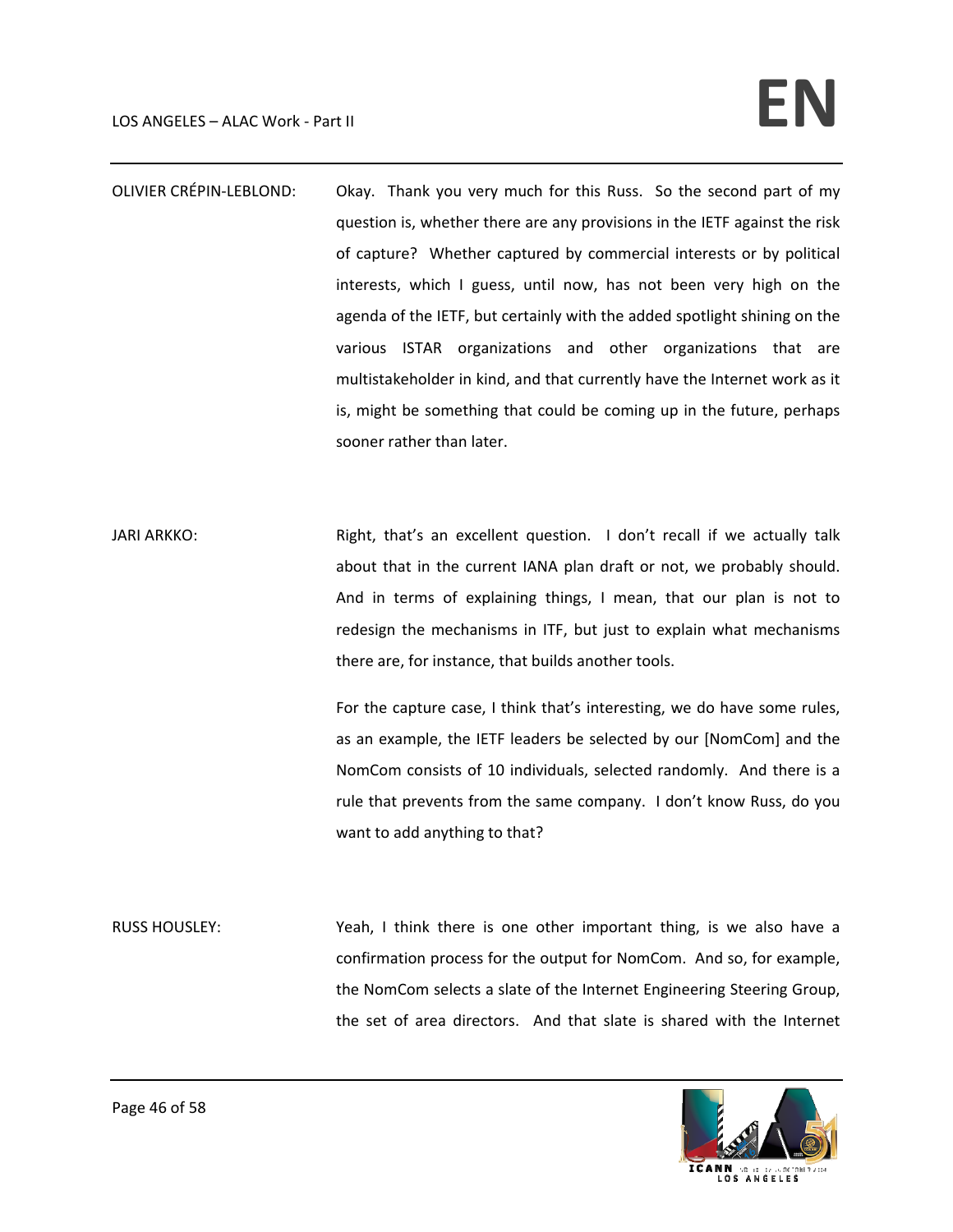architecture board for confirmation. And one of the big things they look at is exactly this issue, is it a balanced…

And balance is a hard thing, is it… Are the right people for the right jobs here? Or is it all people from one company? Or is it all people from one region? Those are the kinds of questions that the current body asks.

JARI ARKKO: Sorry, this is Jari again. I wanted to add one more thing, which is, we had some cases in the past where, on a technical discussion, there was a desire from a particular corporation, for instance to push a choice, technology choice, and that they ended up sort of instructing a lot of this, their employees or friends to make comments on an IETF list in favor of this particular choice.

> And this was kind of, these kinds of situations have been seen and studied and we've been able to handle them without damage, I think. So, we've seen some of these events in the commercial sense at least. And, you know, we can identify at least the most obvious ones.

OLIVIER CRÉPIN‐LEBLOND: Thank you for this Yari. Next is Holly Raiche.

HOLLY RAICHE: It's really just a comment. I'm very glad to hear the measures that you've got. I think when you present the case for your proposals, what you need to stress is, these are sort of the safeguards in terms of not only setting the technical parameters, having performance measures,

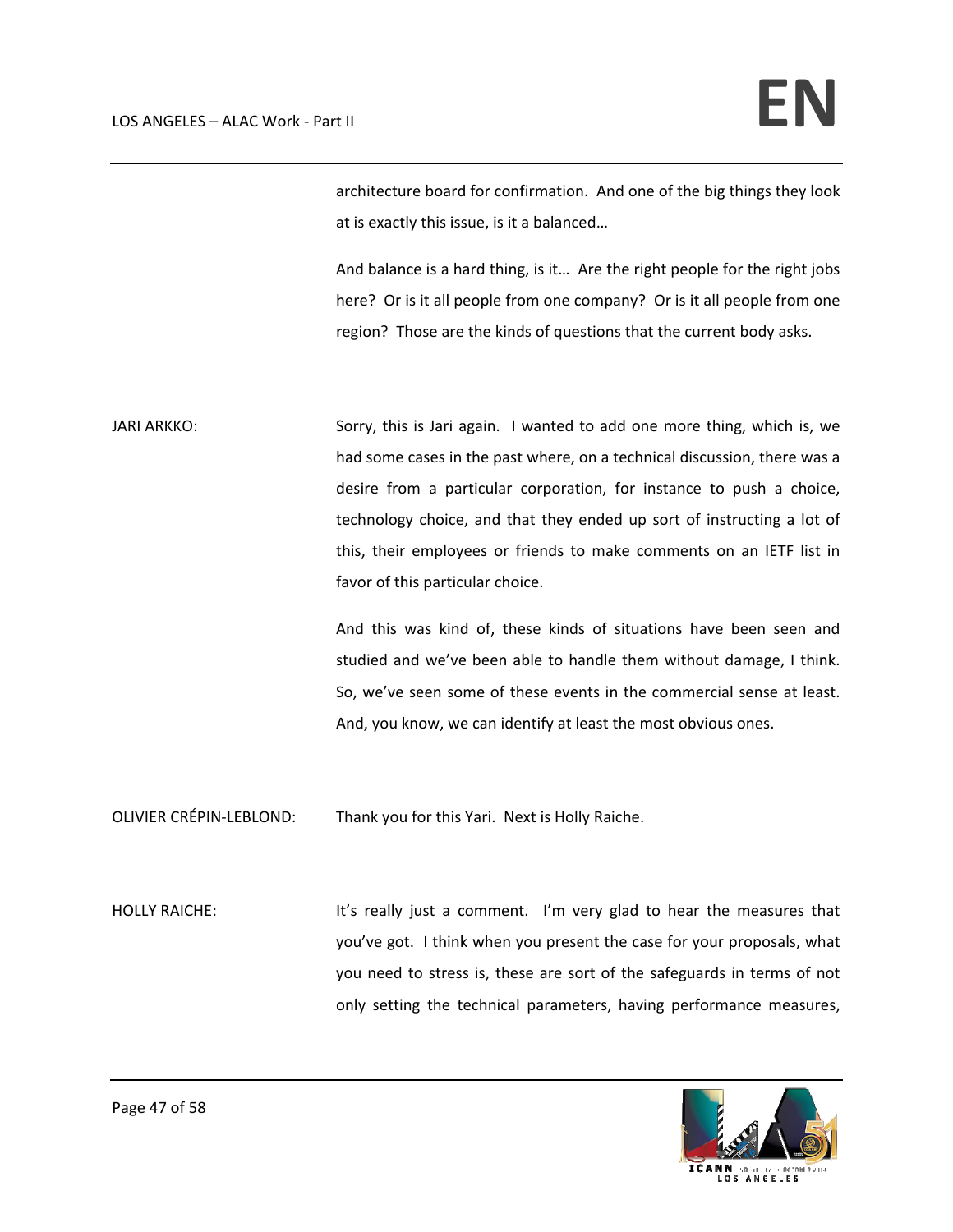who looks at them, who vets them, who vets your membership, what happens if something looks kind of odd.

And I think that's what they're looking for. So it isn't just a recital. It's a, by the way, this is how we protect the process. Thanks.

JARI ARKKO; The same carrier and that's a good point. And one more thing, since you mentioned performance measures. I do want to say that we do track the IANA performance quite closely, and there is like a graph every month on where we are in different areas and a quarterly graph on the key performance indicators, and that they've been on the green for a long time, which is great that we do have this mechanisms, and we also, from this year and it's not public yet because it's going to happen at the end of the year, or end of the period, have decided to implement an audit mechanism with IANA.

> So they actually have followed the ITF policy decisions in their allocations, and the results of this will be public, so it's not just for us or me, it's for everyone in the world to see, which is, I think, it might be an useful thing to do in other cases as well.

OLIVIER CRÉPIN‐LEBLOND: Thanks very much Jari for this. And so we've discussed, I think, quite extensively, the position for the protocols. I realize that on our agenda we also have time set for the naming issues, but I guess that since we are in ICANN, and the majority of us, judging from how busy the room was yesterday, attended the cross-community working group meeting, face to face.

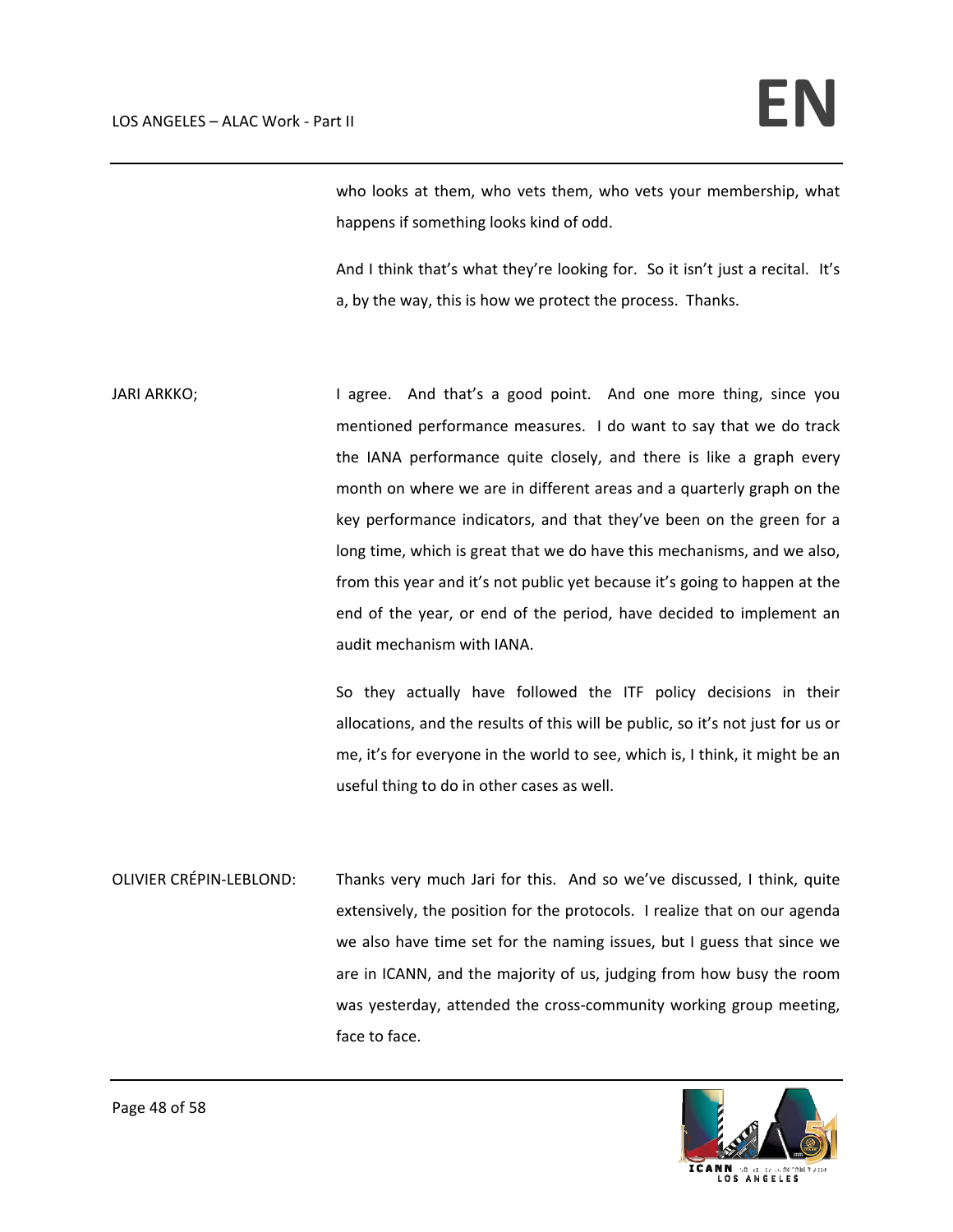I'm not quite sure that we really need to have a rehashing of those things. In fact, we've been discussing these also throughout the day, so we'll probably have allergic issues to these very soon. But with regards to serve wider questions to the ICG, one of the questions that has been recurring in the At-Large community is the treatment of any so-called orphan issues, that are not issues primarily dealt with by the three operational communities.

I wonder whether I could call upon Alan Greenberg to take us, yes I have given you advanced notice if you're ready on Skype, of what these so‐ called orphan issues might be. And I know that Alan has provided some details of these.

ALAN GREENBERG: Now you have to give me advanced notice that you're giving me advanced notice. The orphan issues are only orphan issues if no one brings them up. The two that have been the largest subject of discussion, are the issue of charging. You know, with this new IANA in the sky, charge for its services? Which it doesn't right now, directly to the operating bodies. And the second one is language.

> In a multi-national environment, is it going to be sufficient to have a small number of languages? Do we need to be able to serve communities? And registries, for instance, and RIRs in their own language? And those are potentially orphan issues if no one raises them in any of the three proposals.

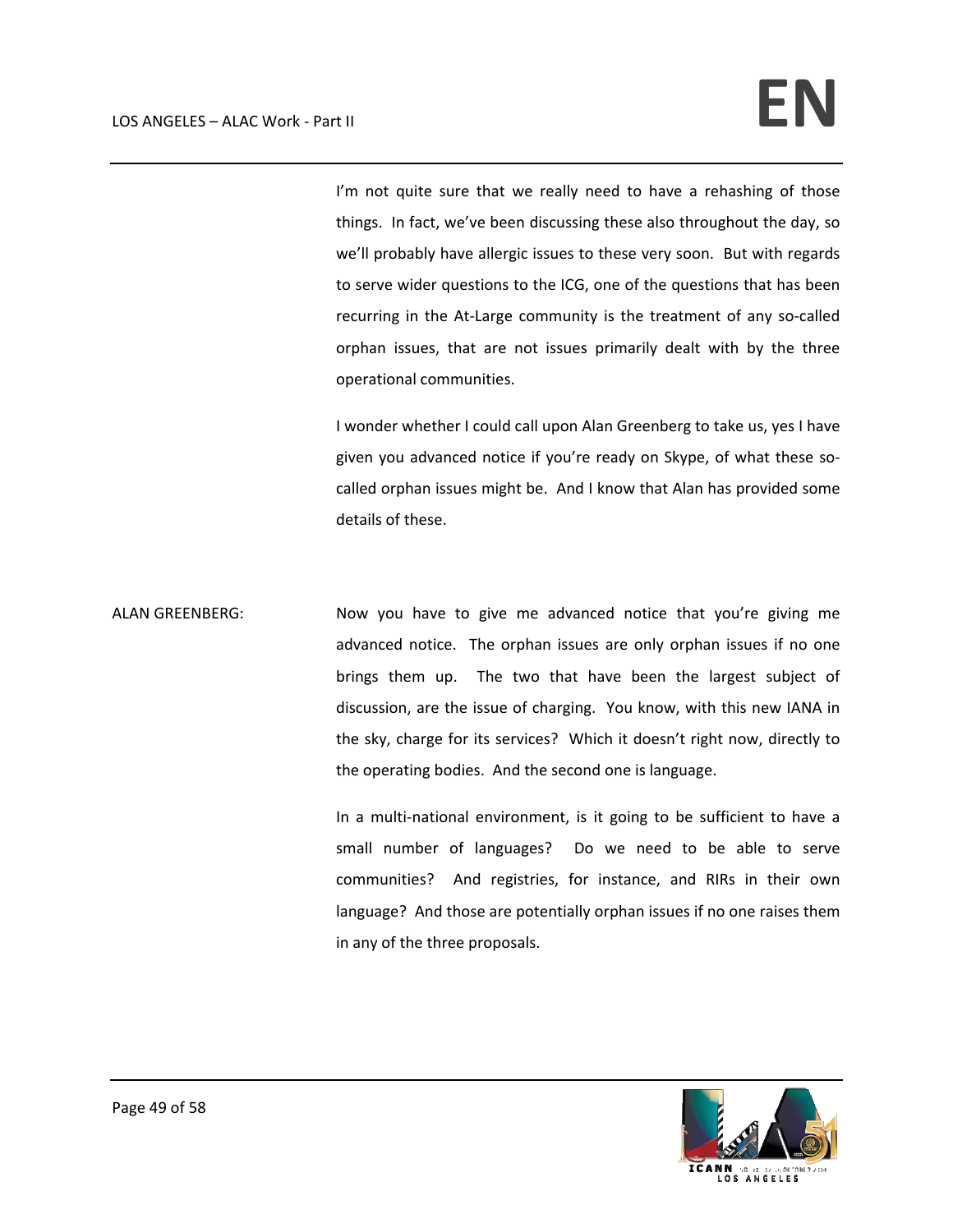## LOS ANGELES – ALAC Work - Part II **and the set of the set of the set of the set of the set of the set of the set of the set of the set of the set of the set of**  $\mathbb{R}$

- OLIVIER CRÉPIN‐LEBLOND: Thank you Alan. I would also add maybe one more, which is the potential for an umbrella, overarching accountability of the whole system, which is something that might or might not be desirable, depending on how accountability is in each one of the proposals. But this question, by the way, is to all ICG members, so Jari?
- JARI ARKKO: Yes, I want to answer on the first two. The cost issue, or funding, the current arrangement is that there is a contract between ICANN and US government for \$0. And also the contract between IETF and ICANN as an example, is cost free. I think the reasons for doing this from the various organization's perspectives, exist with or without the US government.

So, I think we can go ahead, if I think I've stated this publically on some mailing list, if we have to find another way to fund this operation, I think we could probably do that, but I think it's a good fit for both, at least in our case. And the languages, so I think that's an interesting point.

Much of the work that we do for the protocol parameters are very technical in nature, and often done in English anyway, sort of a community decision. But I actually, personally that there might be some areas where, you know, other language type service might be called for. As an example, we had this private enterprise numbers for individual companies to represent their identity in various context, and maybe that is something that should be a possible through…

But it's just not in English, but in other languages. But the point is that in order for orphan issues to come up, they need to be raised by

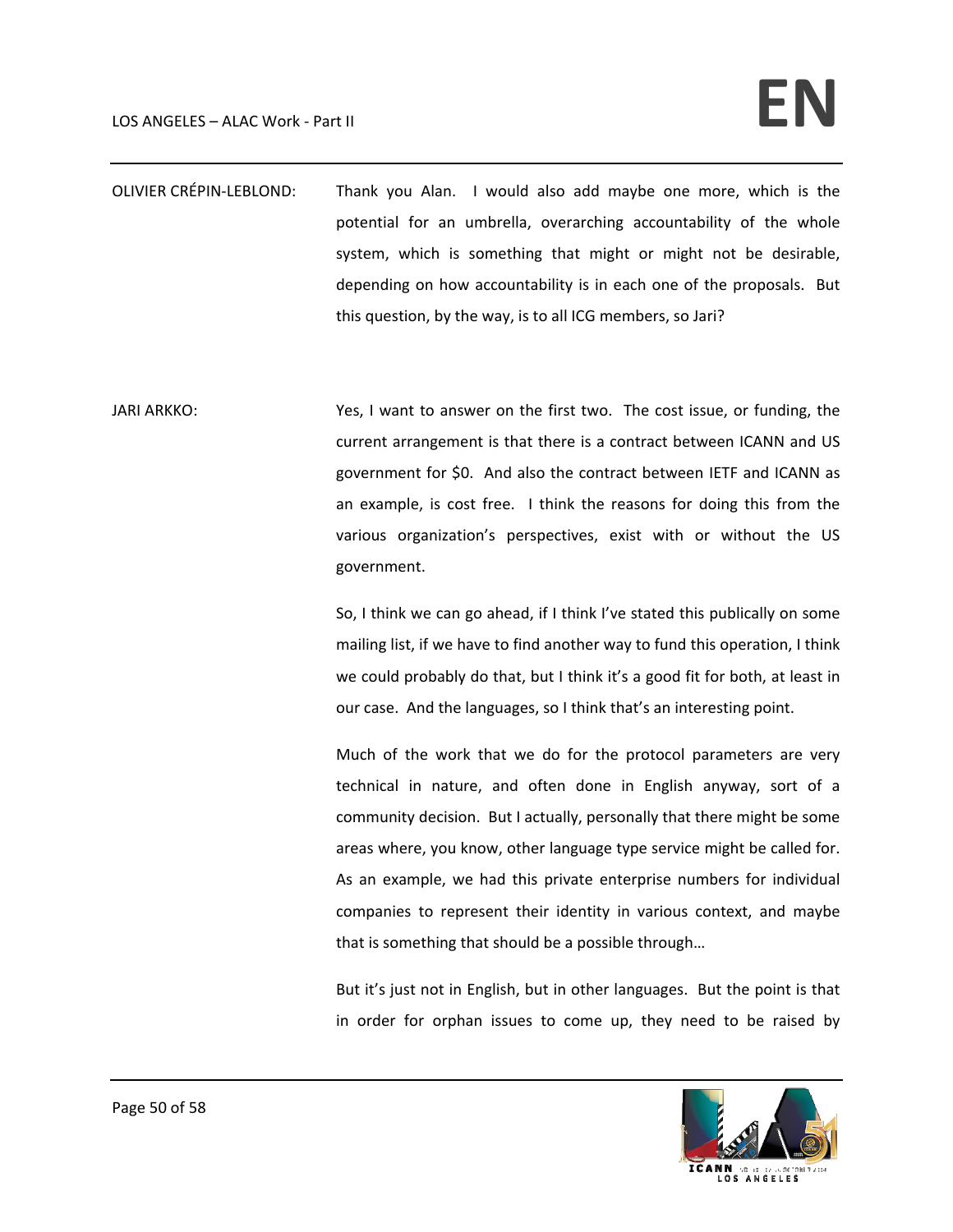someone. So that's something that should be raised and considered, is this important enough that it affects… And I probably, on this particular issue, I would probably would categorize it more in the class of continuous improvement, over this year that I realized that we need to do additional thing.

We could do this in the next year, SLA as an example for the IETF, if we needed to, rather than transition because it's not about oversight, really.

OLIVIER CRÉPIN‐LEBLOND: Thank you for this Jari. We actually have a queue with Elise Gerich first, and then Adiel specifically on the costing issues. Elise?

ELISE GERICH: Right. My role on the ICG, Elise Gerich, ICANN IANA functions operator, is just to add facts about the contract and stuff. And so I just wanted to let you know that yes, indeed, it is a zero cost contract, however, the contract is written that ICANN, if it so chose, could charge to recover costs for offering the IANA functions service.

> So ICANN, overall this time, has chosen not to ever charge for this, and as Jari said, our agreement with, ICANN's agreement with the IETF IAB is also not one where there is any exchange of funds. So I just wanted to let you know the contract doesn't disallow any exchange of money.

OLIVIER CRÉPIN‐LEBLOND: Thank you very much for this Elise. So next is Adiel Akplogan.

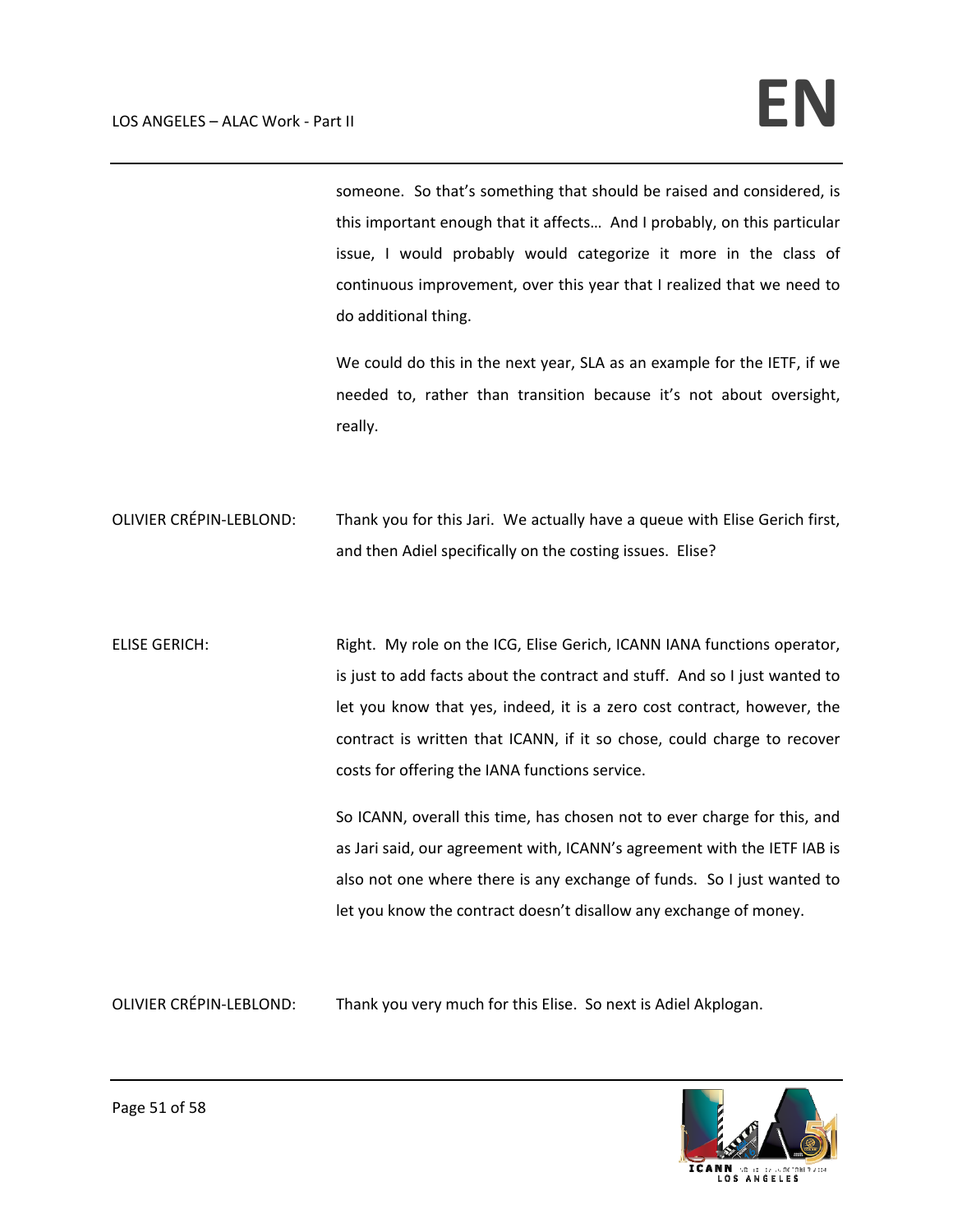ADIEL AKPLOGAN: Yes, I just want to add to that, those two questions are often because probably we don't know yet what are the outcome of the [mechanics?] at the end. And as soon as we are clear about that, they would probably come up more clearly. As for the cost, for instance, from the area perspective, we do contribute to ICANN budget, and that contribution is mainly for support to the IANA function, to what IANA does for us.

> So, it is a contribution that is already there. So if the ICANN continue to perform this function, at the end of this process, probably will continue doing that, or we're using that agreement that we have. And coming back to the language thing. That's as well, is part of globalizing the services as it is to allow people from different language, be able to read, understand, and contribute to what IANA does.

> And that will be probably part of the result of this process. So we will have more clarity on those questions probably at the end of the process, when we know exactly what will happen when the NTIA will go.

OLIVIER CRÉPIN‐LEBLOND: Thank you Adiel. We've got Alissa and then Alan Greenberg. So Alissa Cooper.

ALISSA COOPER: So I just wanted to sort of echo one thing that Jari said, which is, which you said yourself, which is that the issues is only orphan issues if no one brings them up. So if you care about these, you should bring them up,

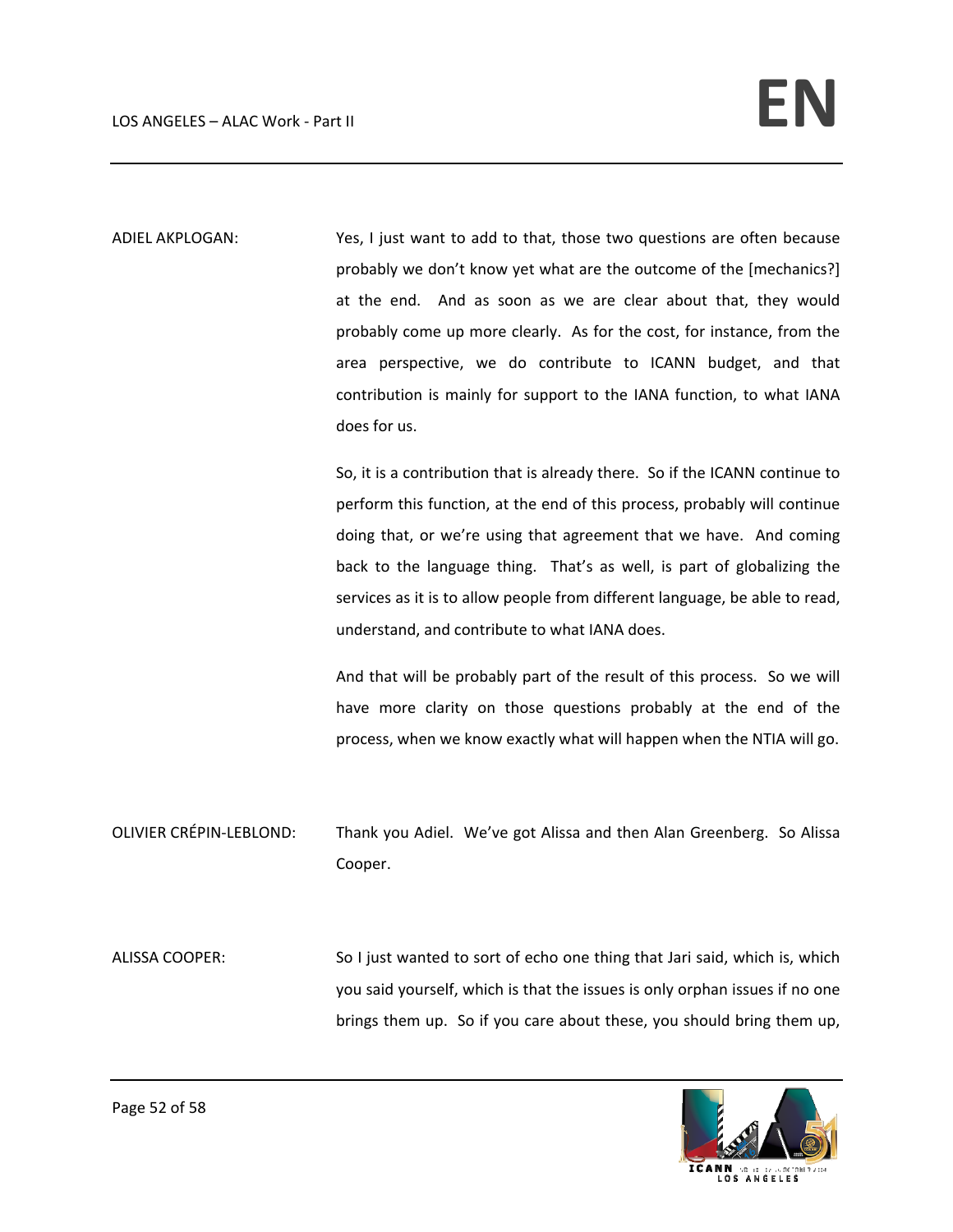in whichever community, or all of them if you think they're applicable. And that's true for any issue, right? It's not just the ones that we can think of today, or have thought of already, but it's on all of us to develop these proposals.

I just want to respond to your question about the sort of umbrella organization, which I think falls into that paradigm as well, which is that if an overarching umbrella proposal emerges from one of the communities, then I think that's one place where our coordination role, in terms of making sure that each community is aware of what's being developed in the others, becomes extremely important.

Because in order for something like that to end up in the final transition proposal, it needs to have the buy in of all of the communities, right? So the IETF and the RIRs, let's say, if the umbrella suggestion comes from the naming community, the IETF and the RIRs need to agree that, yes, this is a good idea, and we think this is how the IANA functions oversight should proceed in the future.

So that's, to me that's the kind of issue that as we in the ICG are all kind of monitoring the different processes, and paying attention to what's going on, that's the kind of thing that we should immediately flag across to the other communities. And we've started to do that process a little between… I know in the IETF, we're paying close attention to what has already been written down in the RIR processes and draft, and so forth, but it's all very preliminary right now.

But I think it's more, as words get written, that coordinating function will become more important for exactly that reason.

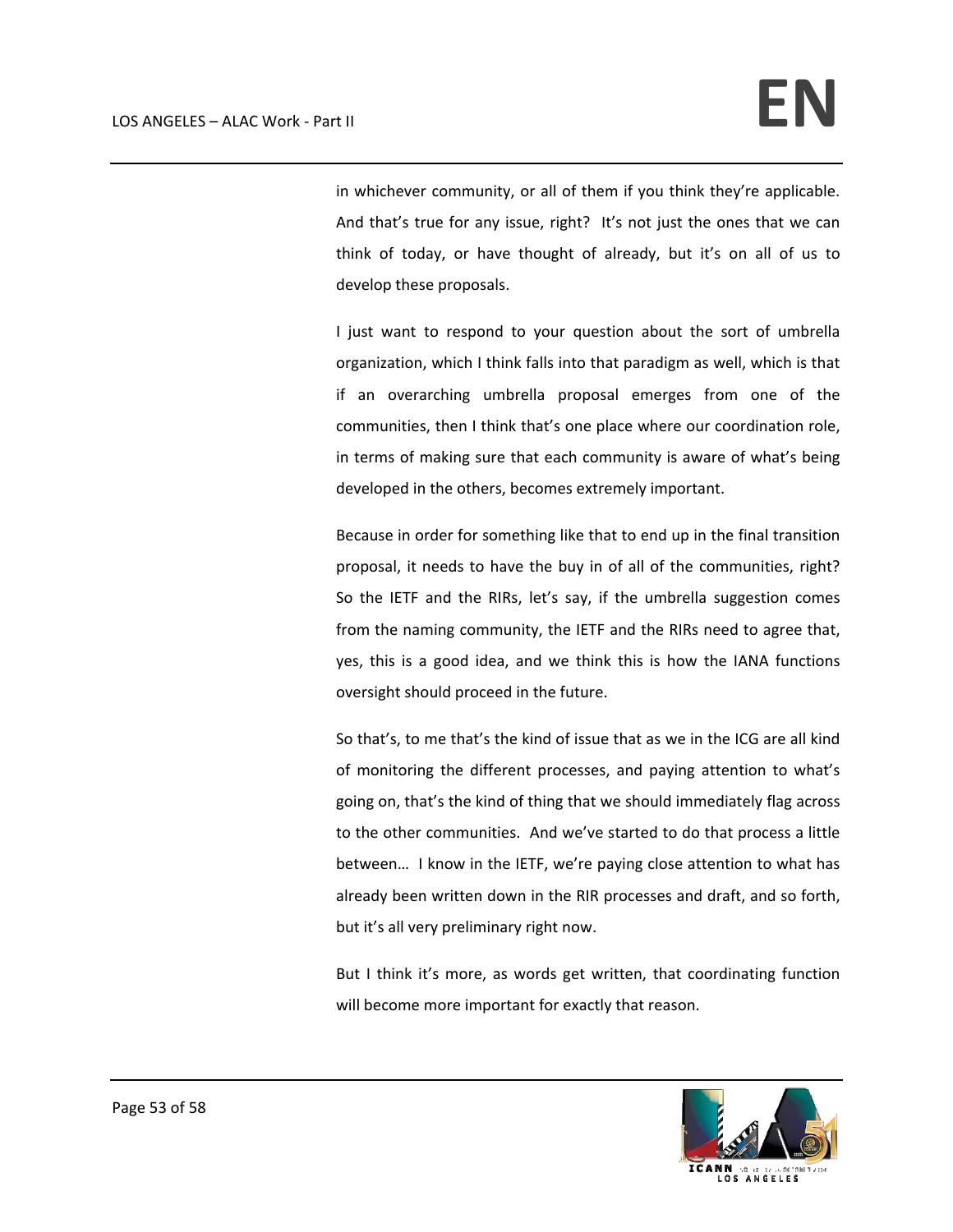OLIVIER CRÉPIN‐LEBLOND: Thank you Alissa. Alan Greenberg.

ALAN GREENBERG: Thank you. It's Alan speaking. To put it into context, Olivier called on me to identify a few possibly orphan issues, and I did. I wasn't really suggesting that they were questions from us, and indeed, if everyone mentions them, they're not orphaned. But that was the reason that we were a bit of a pain in the backside in the drafting of the RFP, that we wanted to make sure that we had the ability of tossing those things in, if after seeing how things are going in the individual groups, we thought there was something missed, and we wanted to make sure we had a vehicle through which to put it in.

Not a prediction that those would be the ones that we would identify.

OLIVIER CRÉPIN‐LEBLOND: Thank you Alan, next we have Mr. Arasteh, and after that…

KAVOUSS ARASTEH: Thank you. Olivier, some of these questions raised by you and others, are equally applicable to the current situation. It's not specifically related to the transition. Some of them, mistakes caused, languages equally applicable to now. So I'm not saying that the question are not valid, they're very valid, but has little relevance to the transition of the functions.

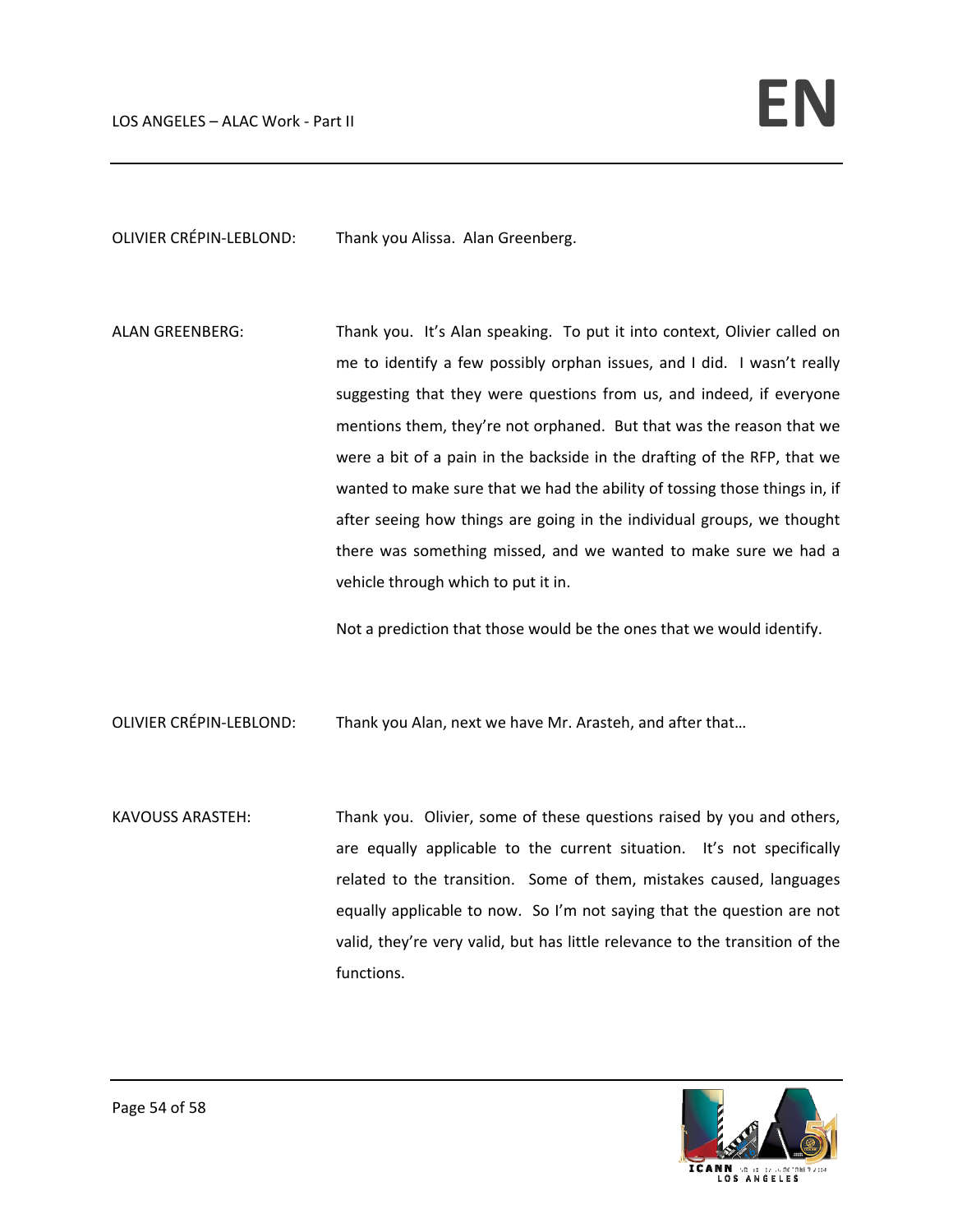It could that the IETF or others, look at that one, but from the other perspective, but not the transition. It may have very little in transition. Thank you.

OLIVIER CRÉPIN‐LEBLOND: Thank you very much for this comment Mr. Arasteh. Next we have Alberto Soto, who will be speaking in Spanish.

> …your headsets, and channel number one. If the thing works. Channel number one is in English, channel number three, I think, we've got two and three if you want to listen in French. Two is French, first is English. Go ahead Alberto.

ALBERTO SOTO: IF the process up until now is for free, for the time being, there is no charging, if it would be charged, the end users are going to be the final link in the chain, in any scenario, in any kind of charging process. And of course, we, representing the end users, will get claims and complaints that just in the transition, they will say, well the network is not neutral. There is no neutrality, because up until now, all kinds of increases, or changes, have been considered, a shortage of neutrality.

> So I don't, if we go from low charging to charging, when will we learn about it? How will we learn about it? And what will the rationality for it be? That's it.

OLIVIER CRÉPIN‐LEBLOND: Thank you very much for this comment Alberto. Is there any question of actual charging coming into effect?

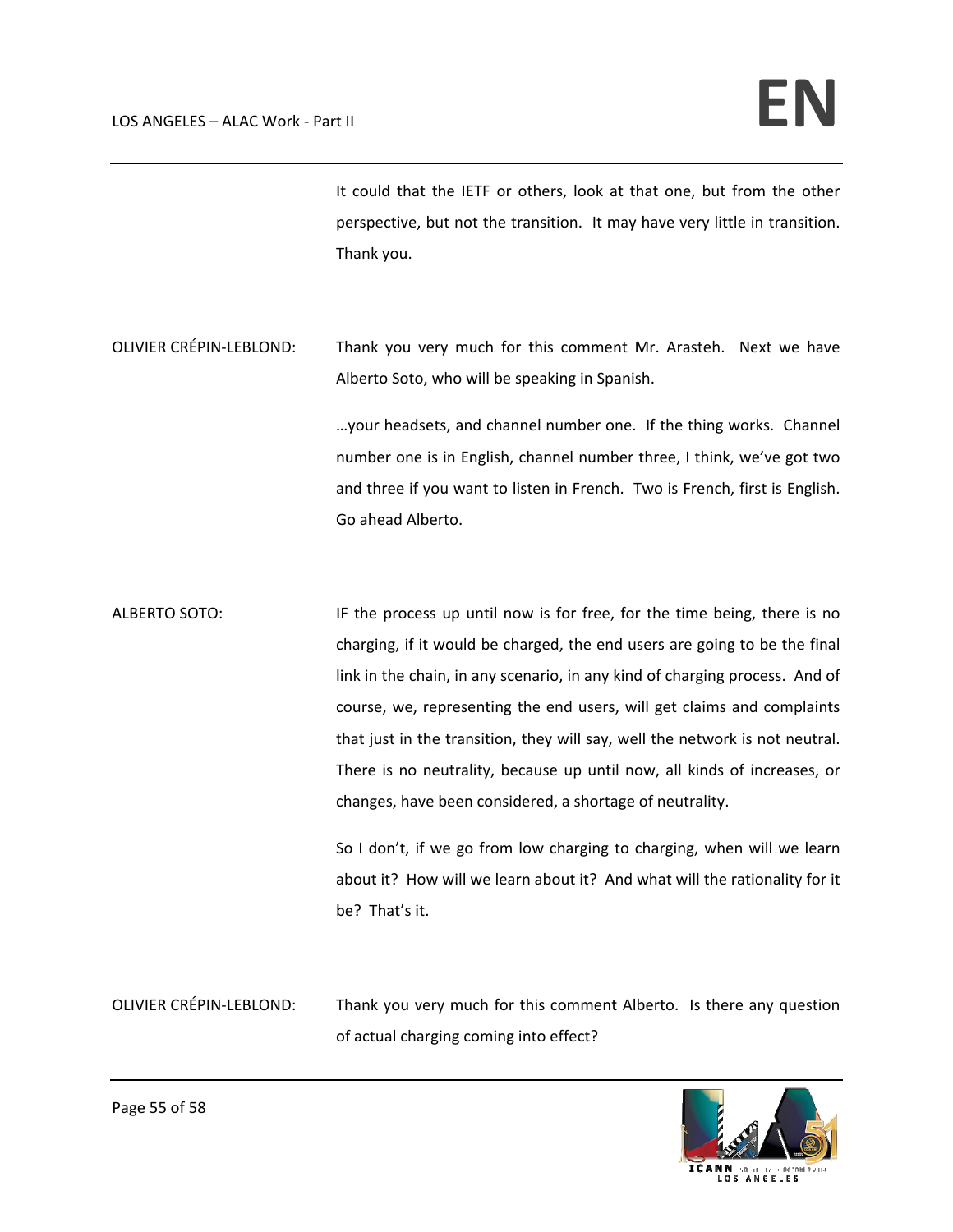That sounds like a really crazy question, goodness. Russ Housley.

RUSS HOUSLEY: So, this is Russ. I don't envision, at least from the protocol parameter side right now, any change in the current structure. The, we have looked at what it would cost to substantiate IANA in some other way, that is if ICANN were to come to us and say, "We're giving you the six months' notice, take your work somewhere else." What would that cost us?

> We, I think that's just the kind of thing that anybody who was looking at what their budget needed to be in such a change would do, but I don't, we've never really had any discussion with ICANN about the price changing, and they've never come to us and suggested that they wanted to make such a drastic change to our memorandum of understanding.

OLIVIER CRÉPIN‐LEBLOND: Thank you Russ. Jari Arkko.

JARI ARKKO: Yes, I wanted to add that it's important to keep things in perspective, agree absolutely what Russ said about the likelihood of these things. But even if something like that would happen, let's remember that the IANA is, [inaudible] is it 13 people right now? Yes. So all of us, thousands of people are looking to have oversight over them.

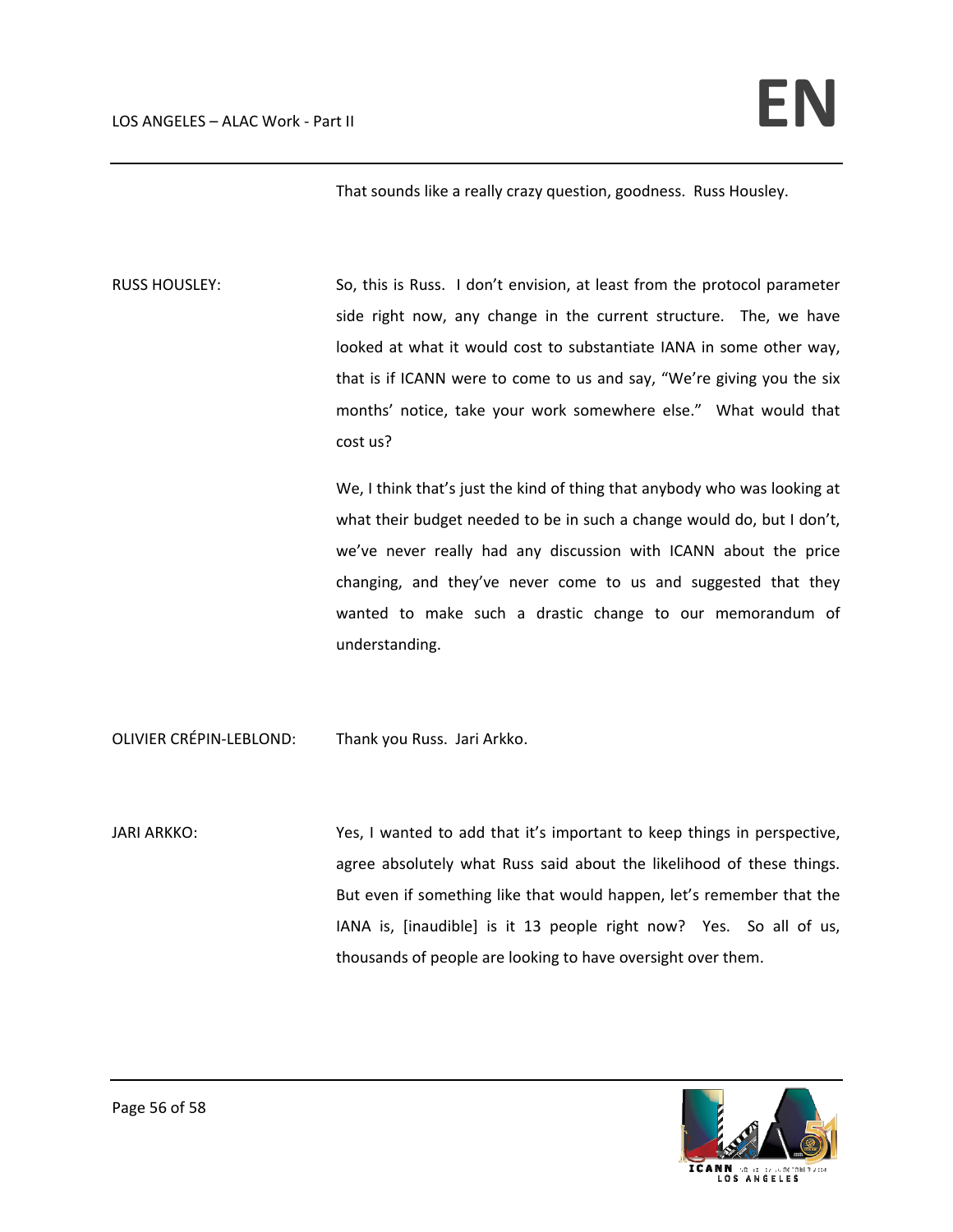It's kind of maybe not even appropriately sized concern, but in terms of costs, this is a drop in the bucket if you think about everything else that goes on in the networking world.

OLIVIER CRÉPIN‐LEBLOND: Okay. Thank you very much for this Jari. Any other comments or questions? I think we might have exhausted the subject, or exhausted everyone. But it looks like we've pretty much gone a long way, pretty much ran out of time as well. I think, we just have to thank you for coming to see us. We appreciate that the ICG has only come down to see the GAC, I think, and the ALAC in bilateral discussions, and then there is a meeting that you're holding.

> Is it on Thursday? Perhaps a quick update on this, if we have any further questions.

ALISSA COOPER: Yeah, Thursday at 10 or 10:30, I don't know what time. 10. Thursday at 10, we're having a two hour long discussion with the community about the transition process, so please come and thank you. And we would have met with anyone, but you and the GAC were the only people who asked.

> Or responded to a solicitation, we're begging people to meet with us and they said no.

OLIVIER CRÉPIN‐LEBLOND: So that doesn't remove our thanks for you to come down and to speak to us for as long, actually probably even more than an hour now, so it's